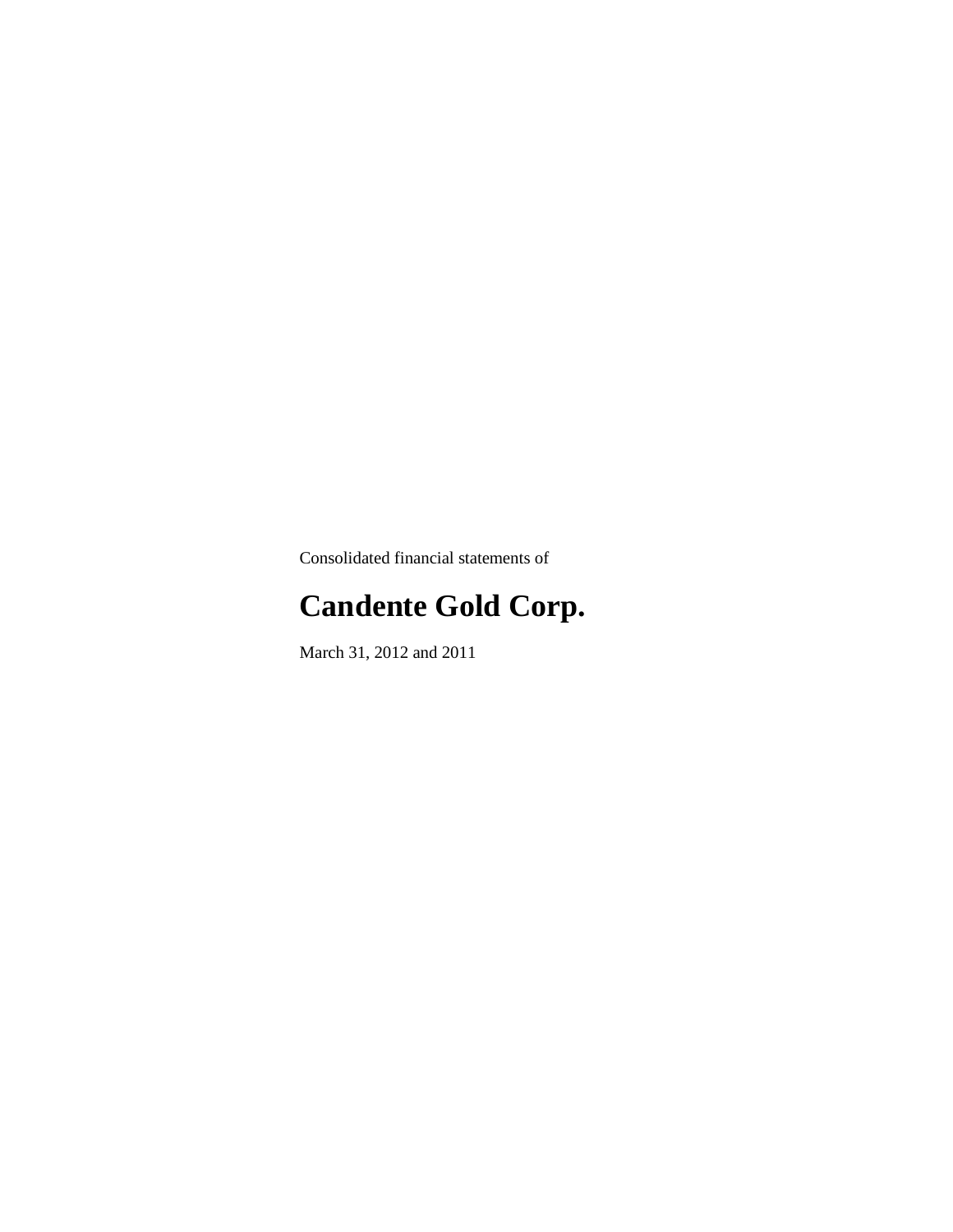Deloitte & Touche LLP 2800 - 1055 Dunsmuir Street 4 Bentall Centre P.O. Box 49279 Vancouver BC V7X 1P4 Canada

Tel: 604-669-4466 Fax: 604-685-0395 www.deloitte.ca

## **Independent Auditor's Report**

To the Shareholders of Candente Gold Corp.,

We have audited the accompanying consolidated financial statements of Candente Gold Corp., which comprise the consolidated statements of financial position as at March 31, 2012, March 31, 2011 and April 1, 2010, and the consolidated statements of net loss and comprehensive loss, changes in equity, and cash flows for the years ended March 31, 2012 and March 31, 2011, and a summary of significant accounting policies and other explanatory information.

#### **Management's Responsibility for the Consolidated Financial Statements**

Management is responsible for the preparation and fair presentation of these consolidated financial statements in accordance with International Financial Reporting Standards, and for such internal control as management determines is necessary to enable the preparation of consolidated financial statements that are free from material misstatement, whether due to fraud or error.

#### **Auditor's Responsibility**

Our responsibility is to express an opinion on these consolidated financial statements based on our audits. We conducted our audits in accordance with Canadian generally accepted auditing standards. Those standards require that we comply with ethical requirements and plan and perform the audit to obtain reasonable assurance about whether the consolidated financial statements are free from material misstatement.

An audit involves performing procedures to obtain audit evidence about the amounts and disclosures in the consolidated financial statements. The procedures selected depend on the auditor's judgment, including the assessment of the risks of material misstatement of the consolidated financial statements, whether due to fraud or error. In making those risk assessments, the auditor considers internal control relevant to the entity's preparation and fair presentation of the consolidated financial statements in order to design audit procedures that are appropriate in the circumstances, but not for the purpose of expressing an opinion on the effectiveness of the entity's internal control. An audit also includes evaluating the appropriateness of accounting policies used and the reasonableness of accounting estimates made by management, as well as evaluating the overall presentation of the consolidated financial statements.

We believe that the audit evidence we have obtained in our audits is sufficient and appropriate to provide a basis for our audit opinion.

#### **Opinion**

In our opinion, the consolidated financial statements present fairly, in all material respects, the financial position of Candente Gold Corp. as at March 31, 2012, March 31, 2011 and April 1, 2010 and its financial performance and its cash flows for the years ended March 31, 2012 and March 31, 2011 in accordance with International Financial Reporting Standards.

#### **Emphasis of Matter**

Without qualifying our opinion, we draw attention to Note 1 in the consolidated financial statements which indicates that the Company has incurred cumulative losses of \$12,760,151 as of March 31, 2012, and a net loss for the year ended March 31, 2012 of \$4,639,472. These conditions, along with other matters as set forth in Note 1, indicate the existence of a material uncertainty that may cast significant doubt about the Company's ability to continue as a going concern.

#### *(Signed) Deloitte & Touche LLP*

Chartered Accountants June 25, 2012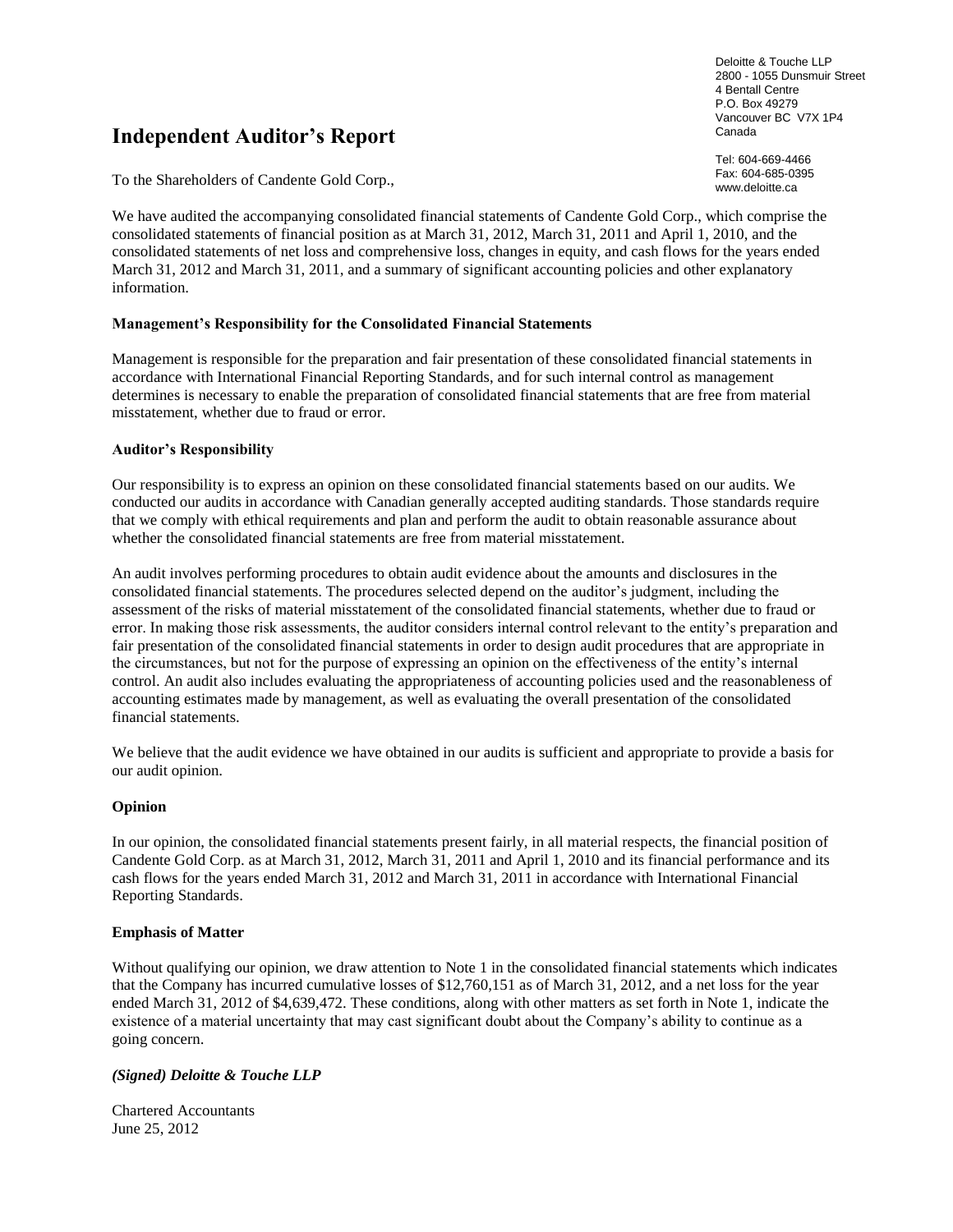| <b>Candente Gold Corp.</b>                                       |                           |                        |
|------------------------------------------------------------------|---------------------------|------------------------|
| Consolidated statements of net loss and total comprehensive loss |                           |                        |
| (Expressed in U.S. dollars)                                      |                           |                        |
|                                                                  | Years ended March 31,     |                        |
|                                                                  | 2012                      | 2011                   |
|                                                                  | \$                        |                        |
|                                                                  |                           | (Note 13)              |
| <b>EXPLORATION</b>                                               |                           |                        |
| Depreciation                                                     | 18,272                    | 13,587                 |
| Assays                                                           | 111,445                   | 105,977                |
| Administration                                                   | 436,996                   | 716,467                |
| Camp, filed supplies and travel                                  | 199,683                   | 576,779                |
| Drilling                                                         | 1,843,723                 | 1,911,906              |
| Equipment maintenance and rental                                 | 114,664                   | 103,105                |
| Field support and personnel                                      | 538,798                   | 90,917                 |
| Community relations                                              | 7,000                     |                        |
| Geological and geophysical                                       | 705,603                   | 572,494                |
|                                                                  | 3,976,184                 | 4,091,232              |
| <b>GENERAL AND ADMINISTRATIVE</b>                                |                           |                        |
| Depreciation                                                     | 19,892                    | 10,674                 |
| Audit and tax advisory fees                                      | 2,179                     | 55,854                 |
| Bank charges and interest                                        | 5,381                     | 8,439                  |
| Consulting                                                       | 2,214                     |                        |
| Corporate development                                            | 38,187                    | 116,611                |
| Legal                                                            | 41,279                    | 39,223                 |
| Management fees, office salaries and benefits                    | 305,074                   | 279,117                |
| Office, rent and miscellaneous                                   | 145,627                   | 160,733                |
| Travel and accommodations                                        | 36,257                    | 42,187                 |
| Regulatory and filing fees                                       | 76,700                    | 105,289                |
| Shareholder communications                                       | 41,052                    | 44,251                 |
| Share-based payment (Note 7)                                     | 107,426                   | 1,116,534              |
| Interest and other income                                        | (41, 379)                 | (43,903)               |
| (Gain) loss on foreign exchange                                  | (116, 601)                | 213,388                |
|                                                                  | 663,288                   | 2,148,397              |
| Net loss                                                         | (4,639,472)               | (6,239,629)            |
|                                                                  |                           |                        |
| Other comprehensive (loss) income:                               |                           |                        |
| Foreign currency translation adjustment                          | (327, 394)                | 278,887                |
| <b>Total comprehensive loss</b>                                  | (327, 394)<br>(4,966,866) | 278,887<br>(5,960,742) |
|                                                                  |                           |                        |
|                                                                  |                           |                        |
| Loss per common share:<br>Basic and diluted                      | (0.08)                    | (0.12)                 |
|                                                                  |                           |                        |
| Weighted average number of shares outstanding                    |                           |                        |
| Basic and diluted                                                | 61,150,045                | 50,317,732             |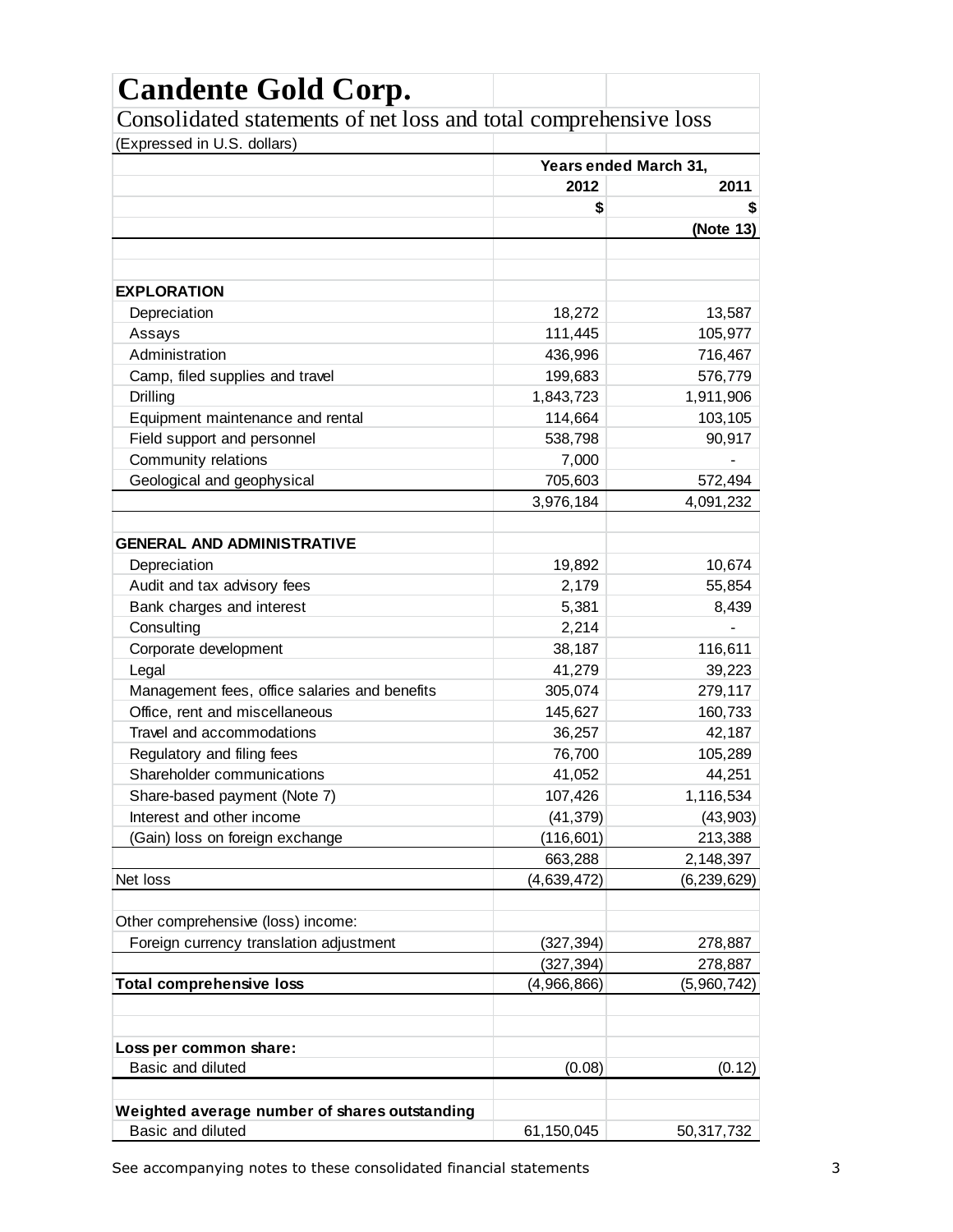| <b>Candente Gold Corp.</b>                    |                |               |             |
|-----------------------------------------------|----------------|---------------|-------------|
| Consolidated statements of financial position |                |               |             |
| (Expressed in U.S. dollars)                   |                |               |             |
|                                               | March 31,      | March 31,     | April 1,    |
|                                               | 2012           | 2011          | 2010        |
|                                               | \$             | \$            | \$          |
|                                               |                | (Note 13)     | (Note 13)   |
| <b>ASSETS</b>                                 |                |               |             |
| <b>Current</b>                                |                |               |             |
| Cash and cash equivalents                     | 2,364,289      | 8,643,417     | 6,944,999   |
| Trade and other receivables                   | 684,505        | 446,558       | 101,323     |
| Prepaid expenses and deposits                 | 47,096         | 79,832        | 312,851     |
|                                               | 3,095,890      | 9,169,807     | 7,359,173   |
| <b>Non-current assets</b>                     |                |               |             |
| Equipment (Note 4)                            | 83,329         | 97,889        | 12,246      |
| Value-added tax credits (Note 6)              | 55,244         | 28,899        | 4,562       |
| Unproven mineral right interests (Note 5)     | 12,077,844     | 11,558,304    | 10,482,826  |
|                                               | 15,312,307     | 20,854,899    | 17,858,807  |
| <b>LIABILITIES</b>                            |                |               |             |
| <b>Current</b>                                |                |               |             |
| Trade and other payables                      | 342,497        | 453,515       | 206,828     |
| Promissory note payable (Note 5)              |                | 977,165       | 1,275,510   |
|                                               | 342,497        | 1,430,680     | 1,482,338   |
| <b>EQUITY</b>                                 |                |               |             |
| Share capital (Note 7)                        | 22,414,373     | 22,006,615    | 15,491,030  |
| Equity reserve (Note 7)                       | 5,364,095      | 5,259,396     | 2,766,489   |
| <b>Deficit</b>                                | (12, 760, 151) | (8, 120, 679) | (1,881,050) |
| Foreign currency translation reserve          | (48, 507)      | 278,887       |             |
|                                               | 14,969,810     | 19,424,219    | 16,376,469  |
|                                               | 15,312,307     | 20,854,899    | 17,858,807  |
| Nature of operations (Note 1)                 |                |               |             |
| Subsequent events (Note 15)                   |                |               |             |
|                                               |                |               |             |
|                                               |                |               |             |
| "Andres Milla"                                | "Andrew Smith" |               |             |
| Director                                      | Director       |               |             |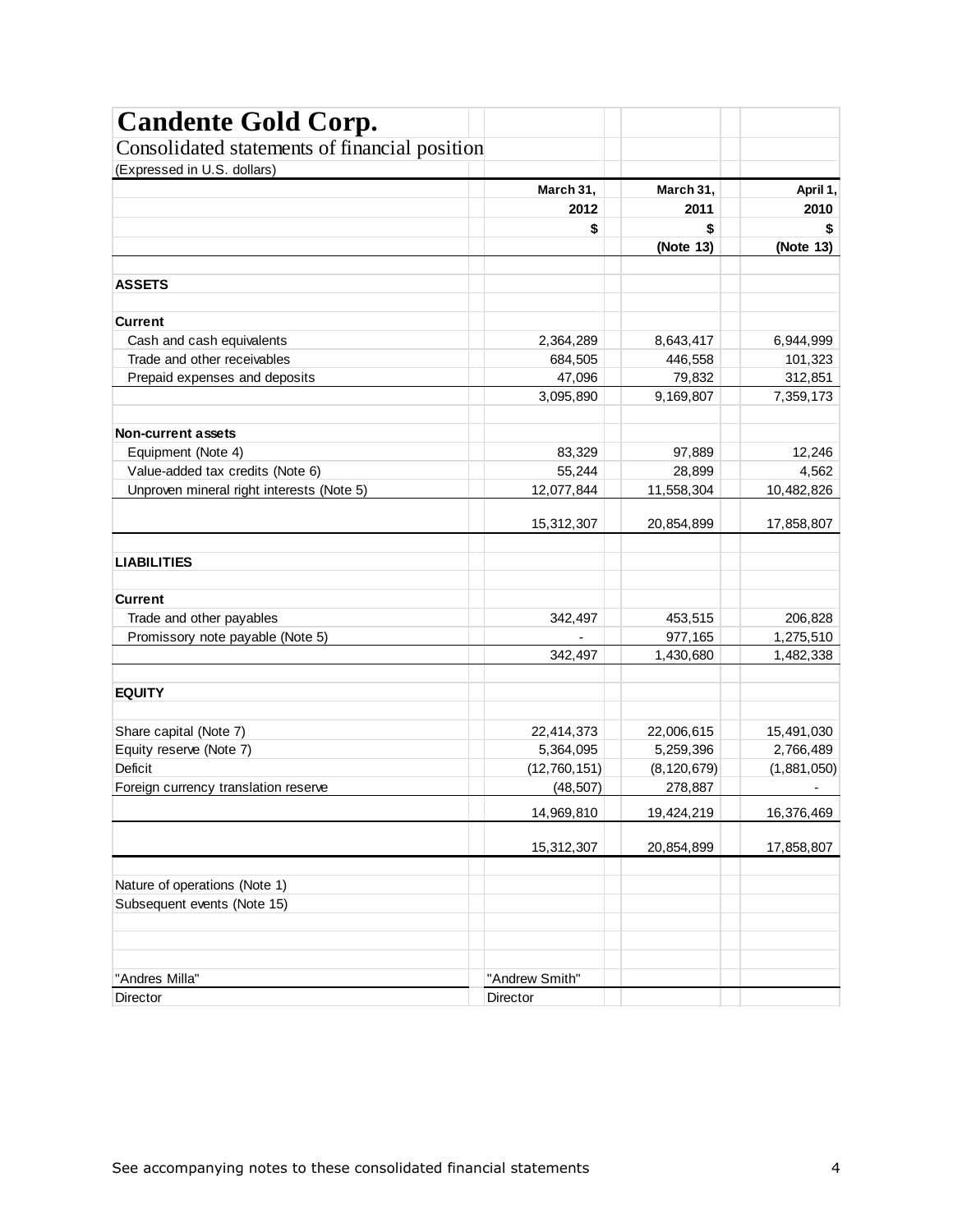| Consolidated statements of changes in equity<br>(Expressed in U.S. dollars) |                          |                          |               |                          |                          |               |
|-----------------------------------------------------------------------------|--------------------------|--------------------------|---------------|--------------------------|--------------------------|---------------|
|                                                                             |                          |                          |               |                          |                          |               |
|                                                                             |                          |                          |               |                          | <b>Foreign Currency</b>  |               |
|                                                                             | Share capital            |                          | <b>Equity</b> |                          | <b>Translation</b>       | Total         |
|                                                                             | <b>Number of shares</b>  | <b>Amount</b>            | Reserve       | <b>Deficit</b>           | Reserve                  | <b>Equity</b> |
|                                                                             |                          | \$                       | \$            | \$                       | \$                       | \$            |
| Balance on April 1, 2010 (Note 13)                                          | 49,578,327               | 15,491,030               | 2,766,489     | (1,881,050)              |                          | 16,376,469    |
|                                                                             |                          |                          |               |                          |                          |               |
| Common shares issued for/upon:                                              |                          |                          |               |                          |                          |               |
| Financing, net of issue costs of \$1,816,529 (Note 7)                       | 8,841,250                | 4,842,625                | 1,626,252     | $\blacksquare$           | $\overline{\phantom{a}}$ | 6,468,877     |
| Exercise of share warrants                                                  | 1,199,220                | 902,749                  | (181, 629)    |                          |                          | 721,120       |
| Exercise of share options                                                   | 245,750                  | 244,510                  | (68, 250)     |                          | $\overline{\phantom{a}}$ | 176,260       |
| Acquisition of mineral right interests (Note 12)                            | 780,000                  | 525,701                  |               |                          | $\overline{\phantom{a}}$ | 525,701       |
| Share-based payment expense (Note 7)                                        |                          |                          | 1,116,534     |                          |                          | 1,116,534     |
| Net loss                                                                    | $\overline{\phantom{a}}$ | $\overline{\phantom{a}}$ |               | (6, 239, 629)            |                          | (6, 239, 629) |
| Foreign currency translation adjustment                                     |                          |                          |               |                          | 278,887                  | 278,887       |
| Balance on March 31, 2011 (Note 13)                                         | 60,644,547               | 22,006,615               | 5,259,396     | (8, 120, 679)            | 278,887                  | 19,424,219    |
| Common shares issued for/upon:                                              |                          |                          |               |                          |                          |               |
| Financing, net of issue costs of \$38,079 (Note 7)                          | 400,000                  | 296,754                  | 14,427        | $\overline{\phantom{0}}$ | $\blacksquare$           | 311,181       |
| Exercise of share warrants                                                  | 85,713                   | 66,762                   | (13, 374)     | $\blacksquare$           | $\overline{\phantom{a}}$ | 53,388        |
| Exercise of share options                                                   | 16,500                   | 19,242                   | (3,780)       | $\overline{\phantom{a}}$ | $\overline{\phantom{a}}$ | 15,462        |
| Acquisition of mineral right interests (Note 12)                            | 30,000                   | 25,000                   |               | $\overline{a}$           |                          | 25,000        |
| Share-based payment expense (Note 7)                                        |                          |                          | 107,426       |                          | $\overline{\phantom{a}}$ | 107,426       |
| Net loss                                                                    |                          |                          |               | (4,639,472)              |                          | (4,639,472)   |
| Foreign currency translation adjustment                                     |                          |                          |               |                          | (327, 394)               | (327, 394)    |
| Balance on March 31, 2012                                                   | 61,176,760               | 22,414,373               | 5,364,095     | (12, 760, 151)           | (48, 507)                | 14,969,810    |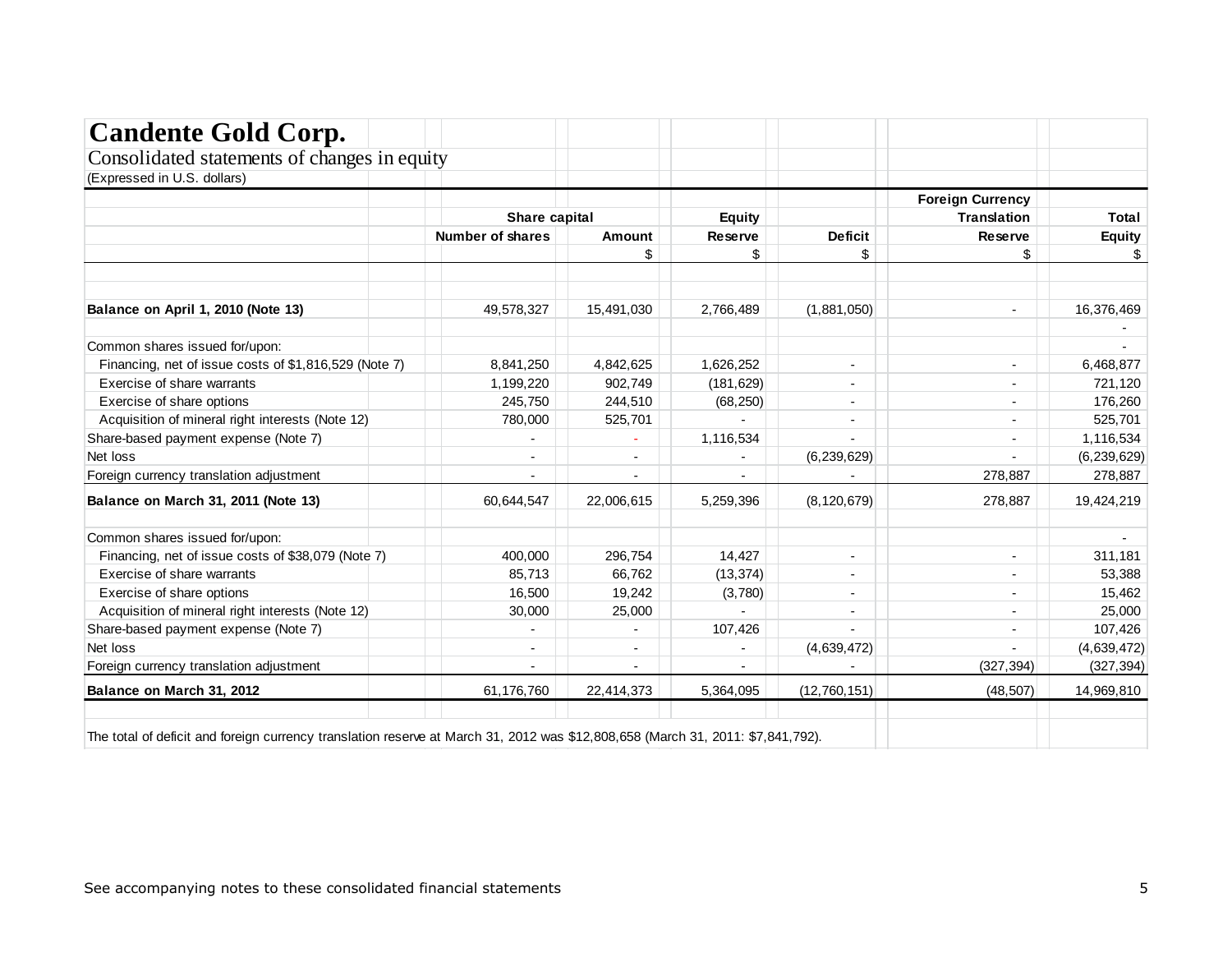| <b>Candente Gold Corp.</b>                             |                       |               |
|--------------------------------------------------------|-----------------------|---------------|
| Consolidated statements of cash flows                  |                       |               |
| (Expressed in U.S. dollars)                            |                       |               |
|                                                        | Years ended March 31, |               |
|                                                        | 2012                  |               |
|                                                        | \$                    | 2011<br>S     |
|                                                        |                       | (Note 13)     |
| <b>OPERATING ACTIVITIES</b>                            |                       |               |
| Net loss                                               | (4,639,472)           | (6, 239, 629) |
| Items not involving cash:                              |                       |               |
| Depreciation                                           | 38,164                | 24,261        |
| Share-based payment                                    | 107,426               | 1,116,534     |
| Changes in non-cash working capital items:             |                       |               |
| Increase in trade and other receivables                | (239, 423)            | (345, 235)    |
| Decrease in prepaid expenses and deposits              | 32,090                | 233,019       |
| (Decrease) increase in trade and other payables        | (161, 369)            | 202,462       |
| Cash used in operating activities                      | (4,862,584)           | (5,008,588)   |
| <b>INVESTING ACTIVITIES</b>                            |                       |               |
| Purchase of equipment                                  | (25, 203)             | (108, 871)    |
| Value added tax credit                                 | (26, 345)             | (24, 337)     |
| Acquisition of mineral right interests                 | (454, 219)            | (484, 249)    |
| Cash used in investing activities                      | (505, 767)            | (617, 457)    |
| <b>FINANCING ACTIVITIES</b>                            |                       |               |
| Issuance of common shares for/upon:                    |                       |               |
| Cash, net of issue costs                               | 311,181               | 6,468,877     |
| <b>Exercise of share warrants</b>                      | 53,388                | 721,120       |
| Exercise of share options                              | 15,462                | 176,260       |
| Repayment of promissory note                           | (977, 165)            | (333, 524)    |
| Cash (used in) received from financing activities      | (597, 134)            | 7,032,733     |
| Effect of exchange rate changes on cash                | (313, 643)            | 291,730       |
| Net change in cash and cash equivalents                | (6, 279, 128)         | 1,698,418     |
| Cash and cash equivalents at the beginning of the year | 8,643,417             | 6,944,999     |
| Cash and cash equivalents at the end of the year       | 2,364,289             | 8,643,417     |
| Supplemental cash flow information (Note 12)           |                       |               |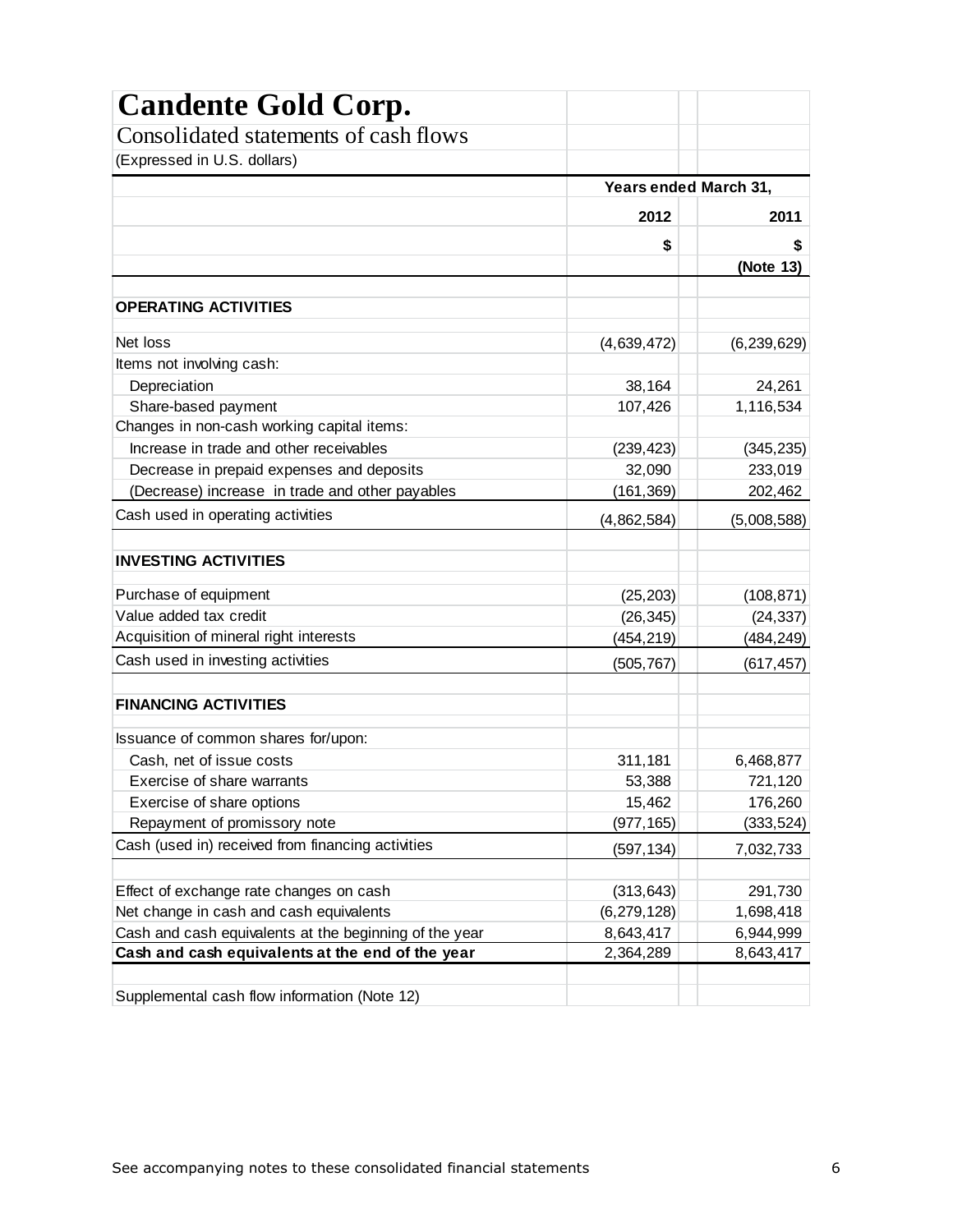Notes to the consolidated financial statements March 31, 2012 and 2011 (Expressed in U.S. dollars, except number of shares and per share amounts)

#### **1. Nature of operations**

Candente Gold Corp. ("Candente Gold") was incorporated under the Business Corporations Act (British Columbia) on April 24, 2009. Candente Gold is a resource-based company that seeks to acquire and explore mineral property interests, primarily in Mexico and Peru. These consolidated financial statements include the accounts of Candente Gold and of its wholly-owned subsidiaries (collectively, the "Company): Candente Gold Peru S.A.C., Candente Mexico Resource Corp., Canaco Resources (BC) Inc. and Minera CCM, S.A. de C.V.

The Company operates in one segment being the exploration and development of mineral right interests.

At the date of these consolidated financial statements, the Company has not yet determined whether any of its mineral right interests contain economically recoverable mineral reserves. Accordingly, the value of mineral right interests represents cumulative acquisition costs incurred to date and does not necessarily reflect present or future values. The recovery of these costs is dependent upon the discovery of economically recoverable mineral reserves and the ability of Candente Gold to obtain the necessary financing to complete their exploration and development and to resolve any environmental, regulatory, or other constraints.

Uncertainty also exists with respect to the recoverability of the carrying value of certain mineral right interests. The ability of the Company to realize on its investment in resource properties is contingent upon resolution of the uncertainties and confirmation of the Company's title to the mineral right interests.

These consolidated financial statements have been prepared on a going concern basis. The Company does not generate cash inflows from operations and accordingly, Candente Gold will need to raise additional funds through future issuance of securities. Although Candente Gold has been successful in raising funds in the past, there can be no assurance Candente Gold will be able to raise sufficient funds in the future, in which case the Company may be unable to meet its obligations as they come due in the normal course of business. The Company has not determined whether any of its mineral right interests contain mineral reserves that are economically recoverable. It is not possible to predict whether financing efforts will be successful or if the Company will attain profitable level of operations. Since inception, the Company has incurred cumulative losses of \$12,760,151 as of March 31, 2012 and a net loss for the year ended March 31, 2012 of \$4,639,472. These factors may cast significant doubt regarding the Company's ability to continue as a going concern. Should the Company be unable to realize its assets and discharge its liabilities in the normal course of business, the net realizable value of its assets may be materially less than the amounts on the statement of financial position.

These consolidated financial statements are presented in United States dollars and all values are rounded to the nearest dollar except where otherwise indicated.

Candente Gold's common shares are listed on the Toronto Stock Exchange ("TSX") and the Lima Stock Exchange under the trading symbol "CDG". Candente Gold's share options and warrants are not listed.

The Company's principal office is located at Suite 1650-400 Burrard Street, Vancouver, British Columbia, V6C 3A6, Canada.

These consolidated financial statements were authorized for issue by the board of directors on June 25, 2012.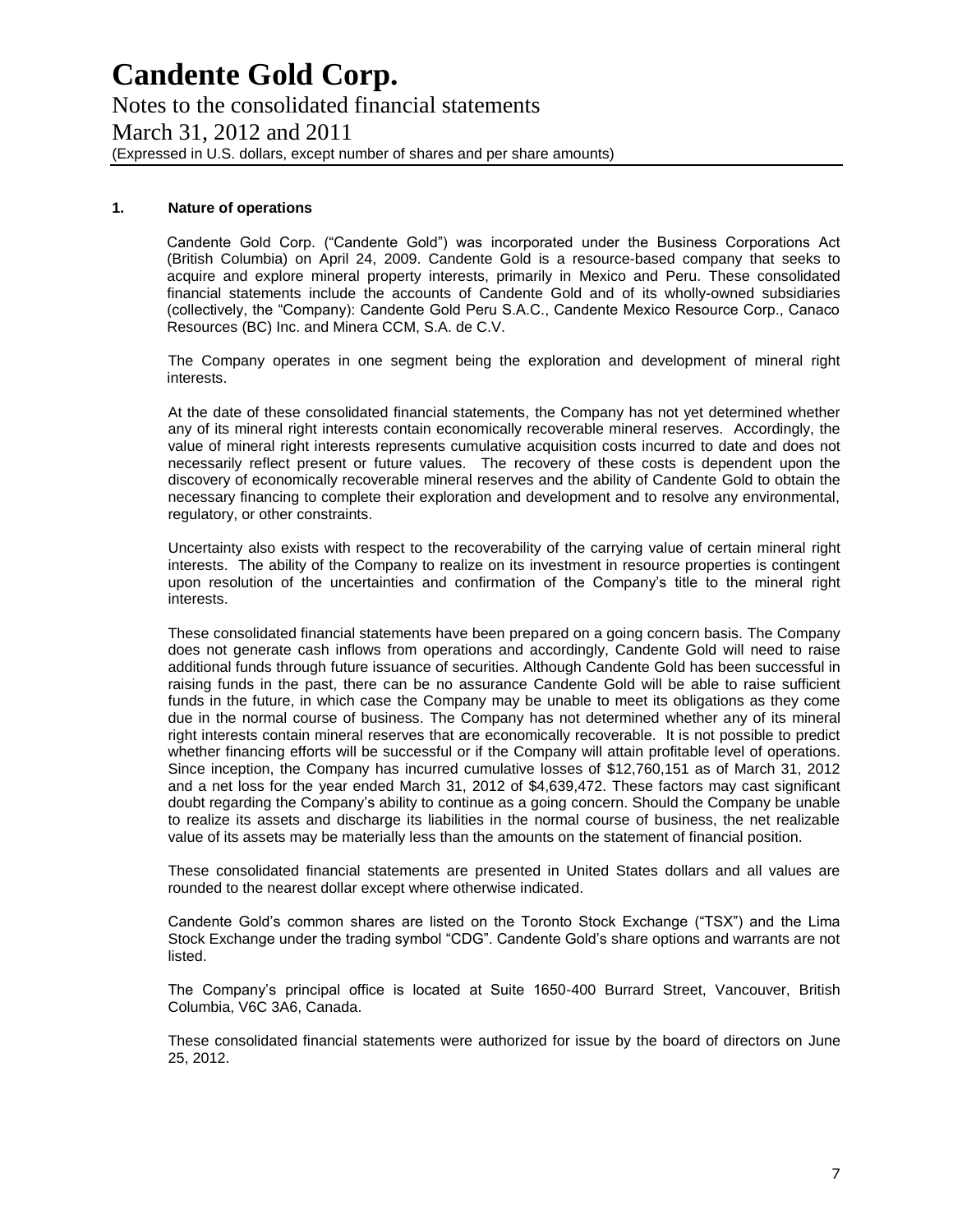Notes to the consolidated financial statements March 31, 2012 and 2011 (Expressed in U.S. dollars, except number of shares and per share amounts)

### **2. Basis of presentation**

(a) Statement of compliance

These consolidated financial statements have been prepared in accordance with and in full compliance with International Financial Reporting Standards ("IFRS"). The Company adopted IFRS in accordance with IFRS 1 "First-time Adoption of International Financial Reporting Standards" ("IFRS 1"), as discussed in Note 13.

Previously, the Company prepared its consolidated financial statements in accordance with Canadian generally accepted accounting principles ("Canadian GAAP").

(b) Basis of presentation

The financial statements have been prepared on the historical cost basis.

(c) Adoption of new and revised standards and interpretations

The International Accounting Standards Board ("IASB") has issued the following standards which have not yet been adopted by the Company. Unless otherwise stated, each of the new standards is effective for annual periods beginning on or after January 1, 2013 with early adoption permitted. The Company has not yet assessed the impact that the new and amended standards will have on its consolidated financial statements or whether to early adopt any of the new requirements.

The following is a brief summary of the new standards:

#### IFRS 7 Amendments – Offsetting financial assets and liabilities

The IASB has issued *Disclosures – Offsetting Financial Assets and Liabilities* as Amendments to IFRS 7, intended to help investors and other financial statement users to better assess the effect or potential effect of offsetting arrangements on a company's financial position.

### IFRS 9 – Financial instruments - classification and measurement

In November 2009 and October 2010, the IASB issued IFRS 9 – Financial instruments ("IFRS 9‖), Classification and Measurement of Financial Assets and Financial Liabilities. IFRS 9 will replace IAS  $39$  – Financial Instruments: Recognition and Measurement ( $4AS$   $39$ ") in its entirety. IFRS 9 uses a single approach to determine whether a financial asset or liability is measured at amortized cost or fair value, replacing the multiple rules in IAS 39. For financial assets, the approach in IFRS 9 is based on how an entity manages its financial instruments in the context of its business model and the contractual cash flow characteristics of the financial assets. The new standard also proposes a new expected loss impairment method to be used, replacing the existing incurred loss model in IAS 39. For financial liabilities measured at fair value, fair value changes due to changes in the Company's credit risk are presented in other comprehensive income ("OCI"), instead of net profit, unless this would create an accounting mismatch. IFRS 9 is effective for annual periods beginning on or after January 1, 2015. Early adoption is permitted.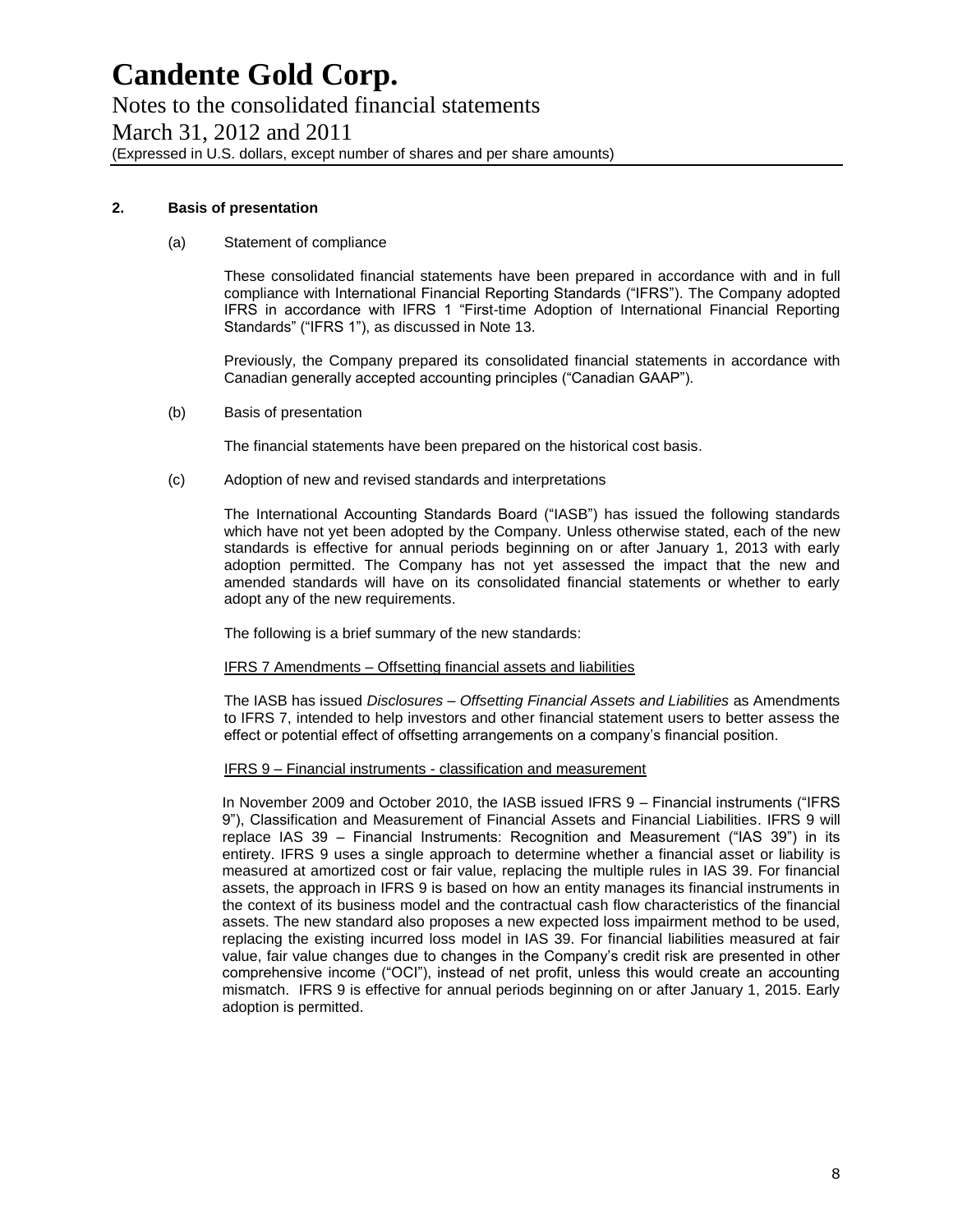Notes to the consolidated financial statements March 31, 2012 and 2011 (Expressed in U.S. dollars, except number of shares and per share amounts)

### **2. Basis of presentation (continued)**

(c) Adoption of new and revised standards and interpretations (continued)

#### IFRS 10 – Consolidation

IFRS 10 requires an entity to consolidate an investee when it is exposed, or has rights, to variable returns from its involvement with the investee and has the ability to affect those returns through its power over the investee. Under existing IFRS, consolidation is required when an entity has the power to govern the financial and operating policies of an entity so as to obtain benefits from its activities. IFRS 10 replaces SIC-12 Consolidation—Special Purpose Entities and parts of IAS 27 Consolidated and Separate Financial Statements.

#### IFRS 11 - Joint arrangements

IFRS 11 requires a venturer to classify its interest in a joint arrangement as a joint venture or joint operation. Joint ventures will be accounted for using the equity method of accounting whereas for a joint operation the venturer will recognize its share of the assets, liabilities, revenue and expenses of the joint operation. Under existing IFRS, entities have the choice to proportionately consolidate or equity account for interests in joint ventures. IFRS 11 supersedes IAS 31, Interests in Joint Ventures, and SIC-13, Jointly Controlled Entities—Nonmonetary Contributions by Venturers.

#### IFRS 12 – Disclosure of interests in other entities

IFRS 12 establishes disclosure requirements for interests in other entities, such as joint arrangements, associates, special purpose vehicles and off balance sheet vehicles. The standard carries forward existing disclosures and also introduces significant additional disclosure requirements that address the nature of, and risks associated with, an entity's interests in other entities.

#### IFRS 13 - Fair value measurement

IFRS 13 is a comprehensive standard for fair value measurement and disclosure requirements for use across all IFRS standards. The new standard clarifies that fair value is the price that would be received on the sale of an asset, or paid to transfer a liability in an orderly transaction between market participants, at the measurement date. It also establishes disclosures about fair value measurement. Under existing IFRS, guidance on measuring and disclosing fair value is dispersed among the specific standards requiring fair value measurements and in many cases does not reflect a clear measurement basis or consistent disclosures.

#### IAS 1 – Presentation of financial statements

Effective for annual periods beginning on or after July 1, 2012, requires that elements of other comprehensive income that may subsequently be recycled through profit or loss be differentiated from those items that will not be recycled.

#### IAS 32 – Offsetting financial assets and liabilities

The IASB has clarified its requirements for offsetting financial instruments by issuing Amendments to IAS 32 that address inconsistencies in current practice when applying the offsetting criteria in IAS 32 Financial Instruments Presentation. The amendments are effective for annual periods beginning on or after January 1, 2014 and are required to be applied retrospectively.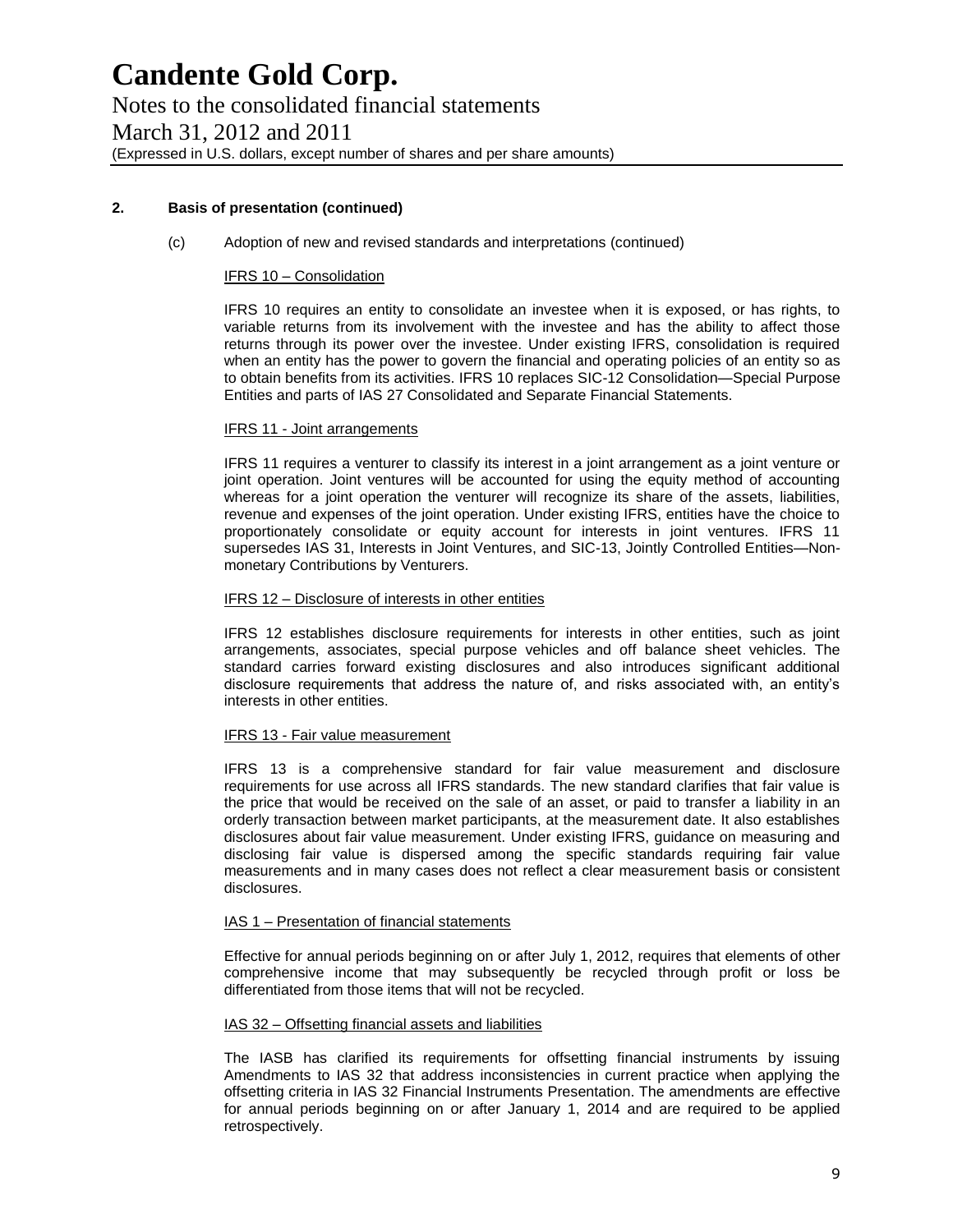Notes to the consolidated financial statements March 31, 2012 and 2011 (Expressed in U.S. dollars, except number of shares and per share amounts)

## **2. Basis of presentation (continued)**

(c) Adoption of new and revised standards and interpretations (continued)

### IFRIC 20 – Stripping costs in the production phase of a surface mine

IFRIC 20 applies to production stripping costs incurred on or after the beginning of the earliest period presented. Any 'predecessor stripping asset' at that date is required to be reclassified as a part of the existing asset to which the stripping activity is related (to the extent there remains an identifiable component of the ore body to which it can be associated), or otherwise recognized in opening retained earnings at the beginning of the earliest period presented.

#### Amendments to Other Standards

In addition, there have been amendments to existing standards, including IAS 27, Separate Financial Statements (IAS 27), and IAS 28, Investments in Associates and Joint Ventures (IAS 28). IAS 27 addresses accounting for subsidiaries, jointly controlled entities and associates in non-consolidated financial statements. IAS 28 has been amended to include joint ventures in its scope and to address the changes in IFRS 10 – 13.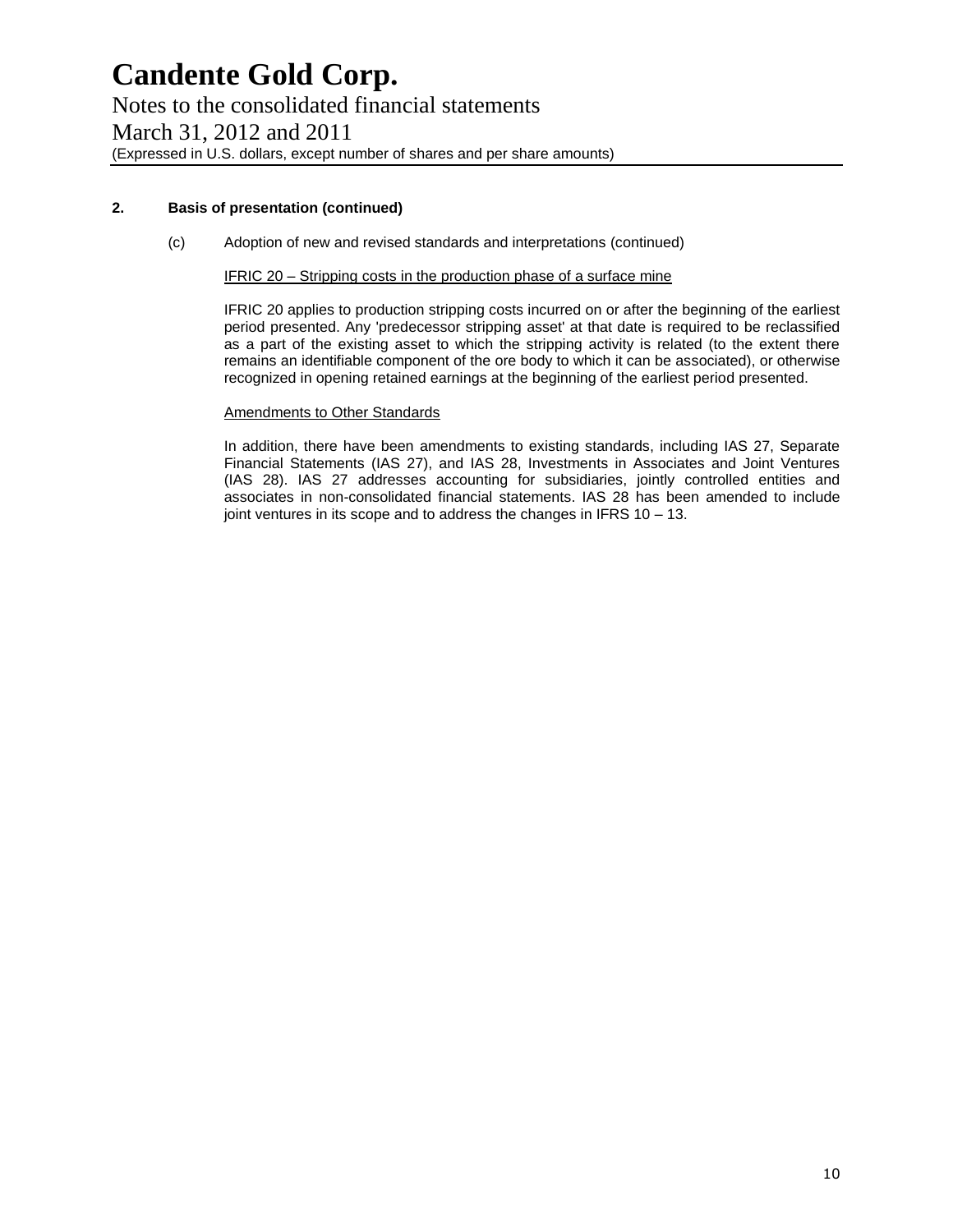### **3. Summary of significant accounting policies**

#### a) Basis of consolidation

These consolidated financial statements include the financial statements of Candente Gold and its controlled subsidiaries. Control is achieved when the Company has the power to govern the financial and operating policies of an entity so as to obtain benefits from its activities.

The results of subsidiaries acquired or disposed of during the year are included in the consolidated statement of net loss and total comprehensive loss from the effective date of acquisition or up to the effective date of disposal, as appropriate.

All intercompany transactions, balances, income and expenses are eliminated on consolidation.

Non-controlling interests in the net assets of consolidated subsidiaries are identified separately from the Company's equity. Non-controlling interests consist of the amount of those interests at the date of the original business combination and the non-controlling interests' share of changes in equity since the date of the combination. Losses applicable to the non-controlling interests in excess of their interest in the subsidiary's equity are allocated against the interests of the Company except to the extent that the non-controlling interests have a binding obligation and are able to make an additional investment to cover the losses.

#### b) Interest income

Interest income from financial assets is accrued on a time basis, by reference to the principal outstanding and at the effective interest rate applicable, which is the rate that exactly discounts estimated future cash receipts through the expected life of the financial asset to that asset's net carrying amount.

#### c) Foreign currency translation

The functional currency of subsidiaries has been determined is the U.S. dollar, which is the currency of the primary economic environment in which the entities operate. Transactions in foreign currencies are translated to the functional currency of the entity at the exchange rate in existence at the date of the transaction. Monetary assets and liabilities denominated in foreign currencies at the statement of financial position date are retranslated at the period end date exchange rates. Non-monetary items which are measured using historical cost in a foreign currency are translated using the exchange rate at the date of the transaction. Nonmonetary items that are measured at fair value in a foreign currency are translated using the exchange rates at the date when the fair value was determined.

The functional currency of the parent entity is the Canadian dollar. The presentation currency of the Company is the U.S. dollar. The parent company is translated from its functional currency into U.S. dollars on consolidation. Items in the statement of net loss and total comprehensive loss are translated using average exchange rates that reasonably approximate the exchange rate at the transaction date. Items in the statement of financial position are translated at the closing spot exchange rate. Exchange differences on the translation of the net assets of the parent company are recognized in a separate component of equity.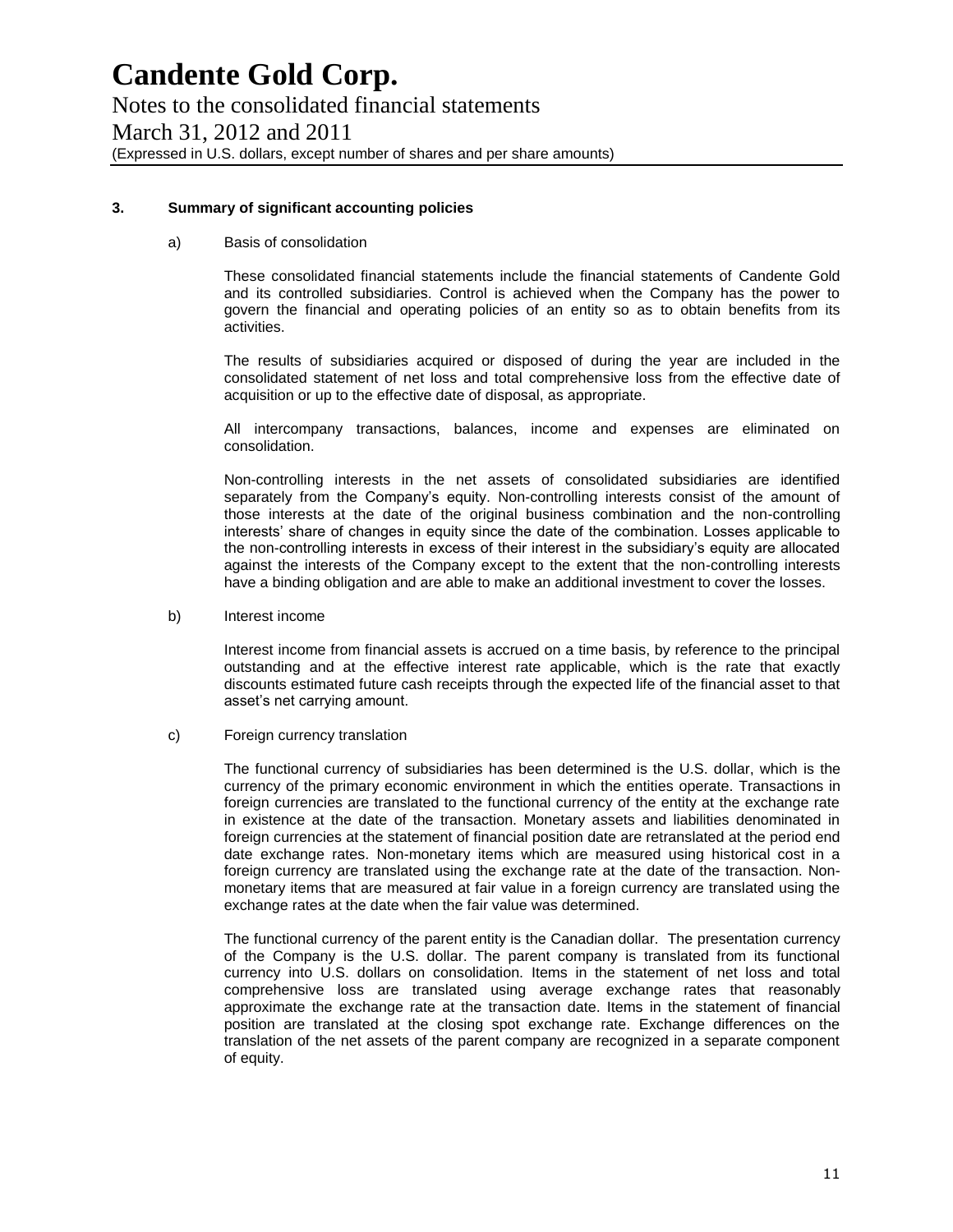Notes to the consolidated financial statements March 31, 2012 and 2011 (Expressed in U.S. dollars, except number of shares and per share amounts)

#### **3. Summary of significant accounting policies (continued)**

#### d) Equipment

Equipment is stated at cost less accumulated depreciation and accumulated impairment losses, if any. The cost of an item of equipment consists of the purchase price, any costs directly attributable to bringing the asset to the location and condition necessary for its intended use and an initial estimate of the costs of dismantling and removing the item and restoring the site on which it is located.

Equipment items are depreciated over their estimated useful lives on a straight line basis over their estimated useful lives, at the following rates: 3 to 10 years for equipment and 4 years for vehicles and field equipment. Leasehold improvements are recorded at cost net of recoveries and amortized on a straight-line basis over the term of lease agreements.

An item of equipment is derecognized upon disposal, when held for sale or when no future economic benefits are expected to arise from the continued use of the asset. Any gain or loss arising on disposal of the asset, determined as the difference between the net disposal proceeds and the carrying amount of the asset, is recognized in the consolidated statement of net loss and total comprehensive loss.

The Company conducts an annual assessment of the residual balances, useful lives and depreciation methods being used for equipment and any changes arising from the assessment are applied by the Company prospectively.

e) Income taxes

Income tax expense represents the sum of tax currently payable and deferred tax.

#### Current income tax

Current income tax assets and liabilities for the current and prior periods are measured at the amount expected to be recovered from or paid to the taxation authorities. The tax rates and tax laws used to compute the amount are those that are substantively enacted by the date of the statement of financial position.

#### Deferred income tax

Deferred income tax is provided using the liability method on temporary differences at the date of the statement of financial position between the tax bases of assets and liabilities and their carrying amounts for financial reporting purposes.

Deferred income tax liabilities are recognized for all taxable temporary differences, except:

- where the deferred income tax liability arises from the initial recognition of goodwill or of an asset or liability in a transaction that is not a business combination and, at the time of the transaction, affects neither the accounting profit nor taxable profit or loss; and
- in respect of taxable temporary differences associated with investments in subsidiaries, associates and interests in joint ventures, where the timing of the reversal of the temporary differences can be controlled and it is probable that the temporary differences will not reverse in the foreseeable future.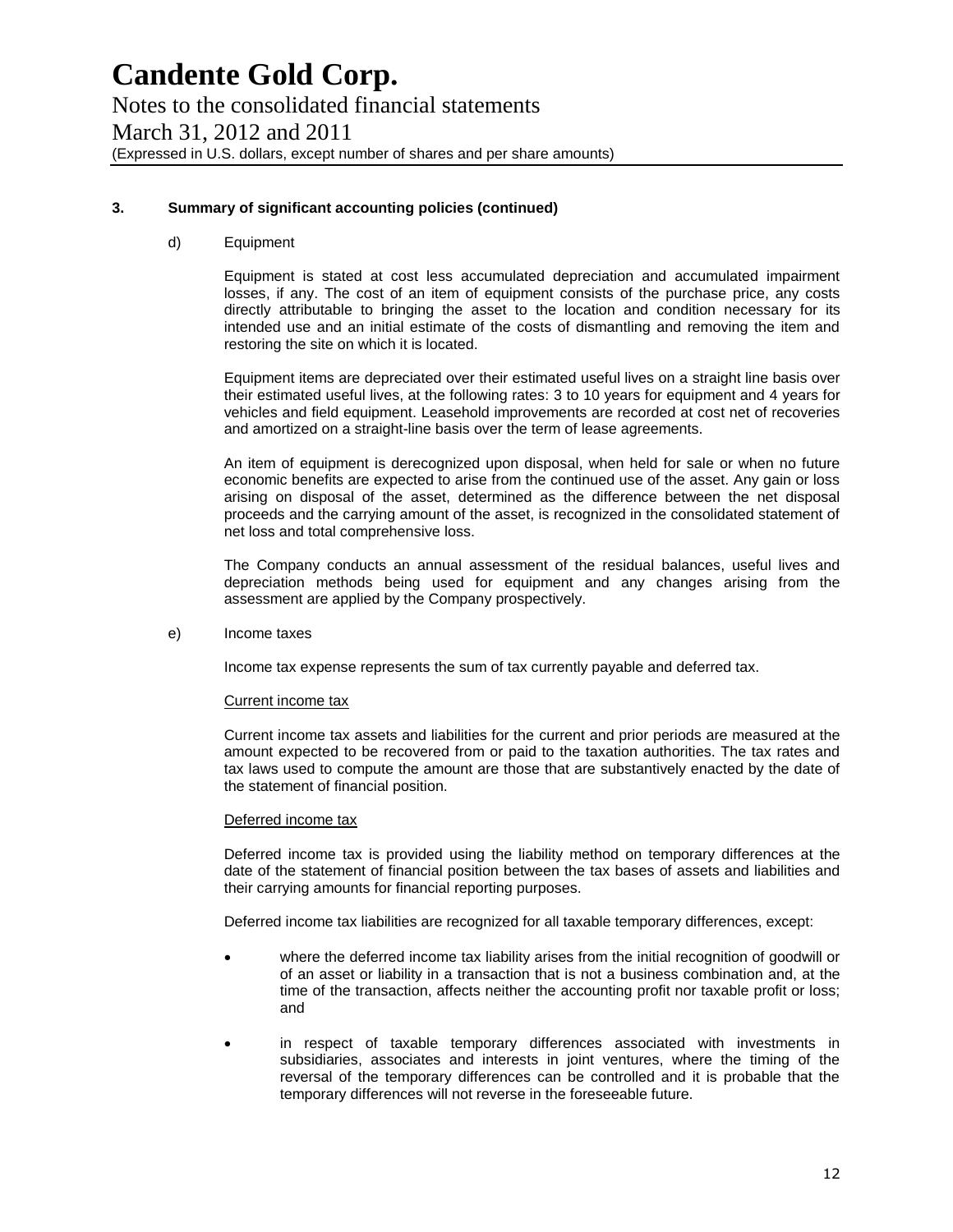Notes to the consolidated financial statements March 31, 2012 and 2011 (Expressed in U.S. dollars, except number of shares and per share amounts)

### **3. Summary of significant accounting policies (continued)**

e) Income taxes (continued)

Deferred income tax assets are recognized for all deductible temporary differences, carry forward of unused tax credits and unused tax losses, to the extent that it is probable that taxable profit will be available against which the deductible temporary differences and the carry forward of unused tax credits and unused tax losses can be utilized except:

- where the deferred income tax asset relating to the deductible temporary difference arises from the initial recognition of an asset or liability in a transaction that is not a business combination and, at the time of the transaction, affects neither the accounting profit nor taxable profit or loss; and
- in respect of deductible temporary differences associated with investments in subsidiaries, associates and interests in joint ventures, deferred income tax assets are recognized only to the extent that it is probable that the temporary differences will reverse in the foreseeable future and taxable profit will be available against which the temporary differences can be utilized.

The carrying amount of deferred income tax assets is reviewed at each date of the statement of financial position and reduced to the extent that it is no longer probable that sufficient taxable profit will be available to allow all or part of the deferred income tax asset to be utilized. Deferred income tax assets for unused tax losses, tax credits and deductible temporary differences are reassessed at each date of the statement of financial position and are recognized to the extent that it has become probable that future taxable profit will allow the deferred tax asset to be recovered.

Deferred income tax assets and liabilities are measured at the tax rates that are expected to apply to the year when the asset is realized or the liability is settled, based on tax rates (and tax laws) that have been substantively enacted at the date of the statement of financial position.

Deferred income tax relating to items recognized directly in equity or other OCI is recognized in equity or OCI and not in the statement of net loss and total comprehensive loss.

Deferred income tax assets and deferred income tax liabilities are offset if, and only if, a legally enforceable right exists to set off current tax assets against current tax liabilities and the deferred tax assets and liabilities relate to income taxes levied by the same taxation authority on either the same taxable entity or different taxable entities which intend to either settle current tax liabilities and assets on a net basis, or to realize the assets and settle the liabilities simultaneously, in each future period in which significant amounts of deferred tax assets or liabilities are expected to be settled or recovered.

f) Share-based payments

Employees (including directors and senior executives) of the Company may receive a portion of their remuneration in the form of share-based payment transactions, whereby employees render services as consideration for equity instruments ("equity-settled transactions").

In situations where equity instruments are issued for goods or services, the share-based payment is measured at the fair value of the goods and services received. Where the consideration cannot be specifically identified, they are measured at the fair value of the share-based payment.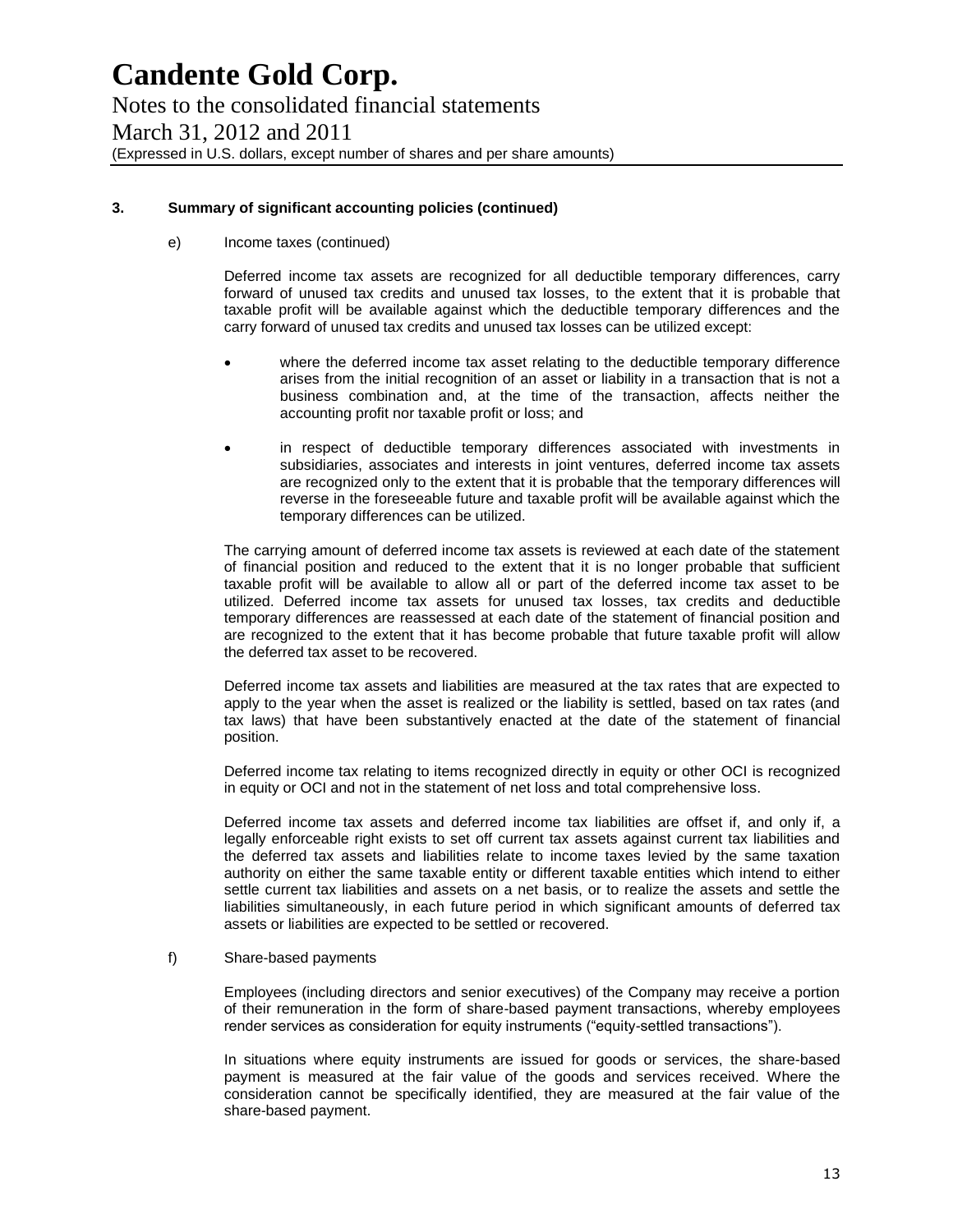### **3. Summary of significant accounting policies (continued)**

#### f) Share-based payments (continued)

The costs of equity-settled transactions with employees are measured by reference to the fair value at the date on which they are granted.

The costs of equity-settled transactions are recognized, together with a corresponding increase in equity, over the period in which the performance and/or service conditions are fulfilled, ending on the date on which the relevant employees become fully entitled to the award ("the vesting date"). The cumulative expense is recognized for equity-settled transactions at each reporting date until the vesting date reflects the Company's best estimate of the number of equity instruments that will ultimately vest.

No expense is recognized for awards that do not ultimately vest, except for awards where vesting is conditional upon a market condition, which are treated as vesting irrespective of whether or not the market condition is satisfied provided that all other performance and/or service conditions are satisfied.

Where the terms of an equity-settled award are modified, the minimum expense recognized is the expense as if the terms had not been modified. An additional expense is recognized for any modification which increases the total fair value of the share-based payment arrangement, or is otherwise beneficial to the employee as measured at the date of modification.

The dilutive effect of outstanding options is reflected in the computation of diluted earnings per share.

#### g) Financial assets

All financial assets are initially recorded at fair value and designated upon inception into one of the following four categories: held to maturity, available for sale, loans and receivables or fair value through profit or loss ("FVTPL").

Financial assets classified as FVTPL are measured at fair value with unrealized gains and losses recognized through profit or loss.

Financial assets classified as loans and receivables and held to maturity are measured at amortized cost using the effective interest method less any allowance for impairment. The effective interest method is a method of calculating the amortized cost of a financial asset and of allocating interest income over the relevant period. The effective interest rate is the rate that exactly discounts estimated future cash receipts (including all fees that form an integral part of the effective interest rate, transaction costs and other premiums or discounts) through the expected life of the financial asset, or, where appropriate, a shorter period.

Financial assets classified as available for sale are measured at fair value with unrealized gains and losses recognized in other comprehensive income (loss) except for when there is a significant or prolonged decline in the fair value of that investment below its cost, at which time the impairment is recognized in profit or loss.

Transaction costs associated with FVTPL financial assets are expensed as incurred, while transaction costs associated with all other financial assets are included in the initial carrying amount of the asset.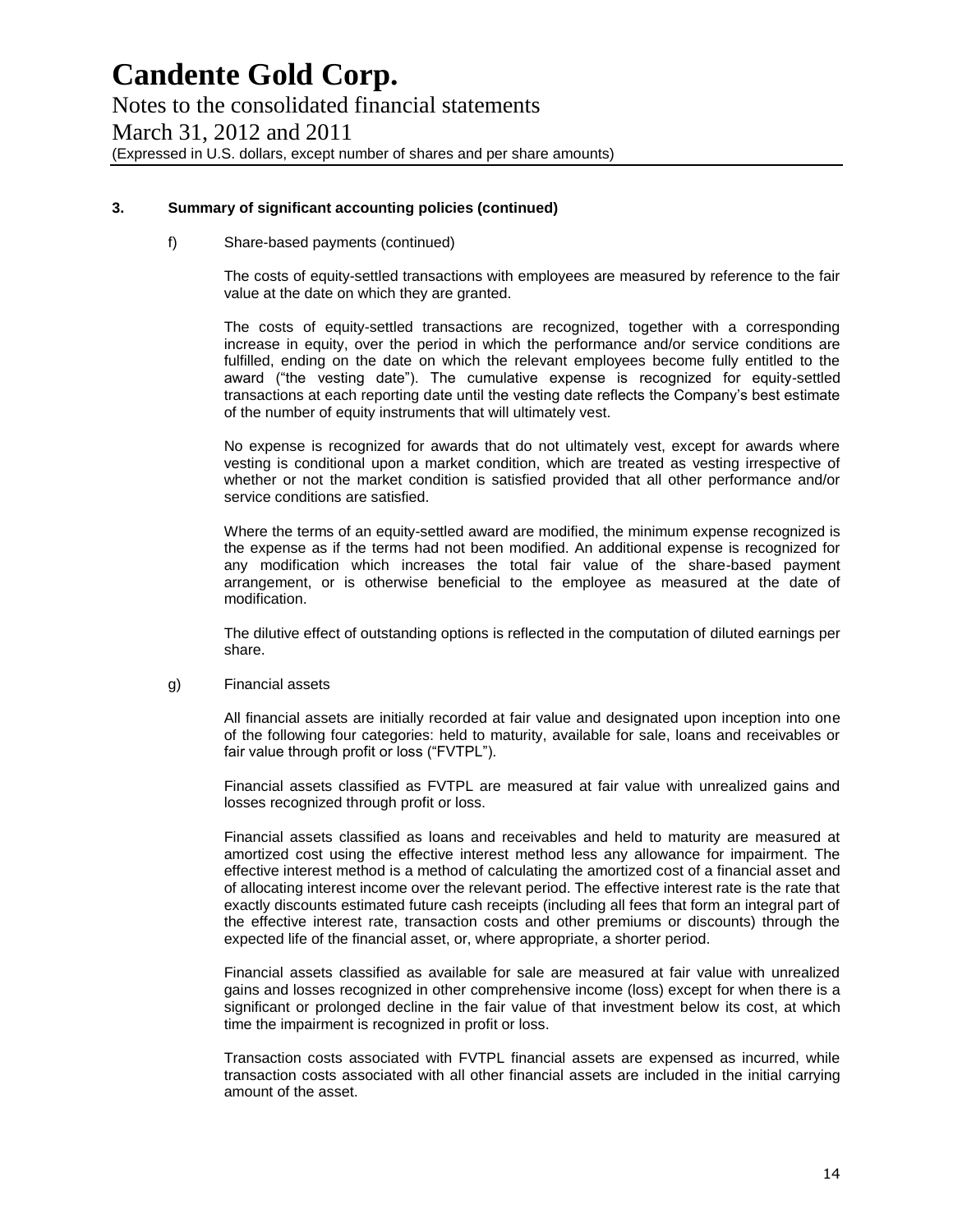### **3. Summary of significant accounting policies (continued)**

#### g) Financial liabilities

All financial liabilities are initially recorded at fair value and designated upon inception as FVTPL or other financial liabilities.

Financial liabilities classified as other financial liabilities are initially recognized at fair value less directly attributable transaction costs. After initial recognition, other financial liabilities are subsequently measured at amortized cost using the effective interest method. The effective interest method is a method of calculating the amortized cost of a financial liability and of allocating interest expense over the relevant period. The effective interest rate is the rate that exactly discounts estimated future cash payments through the expected life of the financial liability, or, where appropriate, a shorter period.

Financial liabilities classified as FVTPL include financial liabilities held for trading and financial liabilities designated upon initial recognition as FVTPL. Derivatives, including separated embedded derivatives, are also classified as FVTPL unless they are designated as effective hedging instruments. Transaction costs on financial liabilities classified as FVTPL are expensed as incurred.

At the end of each reporting period subsequent to initial recognition, financial liabilities at FVTPL are measured at fair value, with changes in fair value recognized directly in profit or loss in the period in which they arise.

#### h) Related parties

Parties are considered to be related if one party has the ability, directly or indirectly, to control the other party or exercise significant influence over the other party in making financial and operating decisions. Parties are also considered to be related if they are subject to common control or common significant influence. Related parties may be individuals or corporate entities. A transaction is considered to be a related party transaction when there is a transfer of resources or obligations between related parties. Related party transactions that are in the normal course of business and have commercial substance are measured at the exchange amount, which is determined on a cost recovery basis.

#### i) Business combinations

Acquisitions of businesses are accounted for using the acquisition method. The consideration of each business combination is measured, at the date of the acquisition, as the aggregate of the fair value of assets given, liabilities incurred or assumed, and equity instruments issued by the Company in exchange for control of the acquiree. Acquisition related costs incurred for the business combination are expensed. The acquiree's identifiable assets, liabilities and contingent liabilities are recognized at their fair value at the acquisition date.

Goodwill arising on acquisition is recognized as an asset and initially measured at cost, being the excess of the cost of the acquisition over the Company's interest in the net fair value of the identifiable assets, liabilities and contingent liabilities recognized. If the Company's interest in the net fair value of the acquiree's identifiable assets, liabilities and contingent liabilities exceeds the cost of the acquisition, the excess is recognized in earnings or loss immediately.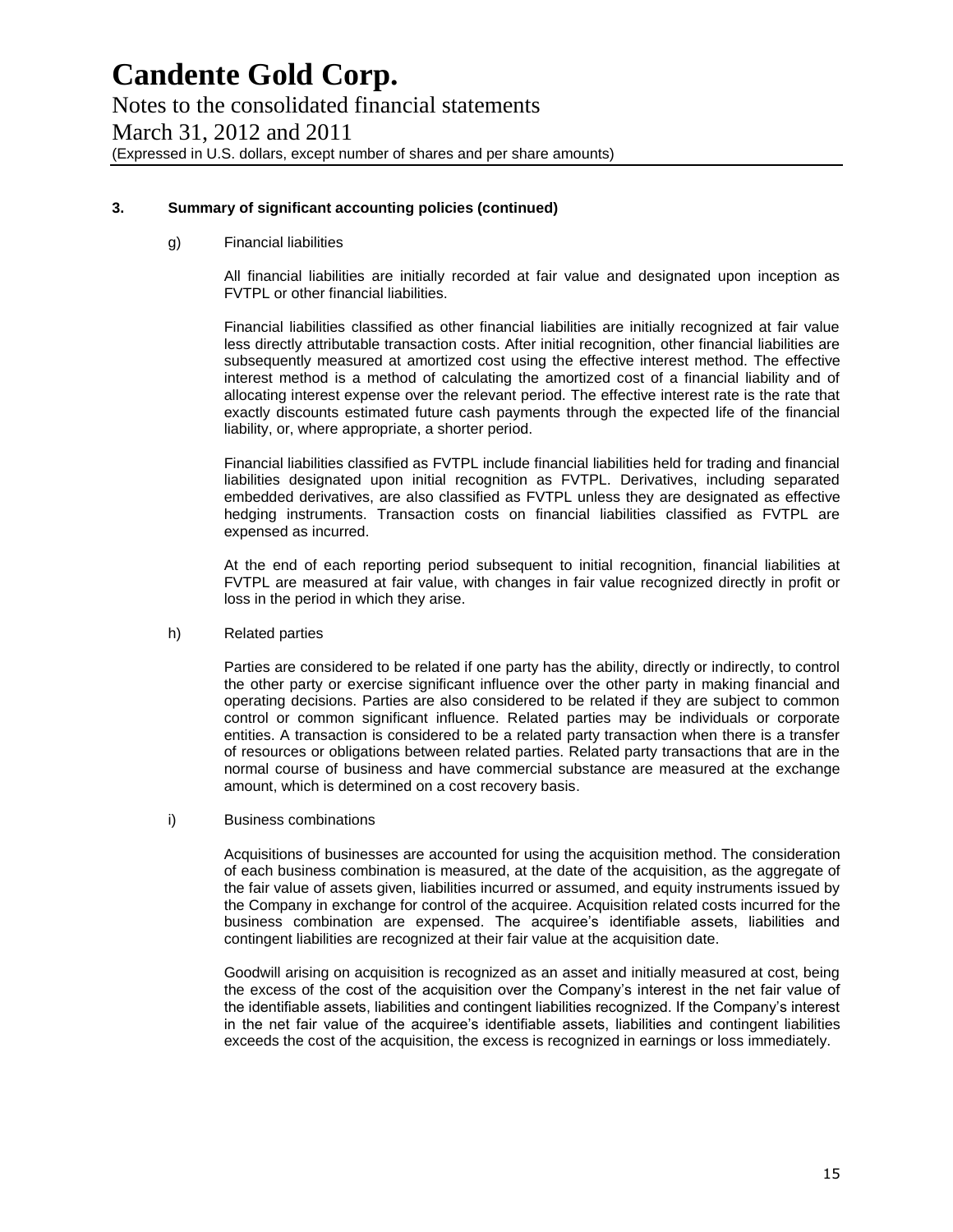### **3. Summary of significant accounting policies (continued)**

j) Business combinations (continued)

The interest of non-controlling shareholders in the acquiree is measured at the non-controlling shareholders' proportion of the net fair value of the assets, liabilities and contingent liabilities recognized.

k) Borrowing costs

Borrowing costs directly attributable to the acquisition, construction or production of qualifying assets are capitalized as part of the cost of the asset until the asset is substantially ready for its intended use. Other borrowing costs are recognized as an expense in the period incurred.

l) Significant accounting estimates and judgements

The preparation of these financial statements requires management to make judgements and estimates that affect the reported amounts of assets and liabilities at the date of the financial statements and reported amounts of expenses during the reporting period. On an ongoing basis, management evaluates its judgements and estimates in relation to assets, liabilities and expenses. Management uses historical experience and various other factors it believes to be reasonable under the given circumstances as the basis for its judgements and estimates. Actual outcomes may differ from these estimates under different assumptions and conditions.

Examples of significant estimates include: determination of fair value upon acquisition of assets, the carrying values of unproven mineral right interests and equipment; the rates of depreciation for equipment; the recoverability of trade and other receivables; the valuation of deferred income tax amounts; assumptions incorporated in impairment testing; the calculation of share-based payments and the determination of environmental obligations.

Examples of significant judgements, apart from those involving estimation include: the accounting policies for mineral right interests and equipment; recoverability of capitalized amounts; recognition of deferred tax assets and liabilities; functional currency and the determination of the economic viability of a project.

m) Provisions

Provisions are recognized when the Company has a present obligation (legal or constructive) that has arisen as a result of a past event and it is probable that a future outflow of resources will be required to settle the obligation, provided that a reliable estimate can be made of the amount of the obligation.

Provisions are measured at the present value of the expenditures expected to be required to settle the obligation using a pre-tax rate that reflects current market assessments of the time value of money and the risk specific to the obligation. Any increase in a provision due solely to passage of time is recognized as interest expense.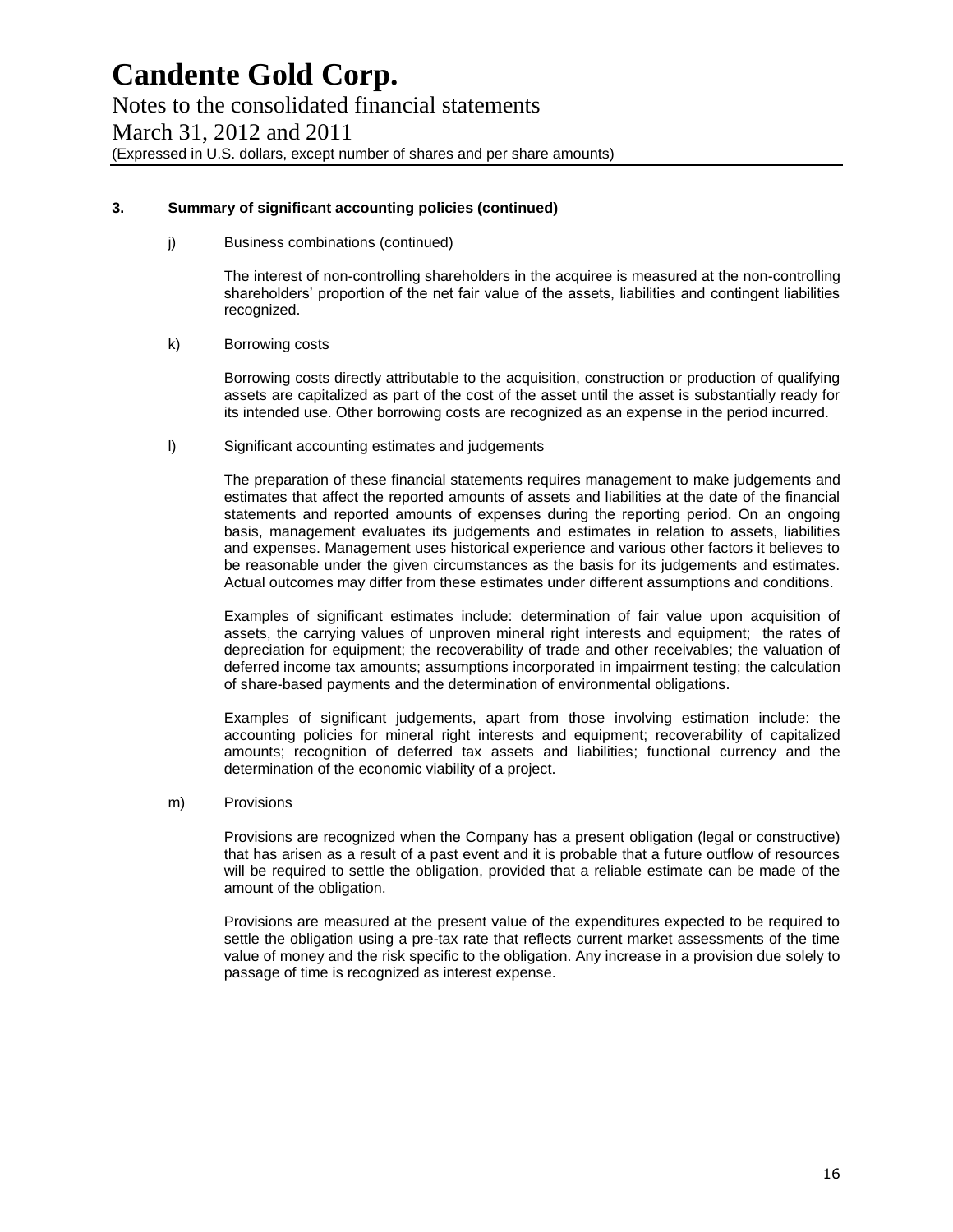Notes to the consolidated financial statements March 31, 2012 and 2011 (Expressed in U.S. dollars, except number of shares and per share amounts)

### **3. Summary of significant accounting policies (continued)**

#### n) Unproven mineral right interests

The Company capitalizes all costs, net of any recoveries, of acquiring an unproven mineral right interest, until the rights to which they relate are placed into production, at which time these deferred costs will be amortized over the estimated useful life of the rights upon commissioning the property, or written-off if the rights are disposed of, impaired or abandoned.

Management reviews the carrying amounts of mineral rights annually or when there are indicators of impairment and will recognize impairment based upon current exploration results and upon assessment of the probability of profitable exploitation of the rights. An indication of impairment includes but is not limited to expiration of the right to explore, substantive expenditure in the specific area is neither budgeted nor planned, or if the entity has decided to discontinue exploration activity in a specific area. Management's assessment of the mineral right's fair value is also based upon a review of other mineral right transactions that have occurred in the same geographic area as that of the rights under review.

Costs include the cash consideration and the fair value of shares issued on the acquisition of mineral rights. Rights acquired under option or joint venture agreements, whereby payments are made at the sole discretion of the Company, are recorded in the accounts when the payments are made. Proceeds from property option payments received by the Company are netted against the costs of the related mineral rights, with any excess being included in operations. No option payments were received during the years ended March 31, 2012 and 2011.

There may be material uncertainties associated with the Company's title and ownership of its unproven mineral right interests. Ordinarily the Company does not own the land upon which an interest is located, and title may be subject to unregistered prior agreements or transfers or other undetected defects.

#### o) Impairment of financial assets

The Company assesses at each date of the statement of financial position whether any indicators exist that the Company's financial assets are impaired.

#### Assets measured at amortized cost

If there is objective evidence that an impairment loss on assets carried at amortized cost has been incurred, the amount of the loss is measured as the difference between the asset's carrying amount and the present value of estimated future cash flows discounted at the financial asset's original effective interest rate. The carrying amount of the asset is then reduced by the amount of the impairment. The amount of the loss is recognized in profit or loss.

If, in a subsequent period, the amount of the impairment loss decreases and the decrease can be related objectively to an event occurring after the impairment was recognized, the previously recognized impairment loss is reversed to the extent that the carrying value of the asset does not exceed what the amortized cost would have been had the impairment not been recognized. Any subsequent reversal of an impairment loss is recognized in profit or loss.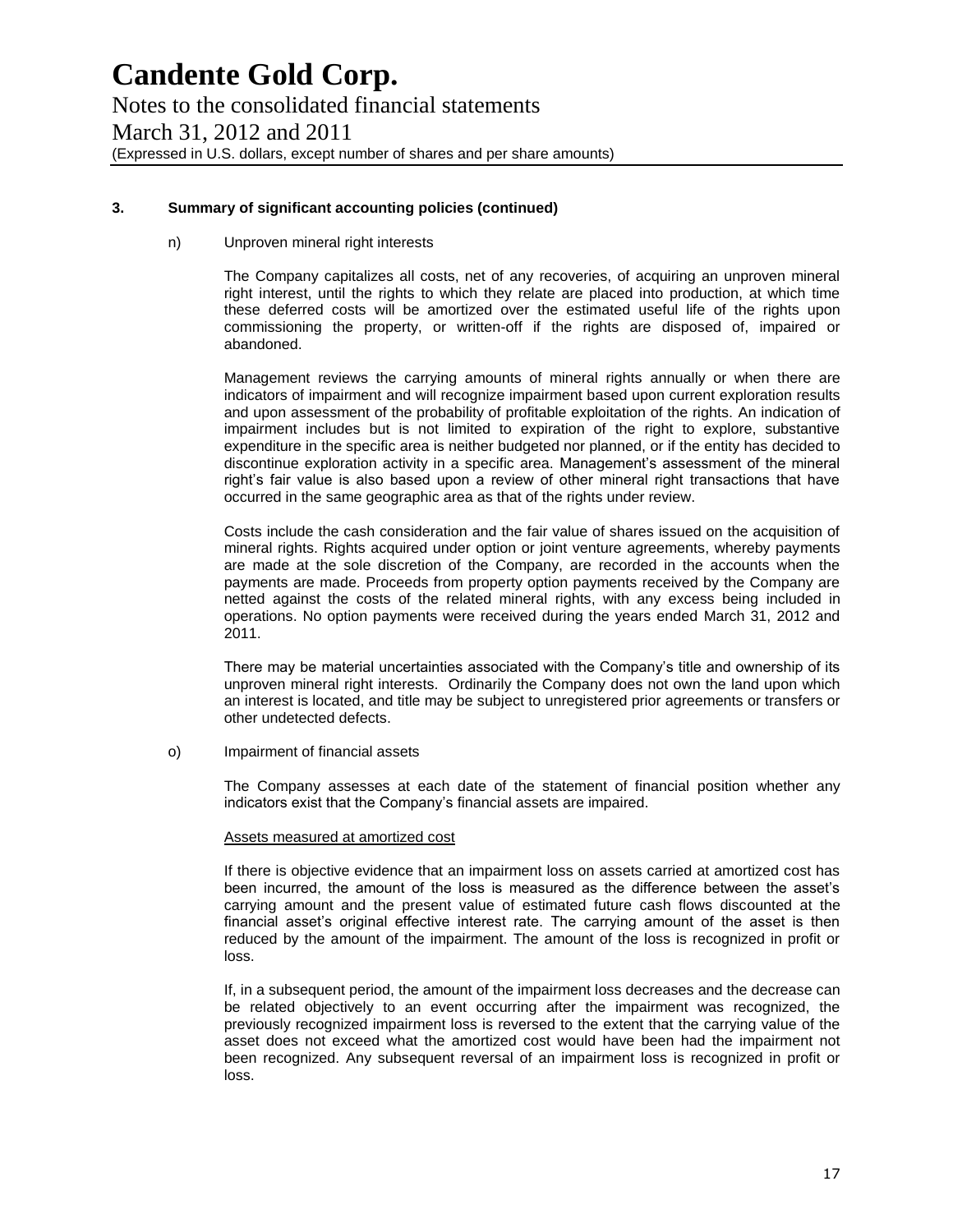### **3. Summary of significant accounting policies (continued)**

#### o) Impairment of financial assets (continued)

In relation to trade receivables, a provision for impairment is made and an impairment loss is recognized in profit or loss when there is objective evidence (such as the probability of insolvency or significant financial difficulties of the debtor) that the Company will not be able to collect all of the amounts due under the original terms of the invoice. The carrying amount of the receivable is reduced through use of an allowance account. Impaired debts are written off against the allowance account when they are assessed as uncollectible.

#### Assets classified as available for sale

If an available for sale asset is impaired, an amount comprising the difference between its cost and its current fair value, less any impairment loss previously recognized in profit or loss, is transferred from equity to profit or loss. Reversals in respect of equity instruments classified as available for sale are not recognized in profit or loss.

#### p) Impairment of non-financial assets

At each date of the statement of financial position, the Company reviews the carrying amounts of its tangible and intangible assets to determine whether there is an indication that those assets have suffered an impairment loss. If any such indication exists, the recoverable amount of the asset is estimated in order to determine the extent of the impairment loss (if any). Where it is not possible to estimate the recoverable amount of an individual asset, the Company estimates the recoverable amount of the cash-generating unit ("CGU") to which the assets belong.

Recoverable amount is the higher of fair value less costs to sell and value in use. In assessing value in use, the estimated future cash flows are discounted to their present value using a pre-tax discount rate that reflects current market assessments of the time value of money and the risks specific to the asset.

If the recoverable amount of an asset (or CGU) is estimated to be less than its carrying amount, the carrying amount of the asset (or CGU) is reduced to its recoverable amount. An impairment loss is recognized immediately in the statement of net loss and total comprehensive loss.

Where an impairment loss subsequently reverses, the carrying amount of the asset (or CGU) is increased to the revised estimate of its recoverable amount, but so that the increased carrying amount does not exceed the carrying amount that would have been determined had no impairment loss been recognized for the asset (or CGU) in prior years.

#### q) Cash and cash equivalents

Cash and cash equivalents in the statement of financial position comprise cash at banks and on hand, and highly liquid investments with an original maturity of three months or less, which are readily convertible into a known amount of cash.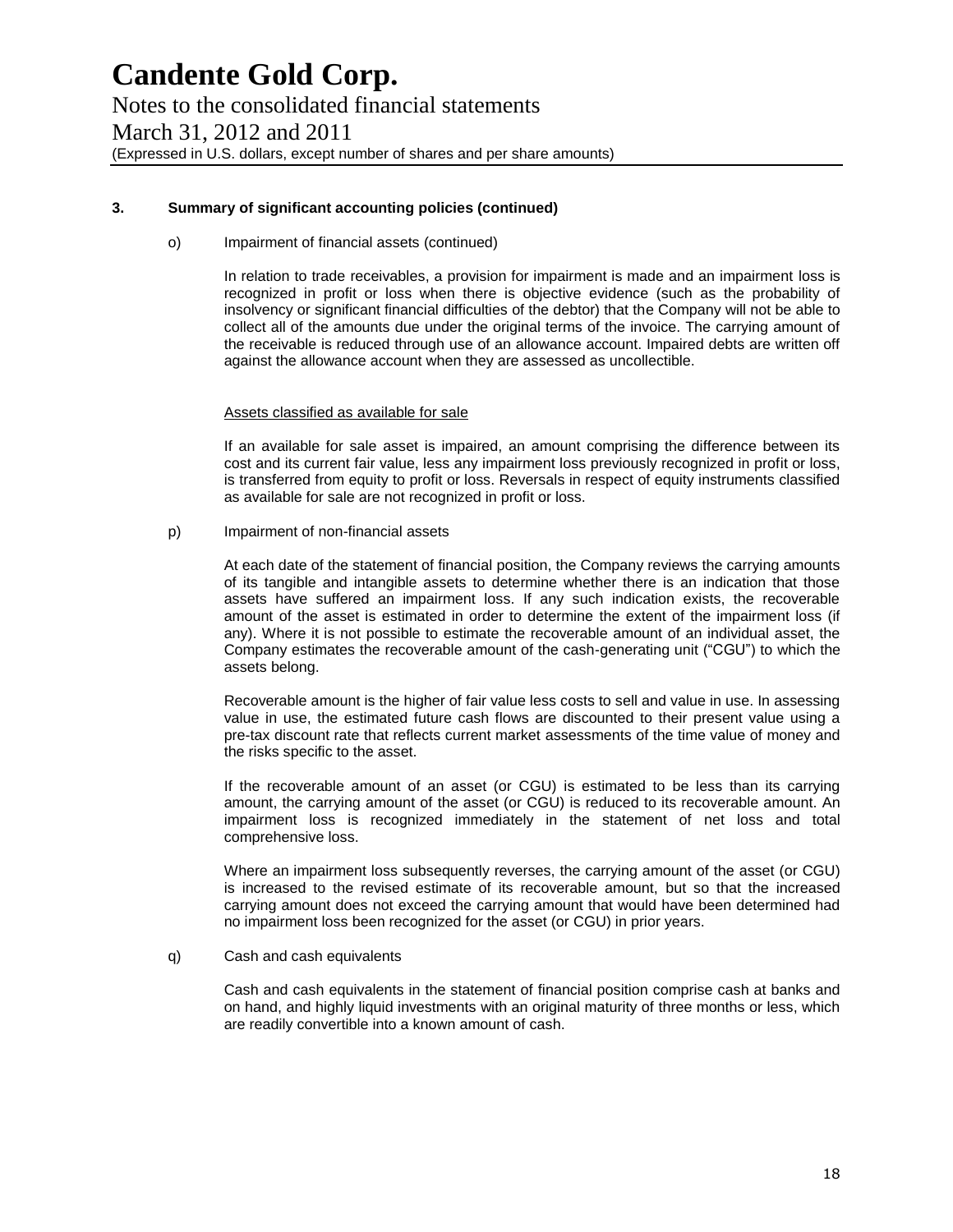Notes to the consolidated financial statements March 31, 2012 and 2011 (Expressed in U.S. dollars, except number of shares and per share amounts)

### **3. Summary of significant accounting policies (continued)**

r) Provisions for site restoration

Obligations to retire a non-financial asset, including dismantling, restoration and similar activities, are provided for at the time they are incurred or an event occurs giving rise to such an obligation. The Company is subject to laws and regulations relating to environmental matters, including land reclamation and discharge of hazardous materials, in all jurisdictions in which it operates. The Company may be found to be responsible for damage caused by prior owners and operators of its unproven mineral interests and in relation to interests previously held by the Company. The Company believes it has conducted its exploration and evaluation activities in compliance with applicable environmental laws and regulations.

On initial recognition, the estimated fair value of a provision is recorded as a liability and a corresponding amount is added to the capitalized cost of the related non-financial asset. The liability is increased over time through periodic charges to profit or loss. The provision is evaluated at the end of each reporting period for changes in the estimated amount or timing of settlement of the obligation. The Company is not presently aware of any such obligations.

s) Loss per share

The basic loss per share is computed by dividing the net loss by the weighted average number of common shares outstanding during the period. The diluted loss per share reflects the potential dilution of common share equivalents, such as outstanding share options and share purchase warrants, in the weighted average number of common shares outstanding during the year, if dilutive. For this purpose, the dilutive number of shares is calculated based on the assumed proceeds upon the exercise of the options and warrants that are used to purchase common shares at the average market price during the period. During the years ended March 31, 2012 and 2011 all the outstanding share options and warrants were antidilutive.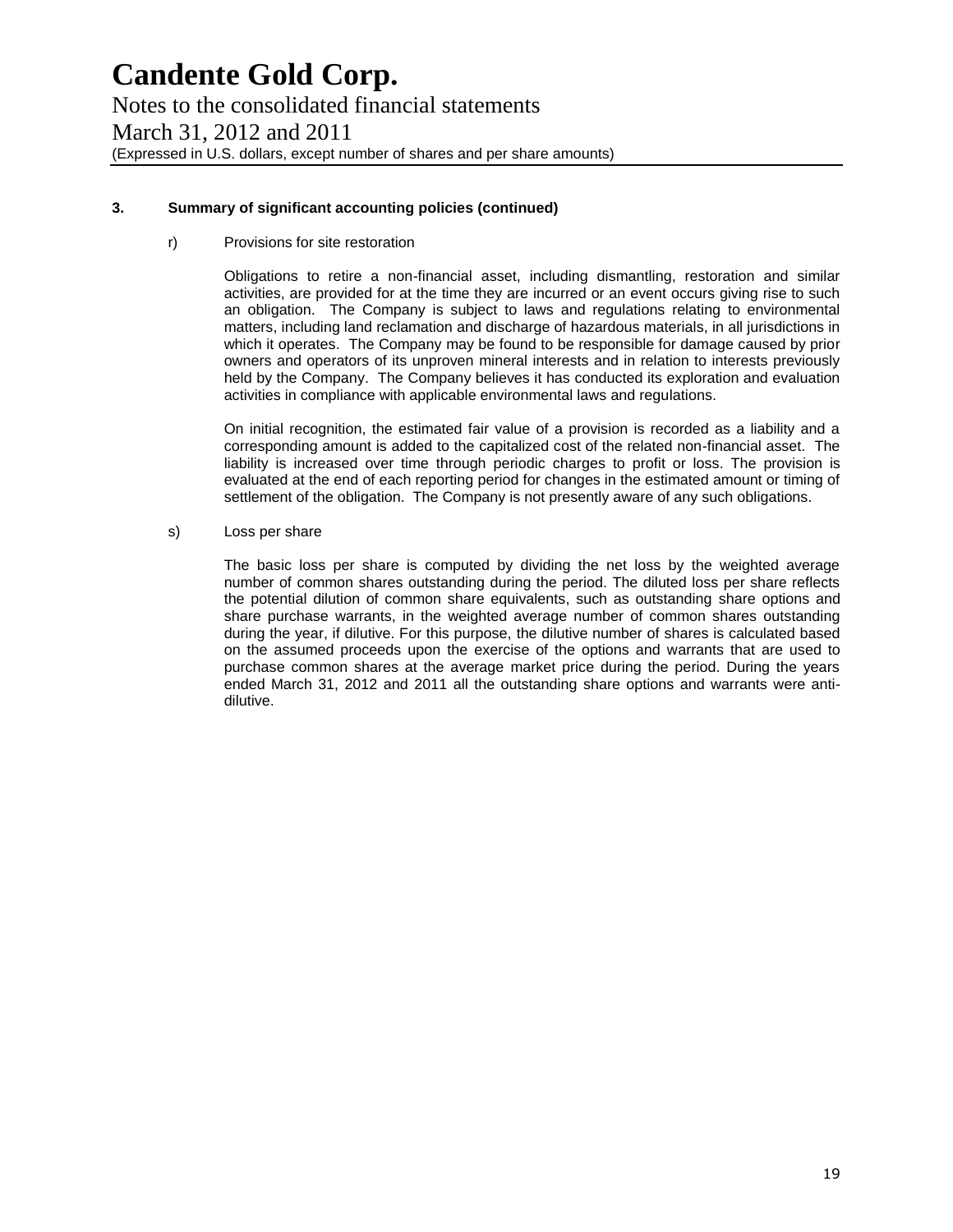Notes to the consolidated financial statements March 31, 2012 and 2011 (Expressed in U.S. dollars, except number of shares and per share amounts)

## **4. Equipment**

|                           |           | Vehicles and             | Leasehold    |          |
|---------------------------|-----------|--------------------------|--------------|----------|
|                           | Equipment | field equipment          | Improvements | Total    |
|                           | \$        | \$                       | \$           | \$       |
| Cost                      |           |                          |              |          |
| Balance at April 1, 2010  | 10,281    | 8,786                    |              | 19,067   |
| <b>Additions</b>          | 57,493    | 44,891                   | 8,473        | 110,857  |
| Foreign exchange movement | 313       |                          |              | 313      |
| Balance at March 31, 2011 | 68,087    | 53,677                   | 8,473        | 130,237  |
| Additions                 | 25,203    |                          |              | 25,203   |
| Foreign exchange movement | (1, 259)  | $\overline{\phantom{0}}$ | (214)        | (1, 473) |
| Balance at March 31, 2012 | 92,031    | 53,677                   | 8,259        | 153,967  |
| Accumulated depreciation  |           |                          |              |          |
| Balance at April 1, 2010  | 2,428     | 4,393                    |              | 6,821    |
| Depreciation              | 14,277    | 9,078                    | 906          | 24,261   |
| Foreign exchange movement | 1,184     |                          | 82           | 1,266    |
| Balance at March 31, 2011 | 17,889    | 13,471                   | 988          | 32,348   |
| Depreciation              | 25,389    | 11,222                   | 1,553        | 38,164   |
| Foreign exchange movement | 52        |                          | 74           | 126      |
| Balance at March 31, 2012 | 43,330    | 24,693                   | 2,615        | 70,638   |
| Carrying amount           |           |                          |              |          |
| At April 1, 2010          | 7,853     | 4,393                    |              | 12,246   |
| At March 31, 2011         | 50,198    | 40,206                   | 7,485        | 97,889   |
| At March 31, 2012         | 48,701    | 28,984                   | 5,644        | 83,329   |

#### **5. Unproven mineral right interests**

At March 31, 2012, unproven mineral right interests were comprised of various early-stage exploration interests in mineral claims and mining concessions located in Mexico and Peru. These interests are held by the Company, or through option agreements under which the Company, directly or through a joint venture arrangement, has a right to acquire an interest in mineral properties.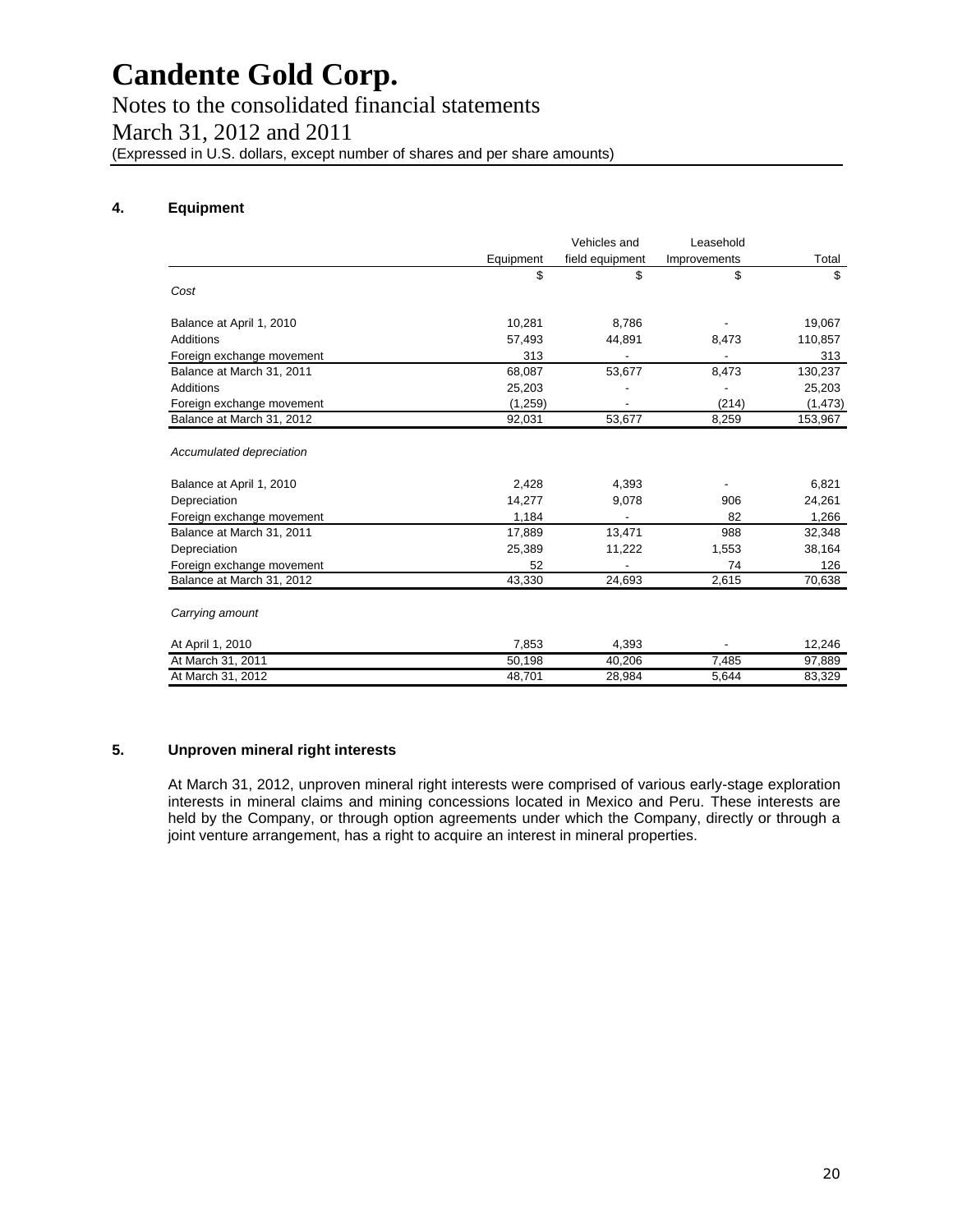Notes to the consolidated financial statements March 31, 2012 and 2011 (Expressed in U.S. dollars, except number of shares and per share amounts)

### **5. Unproven mineral right interests (continued)**

The following are the capitalized mineral right interest acquisition costs:

|                                | El Oro    | Peruvian   | Total          |
|--------------------------------|-----------|------------|----------------|
|                                |           | Properties |                |
|                                | \$        |            | $\mathfrak{S}$ |
| Balance, April 1, 2010         | 6,706,836 | 3,775,990  | 10,482,826     |
| Acquisition costs and payments | 731,383   | 316,940    | 1,048,323      |
| Exchange differences           | 27,155    |            | 27,155         |
| Balance, March 31, 2011        | 7,465,374 | 4,092,930  | 11,558,304     |
|                                |           |            |                |
| Balance, April 1, 2011         | 7,465,374 | 4,092,930  | 11,558,304     |
| Acquisition costs and payments | 176,056   | 358,965    | 535,021        |
| Exchange differences           | (15, 481) |            | (15, 481)      |
| Balance, March 31, 2012        | 7,625,949 | 4,451,895  | 12,077,844     |

#### **Transfer of Mineral Right Interests**

On April 24, 2009, Candente Copper Corp. ("Candente Copper") and Canaco Resources Inc. (―Canaco‖) incorporated Candente Gold and on April 30, 2009, Candente Copper and Canaco completed the transfer to Candente Gold of their respective 50% interests in Minera CCM, S.A. de C.V. ("CCM"), the Mexican company that holds an option on the El Oro gold property ("El Oro") in Mexico (the "Option").

As consideration for the transfer of the El Oro interests, Candente Gold issued 5 million common shares valued at \$4,509,895 and a promissory note to each of Candente Copper and Canaco. Each promissory note had a principal amount of Cdn\$1,300,000, payable in cash or convertible into units of Candente Gold, based on the same terms and conditions as the private placement financing completed by Candente Gold in the quarter ended December 31, 2009. On December 31, 2009, Candente Copper converted its Cdn\$1,300,000 promissory note into 3,250,000 shares and 1,625,000 warrants of the Company. The warrants had an exercise price of Cdn\$0.60 per common share and expired unexercised on January 4, 2012. The note with Canaco was repaid in two instalments: Cdn\$350,000 paid in the quarter ended June 30, 2010 and Cdn\$950,000 paid in the quarter ended June 30, 2011.

In addition, Candente Copper transferred its Peruvian gold-silver properties (the "Peruvian Properties") to Candente Gold in the quarter ended December 31, 2009 and on January 6, 2010, the Company issued 13,500,000 common shares valued at \$3,058,250 to Candente Copper in return for the transfer of the Peruvian Properties as well as \$476,500 related to the fair value of Candente Gold's portion of certain Candente Copper options and warrants then outstanding. Other consideration for the exchange of the Peruvian Properties included the granting by the Company of a copper net smelter return royalty to Candente Copper. Further, Candente Gold agreed to issue to Candente Copper an additional 10,000,000 of its common shares once a minimum of \$5 million has been spent cumulatively by Candente Gold on the Peruvian Properties.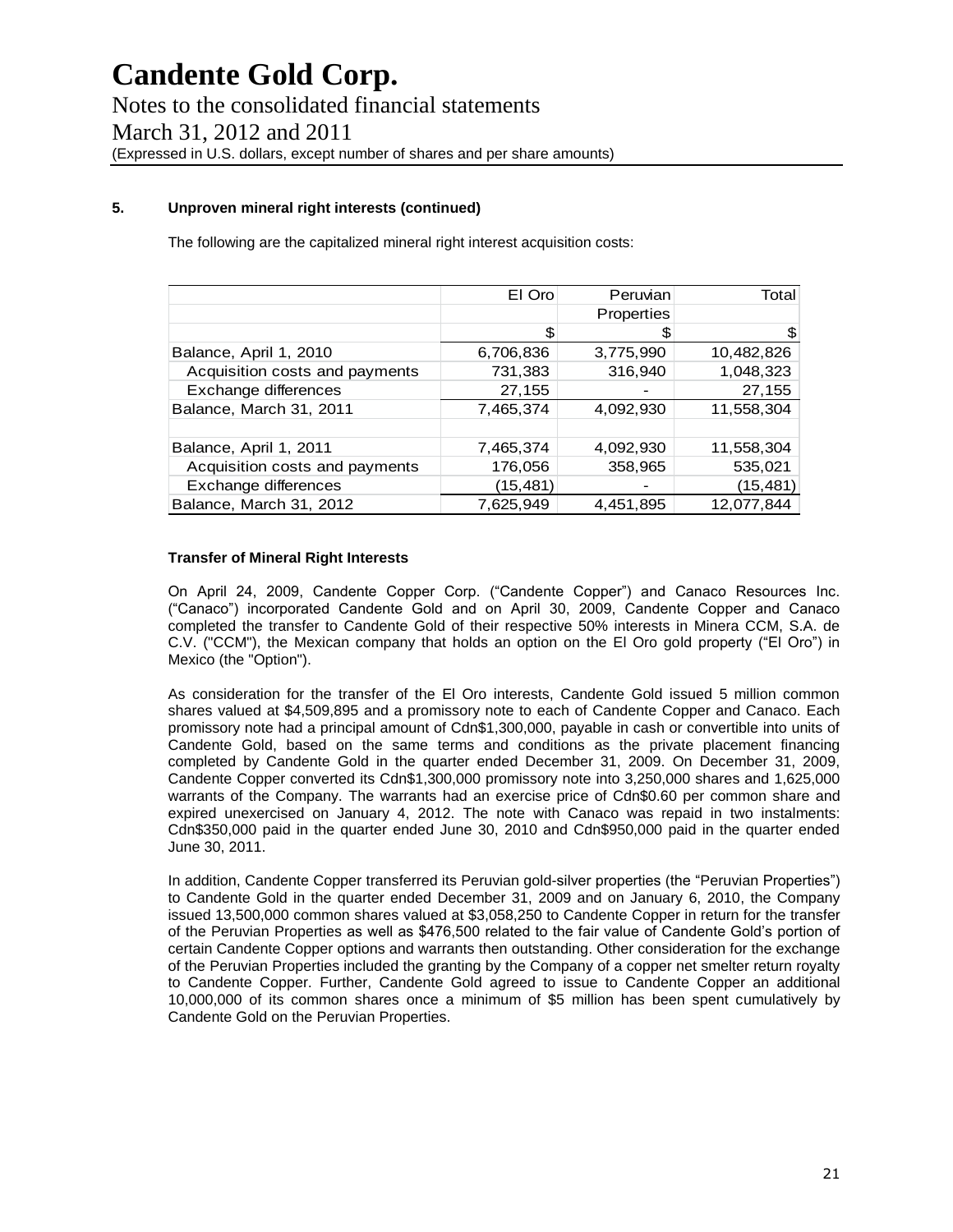Notes to the consolidated financial statements March 31, 2012 and 2011 (Expressed in U.S. dollars, except number of shares and per share amounts)

### **5. Unproven mineral right interests (continued)**

### **El Oro**

On May 5, 2006, CCM, Candente Copper and Canaco entered into a letter agreement (the "2006 Agreement") with Goldcorp Mexico, S.A. de C.V.(now Goldcorp S.A. de C.V. ("Goldcorp Mexico")) and Desarrollos Mineros San Luis, S.A. de C.V. ("Desarrollos"), subsidiaries of Goldcorp Inc., that provided CCM with an option (the "Option") to acquire up to a 70% undivided interest in El Oro, subject to a 40% back-in right, in 24 mining concessions comprising approximately 14,950 hectares located in the states of Mexico and Michoacan, Mexico. Certain exploration and mining concessions included in El Oro are subject to net smelter returns royalties. The Option is comprised of an initial option to acquire 50% of El Oro (the "First Option") and then a further 20% (the "Second Option"). The issuance of shares and the completion of certain levels of exploration expenditures on El Oro are required to exercise the Option.

In two separate letter agreements dated February 2, 2009 (the "February 2009 Agreement") and September 30, 2009 (the "September 2009 Agreement"), the parties agreed to certain amendments to the 2006 Agreement. The most significant change was the removal of the back-in right on the historic mining area which covers all known gold and silver bearing veins. In accordance with the terms of the 2006 Agreement, as amended, each of Candente Copper and Canaco committed to issue to Goldcorp Mexico 125,000 common shares in their respective share capital on or before November 30, 2009 (completed), and agreed that in order to exercise the First Option the Company would:

- Commit to issue to Goldcorp Mexico 1,000,000 Candente Gold shares at various dates on or before November 30, 2011 (completed);
- Commit to cumulative exploration expenditures totaling \$5,000,000 to be completed on or before November 30, 2011 (completed);

Accordingly, during the year ended March 31, 2011, the Company completed the requirements of the First Option and acquired a 50% interest in the El Oro project.

The 2006 Agreement, as amended, provides that in order to exercise the Second Option the Company is:

- Required to issue to Goldcorp Mexico 500,000 Candente Gold shares on or before November 30, 2012 and 500,000 Candente Gold shares on or before November 30, 2013 (both completed subsequent to March 31, 2012 (Note 15)); and
- Required to make an additional \$2,500,000 in exploration expenditures on or before November 30, 2012 and an additional \$2,500,000 in exploration expenditures on or before November 30, 2013 (both completed subsequent to March 31, 2012 (Note 15)).

### **Peruvian Properties**

The Company has a 100% interest in nine early to mid-stage gold and gold-silver exploration projects in Peru: Tres Marias, Oro Queropalca, Lunahuana, Fredito, Las Brujas, Picota, Alto Dorado, El Tigre and Las Sorpresas.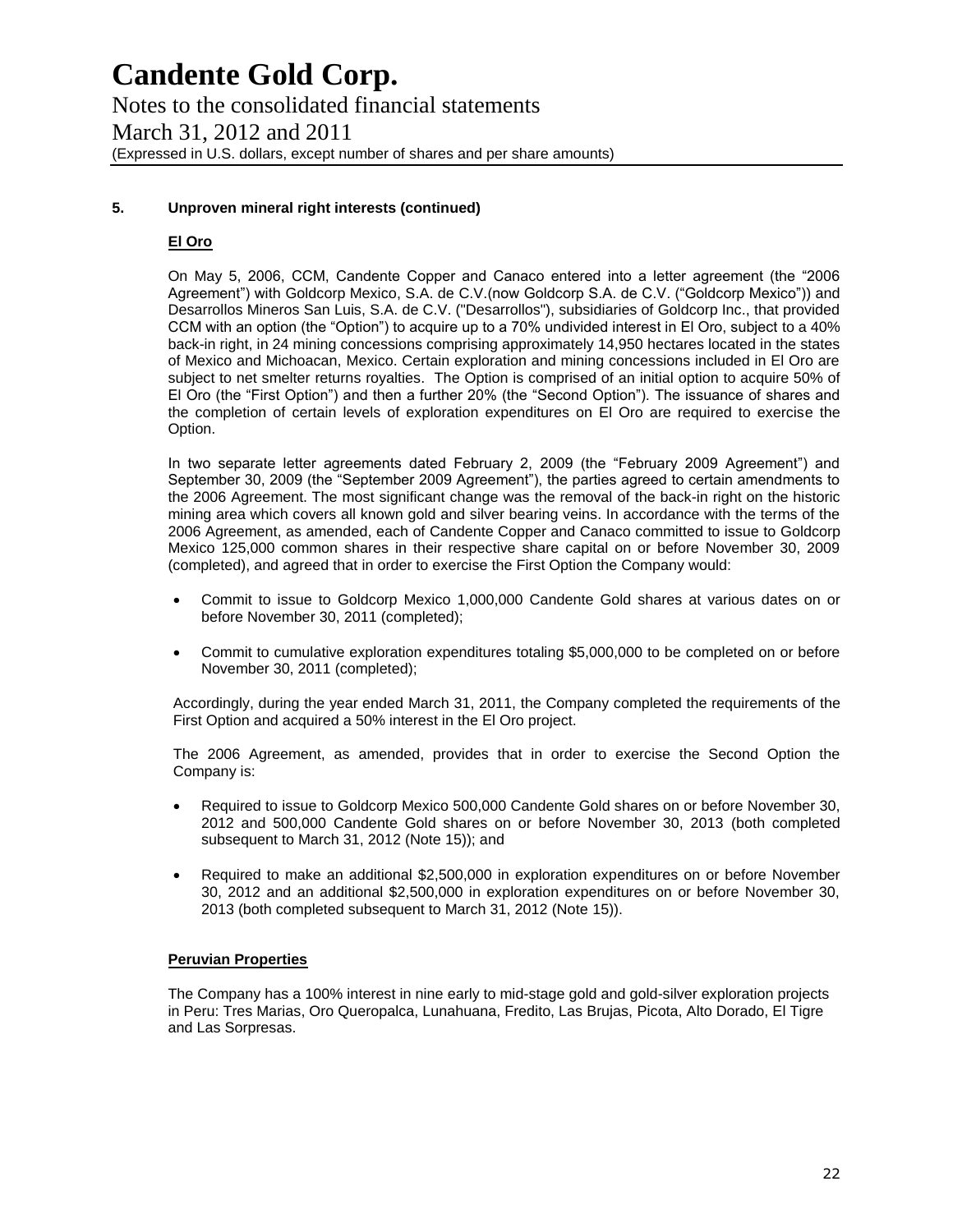Notes to the consolidated financial statements March 31, 2012 and 2011 (Expressed in U.S. dollars, except number of shares and per share amounts)

#### **6. Valued added tax credits**

Expenses incurred by the Company in Peru, including exploration expenses, are subject to Peruvian Value Added Tax ("VAT"). The Company has total VAT credits of \$55,244 at March 31, 2012 (March 31, 2011: \$28,899, April 1, 2010: \$4,562).

Given that the Company is in the exploration stage and has no sources of revenue, the VAT is not currently refundable to the Company, but can be used in the future to offset amounts due to the Peruvian taxation authorities by the Company resulting from VAT charged to clients on future sales.

#### **7. Share capital and equity reserves**

#### Share capital

At March 31, 2012, Candente Gold's authorized share capital consisted of an unlimited number of common shares and an unlimited number of preferred shares, all without par value. All issued common shares are fully paid.

- During the year ended March 31, 2012, the underwriters who participated in the Financing described below exercised their over-allotment option, raising additional gross proceeds for Candente Gold of \$334,833 (Cdn\$320,000). Candente Gold issued 400,000 units (the "Units") at a price of Cdn\$0.80 per Unit, with each Unit consisting of one common share of Candente Gold and one-half of one common share purchase warrant (the "Warrants"). Each whole Warrant entitles the holder thereof to acquire one common share of Candente Gold at a price of Cdn\$1.10 until March 30, 2013. The underwriters received a cash commission equal to 6.75% of the gross proceeds received from the over-allotment and warrants entitling them to acquire a total of 24,000 common shares of Candente Gold at a price of Cdn\$0.86 per common share until March 30, 2013. The Agents' Warrants issued as finders' fees were valued by Candente Gold at \$2,557.
- During the year ended March 31, 2011, Candente Gold completed a bought-deal short form prospectus financing (the "Financing") for gross proceeds of \$6,659,154 (Cdn\$6,500,000). In connection with the Financing, Candente Gold issued 8,125,000 Units at a price of Cdn\$0.80 per Unit. Each Unit consisted of one common share of Candente Gold and one-half of one common share purchase warrant (the "Warrants"). Each whole Warrant entitles the holder thereof to acquire one common share of Candente Gold at a price of Cdn\$1.10 to March 30, 2013. The underwriters who led the Financing exercised a portion of the over-allotment option to acquire an additional 716,250 Units and 51,250 Warrants for additional gross proceeds of \$590,180 (Cdn\$576,075) and received a cash commission equal to 6.75% of the gross proceeds raised in the Financing and warrants entitling them to purchase such number of common shares of Candente Gold in an amount equal to 6% of the number of Units issued at a price of Cdn\$0.86 per common share until March 30, 2013. The Agents' Warrants issued as finders' fees were valued by Candente Gold at \$198,548.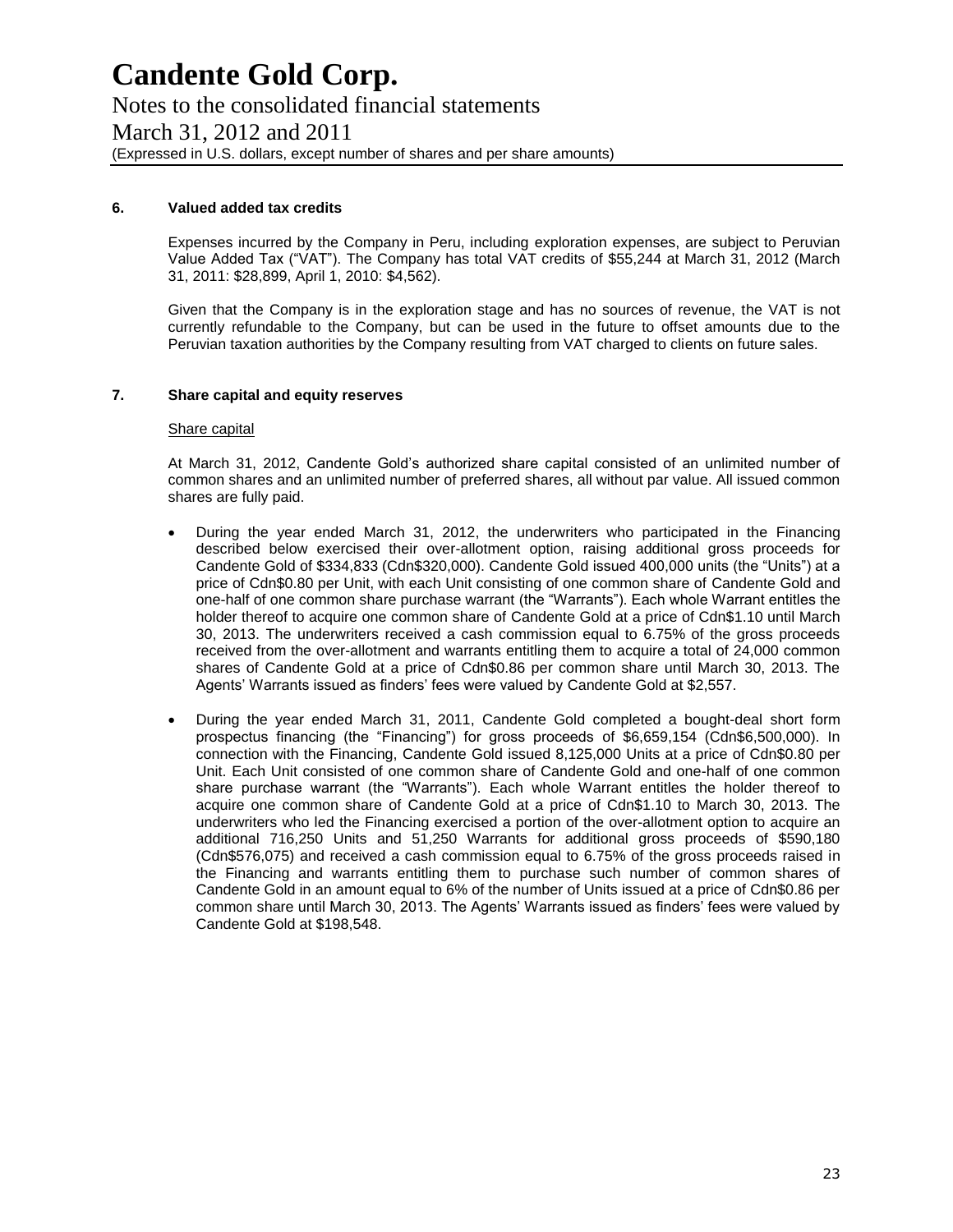### **7. Share capital and equity reserves (continued)**

#### Share Options

Equity reserve consists of the accumulated fair value of common share options and share purchase warrants recognized as share-based payments.

Candente Gold has an incentive share option plan (the "Plan"). Under the Plan a total of 10% of Candente Gold's outstanding common shares are reserved for issuance at the discretion of the Board of Directors. The terms of each option award is fixed by the Board of Directors at the time of grant. Share options awarded have a maximum term of five years.

Following the spin-out of Candente Gold from Candente Copper in January 2010, the Company has a commitment to issue shares of Candente Gold upon exercise of certain outstanding Candente Copper options ("Deemed Options"), The Company has deemed to have issued 1,638,350 Deemed Options, representing 8,191,750 options of Candente Copper with exercise prices ranging from Cdn\$0.42 to Cdn\$1.40 and expiry dates ranging from January 3, 2011 to November 24, 2014. The Deemed Options had a fair value of \$476,500 at the date of the spin-out.

Share options were awarded during 2012 and 2011 as follows:

|                           |             | Weighted |
|---------------------------|-------------|----------|
|                           |             | average  |
|                           | Options     | exercise |
|                           | Outstanding | price    |
|                           |             | \$       |
|                           |             | (Cdn\$)  |
|                           |             |          |
| Balance at April 1, 2010  | 3,938,250   | 0.64     |
| Granted                   | 500,000     | 0.72     |
| Exercised                 | (245, 750)  | 0.60     |
| Expired                   | (20,000)    | 0.70     |
| Balance at March 31, 2011 | 4,172,500   | 0.65     |
| Granted                   | 230,000     | 0.65     |
| Exercised                 | (16,500)    | 0.80     |
| Forfeited                 | (910,000)   | 0.67     |
| Balance on March 31, 2012 | 3,476,000   | 0.65     |

For the 16,500 options exercised during the year ended March 31, 2012, the weighted average closing share price at the date of exercise was Cdn\$0.39 (2011: Cdn\$0.83).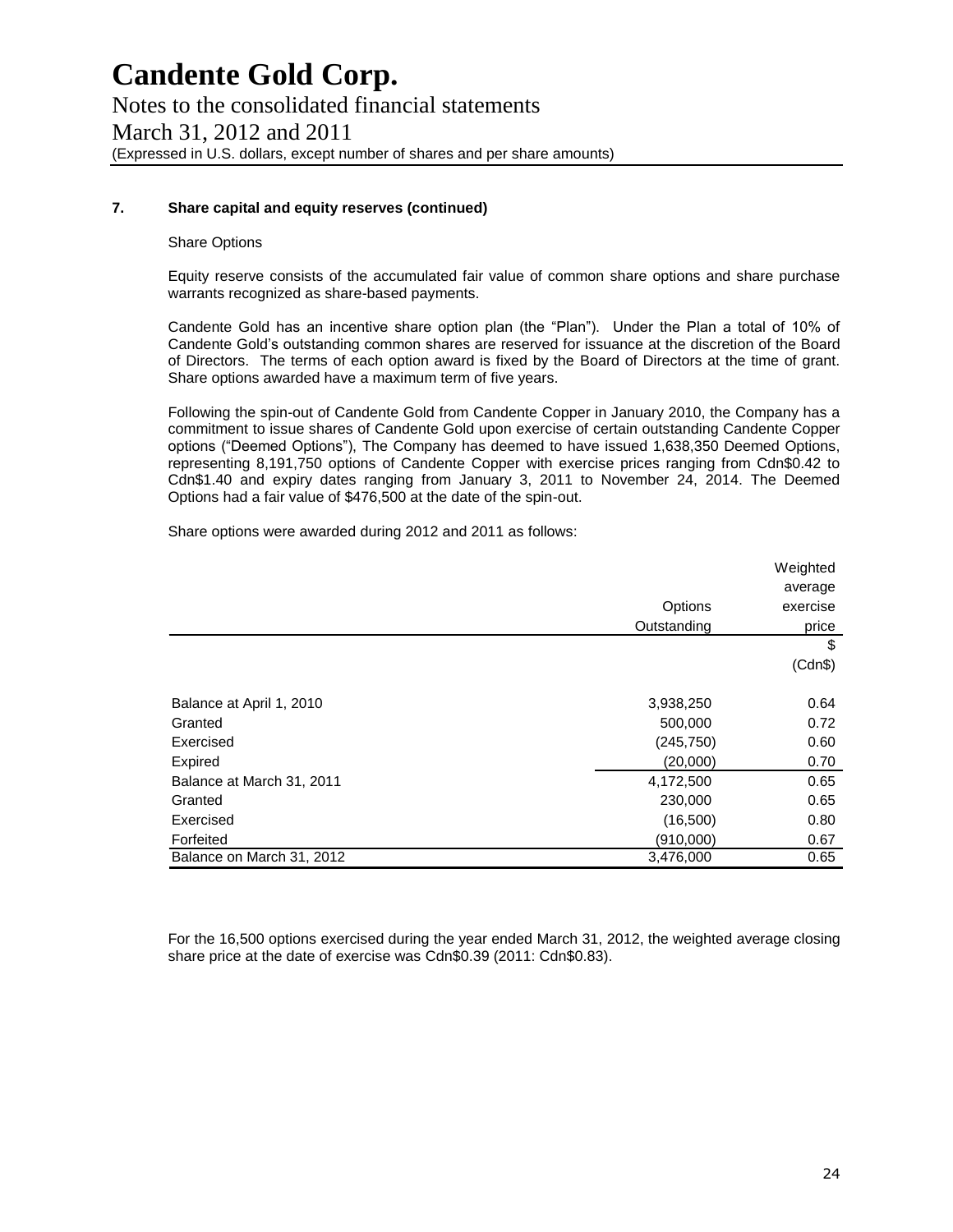Notes to the consolidated financial statements March 31, 2012 and 2011 (Expressed in U.S. dollars, except number of shares and per share amounts)

## **7. Capital and equity reserve (continued)**

|                  |             |          | Weighted    |             |          | Weighted    |
|------------------|-------------|----------|-------------|-------------|----------|-------------|
|                  |             | Weighted | average     | Options     | Weighted | average     |
|                  |             | average  | remaining   | outstanding | average  | remaining   |
|                  | Options     | exercise | contractual | and         | exercise | contractual |
| Exercise prices  | outstanding | price    | life        | exercisable | price    | life        |
| (Cdn\$)          |             | (Cdn\$)  | (years)     |             | (Cdn\$)  | (years)     |
|                  |             |          |             |             |          |             |
| $0.33$ to $0.53$ | 552.000     | 0.42     | 2.39        | 552.000     | 0.42     | 2.39        |
| 0.54 to 0.64     | 2.347.500   | 0.64     | 2.88        | 2.347.500   | 0.64     | 2.88        |
| 0.65 to 0.73     | 155.000     | 0.65     | 4.15        | 116.250     | 0.65     | 4.15        |
| 0.74 to 1.10     | 300.000     | 0.80     | 2.17        | 300.000     | 0.80     | 2.17        |
| 1.11 to 1.80     | 121,500     | 1.43     | 0.22        | 121.500     | 1.43     | 0.22        |
|                  | 3.476.000   | 0.65     | 2.71        | 3,437,250   | 0.65     | 2.69        |

The fair value of share options awarded to employees and directors was estimated on the dates of award using the Black-Scholes option pricing model with the following assumptions for the periods presented below:

|                             | March 31,  | March 31,  |
|-----------------------------|------------|------------|
|                             | 2012       | 2011       |
|                             | \$         |            |
| Risk-free interest rate     | 2.05%      | $2.00\%$   |
| <b>Estimated volatility</b> | 85%        | 90%        |
| <b>Expected life</b>        | 3.57 years | 3.43 years |
| Estimated forfeiture rate   | 1.00%      | $0.00\%$   |

The weighted average fair value of share options awarded during the year ended March 31, 2012, estimated using the Black-Scholes option pricing model was Cdn\$0.39 per option. The weighted average fair value of share options awarded during the year ended March 31, 2011, estimated using the Black-Scholes option pricing model was Cdn\$0.44 per option.

The Black-Scholes option pricing model was developed for use in estimating the fair value of share options that have no vesting provisions and are fully transferable. Also, option-pricing models require the use of estimates and assumptions including the expected volatility. Candente Gold uses expected volatility rates which are based upon the historical volatility of Candente Gold's share price. Changes in the underlying assumptions can materially affect the fair value estimates.

A share-based payment expense of \$72,126 (Cdn\$73,714) for the options granted in the year ended March 31, 2012 will be amortized over the vesting period, of which \$68,692 (Cdn\$70,230) was recognized in the year ended March 31, 2011.

The total share-based compensation expense for the year ended March 31, 2012 was \$107,426 (year ended March 31, 2011: \$1,116,534).

The intrinsic value of outstanding share options at March 31, 2012 was Cdn\$nil (2011: Cdn\$666,525).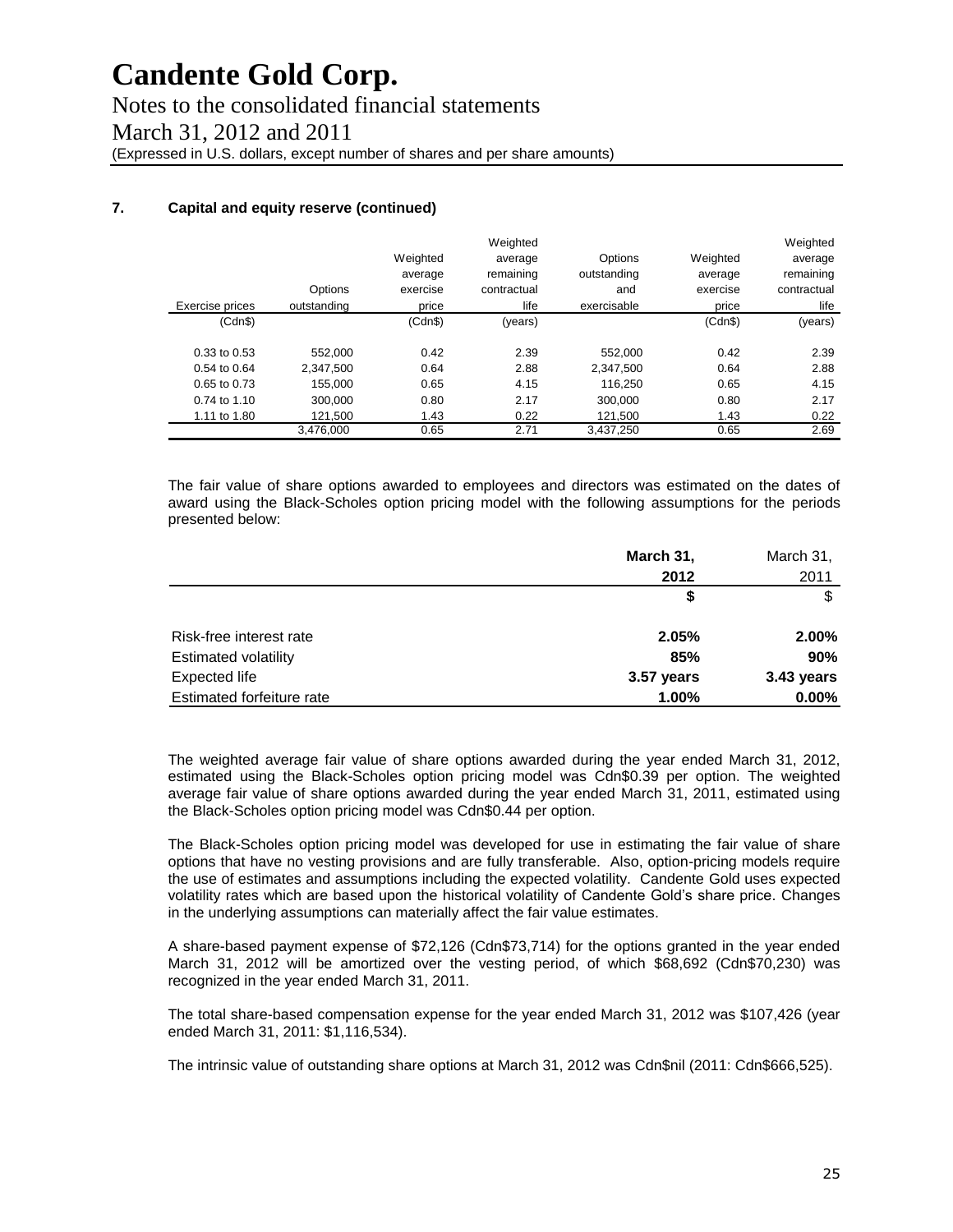### **7. Capital and equity reserve (continued)**

#### Warrants

The fair value of the warrants issued during the year ended March 31, 2012 was estimated at Cdn\$0.05 per warrant at the grant date using the Black-Scholes option pricing model.

The fair value of the warrants issued during the year ended March 31, 2011 was estimated at Cdn\$0.32 per warrant at the grant date using the Black-Scholes option pricing model.

The warrants outstanding at March 31, 2012 have exercises prices ranging from Cdn\$0.86 to Cdn\$1.10 and expire on March 30, 2013.

The weighted average assumptions used for the calculation were:

|                             | March 31, | March 31, |
|-----------------------------|-----------|-----------|
|                             | 2012      | 2011      |
|                             |           | \$        |
| Risk-free interest rate     | 1.86%     | 1.77%     |
| <b>Estimated volatility</b> | 30%       | 90%       |
| Expected life               | 2 years   | 2 years   |

The following summarizes information about warrants outstanding at March 31, 2012:

|                           |               | Weighted |
|---------------------------|---------------|----------|
|                           |               | average  |
|                           | Warrants      | exercise |
|                           | Outstanding   | price    |
|                           |               | \$       |
|                           |               | (Cdn\$)  |
| Balance at April 1, 2010  | 14,518,397    | 0.68     |
| Granted                   | 5,002,350     | 1.07     |
| Exercised                 | (1, 199, 220) | 0.60     |
| Expired                   | (872, 890)    | 1.98     |
| Balance at March 31, 2011 | 17,448,637    | 0.74     |
| Granted                   | 224,000       | 1.07     |
| Exercised                 | (85, 713)     | 0.60     |
| Expired                   | (12,360,574)  | 0.60     |
| Balance on March 31, 2012 | 5,226,350     | 1.07     |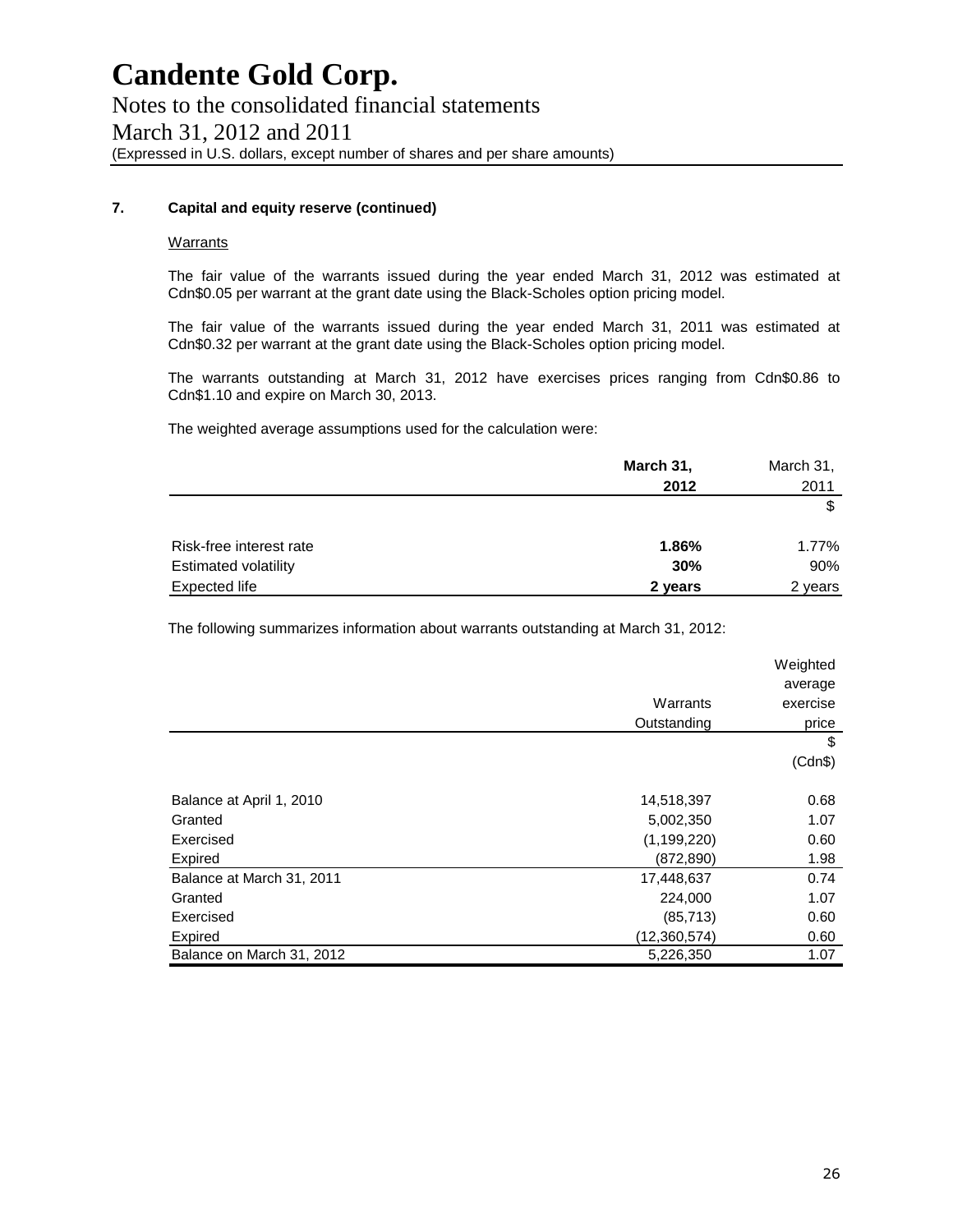Notes to the consolidated financial statements March 31, 2012 and 2011 (Expressed in U.S. dollars, except number of shares and per share amounts)

### **7. Capital and equity reserve (continued)**

Following the spin-out of Candente Gold from Candente Copper in January 2010, the Company has a commitment to issue shares of Candente Gold upon exercise of certain Candente Copper warrants (―Deemed Warrants‖). The Company as deemed to have issued 872,890 Deemed Warrants, representing 4,364,450 warrants of Candente Copper, with exercise prices ranging from Cdn\$1.75 to Cdn\$2.00 and an expiry date of June 26, 2010. All Deemed Warrants expired unexercised.

#### **8. Income taxes**

a) Income tax expense reported differs from the amount computed by applying the combined Canadian federal and provincial income tax rates, applicable to the Company, to the loss before the tax provision due to the following:

|                                                    | 2012        | 2011        |
|----------------------------------------------------|-------------|-------------|
|                                                    | \$          | \$          |
| Loss before tax                                    | (4,639,472) | (6,239,629) |
| Statutory tax rate                                 | 26.19%      | 28.50%      |
| Expected income tax recovery                       | (1,212,294) | (1,794,857) |
| Changes attributable to:                           |             |             |
| Share-based payment                                | 27,496      | 402,505     |
| Difference in tax rates between Canada and         |             |             |
| foreign jurisdictions                              | (134, 414)  |             |
| Tax effect of tax losses and temporary differences |             |             |
| not recognized                                     | 1,546,582   | 1,391,916   |
| Effect of change in future tax rates and others    | (227,370)   | 436         |
| Income tax expense                                 |             |             |

b) Unrecognized deductible temporary differences and unused tax losses:

The Company's unrecognized deductible temporary differences and unused tax losses for which no deferred tax asset is recognized consist of the following amounts:

|                                                     | 2012       | 2011       |
|-----------------------------------------------------|------------|------------|
|                                                     | \$         | \$         |
|                                                     |            |            |
| Non-capital losses                                  | 9,415,787  | 5,928,780  |
| Share issue costs                                   | 647,775    | 866,302    |
| Foreign exploration                                 | 6,067,384  | 5,121,068  |
| Tax values in excess of net book value of equipment | 6,495      | 13,503     |
| Capital losses                                      | 185,870    |            |
| Equipment                                           | 88,430     | 88,430     |
| Unrecognized deductible temporary differences       | 16,411,741 | 12,018,083 |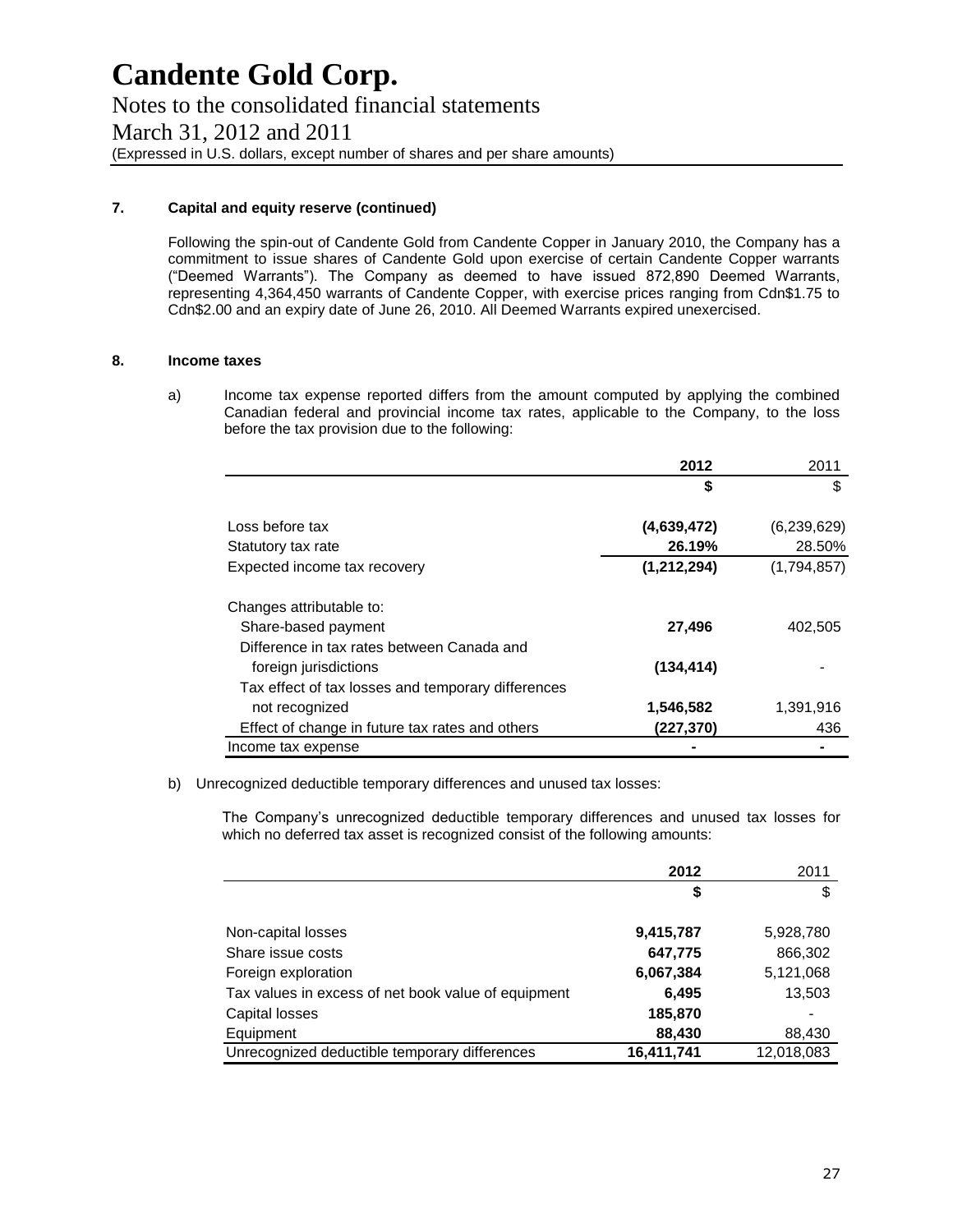Notes to the consolidated financial statements March 31, 2012 and 2011 (Expressed in U.S. dollars, except number of shares and per share amounts)

#### **8. Income taxes (continued)**

c) Expiry dates of unused tax losses

At March 31, 2012, the Company has non-capital operating losses of approximately \$2.6 million (2011 - \$2 million) for deduction against future taxable income in Canada. The operating losses expire as follows:

| 2030 | 729,303   |
|------|-----------|
| 2031 | 1,290,285 |
| 2032 | 565,170   |
|      | 2,584,758 |

The Company also had net operating loss carry-forwards for tax purposes of approximately \$155,000 (2011 - \$93,526) and resource related amounts totaling approximately \$6.07 million (2011 - \$5.12 million) available, subject to certain restrictions, for deduction against future taxable income in Peru. The Company has the option to carry forward all net operating losses for 4 years or carry the losses forward indefinitely, but only up to 50% of the Company's taxable income for each subsequent year.

Finally, the Company had net operating loss-carry forwards for tax purposes of approximately \$6.7 million (2011 - \$3.8 million) available, subject to certain restrictions, for deduction against future taxable income in Mexico.

Management believes that sufficient uncertainty exists regarding the realization of certain deferred income tax assets and that no deferred tax asset should be recorded.

#### **9. Related party transactions**

Details of the transactions between the Company and other related parties are disclosed below.

a) Trading transactions

The Company's related parties consist of companies owned by executive officers and directors as follows:

|                                   | Nature of transactions          |
|-----------------------------------|---------------------------------|
| Ridley Rocks Inc.                 | Management and exploration fees |
| SW Project Management Ltd.        | Management and exploration fees |
| Delphis Financial Strategies Inc. | Management fees                 |

The Company incurred the following fees and expenses in the normal course of operations in connection with companies owned by key management and directors. Expenses have been measured at the amount agreed upon between the two parties.

\$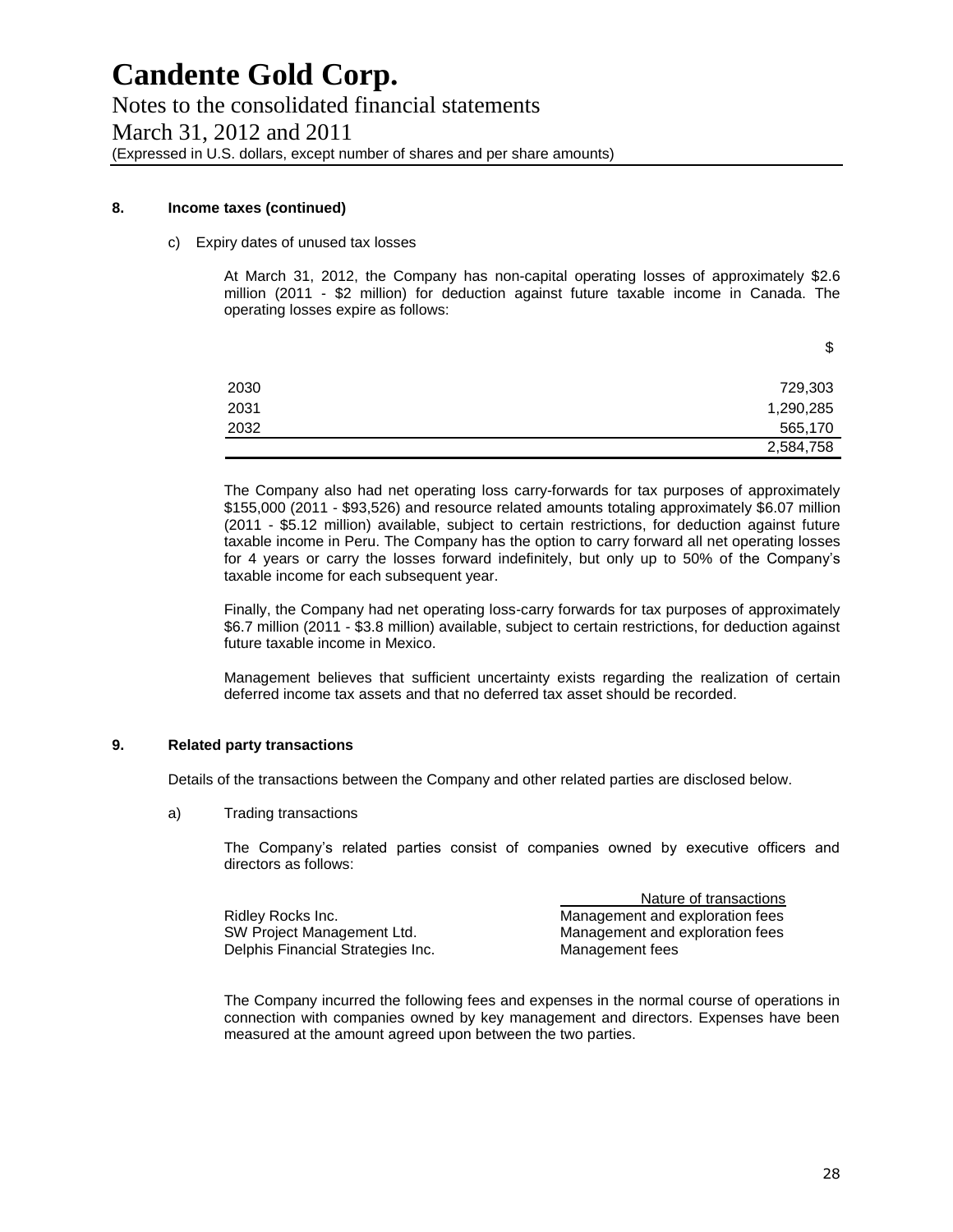Notes to the consolidated financial statements March 31, 2012 and 2011 (Expressed in U.S. dollars, except number of shares and per share amounts)

## **9. Related party transactions (continued)**

|                             | Years ended March 31, |         |
|-----------------------------|-----------------------|---------|
|                             | 2012                  | 2011    |
|                             | \$                    | \$      |
| Management fees             | 48,416                | 47,218  |
| <b>Salaries</b>             | 132,494               | 168,788 |
| Exploration expenses - fees | 117,354               | 284,431 |
|                             | 298,264               | 500,437 |

Amounts due to related parties are unsecured, non-interest bearing and due on demand. Trade payables at March 31, 2012 included \$17,634 (March 31, 2011: \$29,875; April 1, 2010: \$41,869), which were due to companies controlled by directors and officers of the Company.

### d) Compensation of key management personnel

The remuneration of directors and other members of key management personnel who have the authority and responsibility for planning, directing and continuing the activities of the Company during the years ended March 31, 2012 and 2011 were as follows:

|                                    |             | Years ended March 31,<br>2011<br>2012 |           |  |
|------------------------------------|-------------|---------------------------------------|-----------|--|
|                                    | <b>Note</b> |                                       |           |  |
|                                    |             |                                       |           |  |
| Salaries, fees and directors' fees | (i)         | 298,264                               | 500,437   |  |
| Share-based payment                | ίï          |                                       | 791,442   |  |
|                                    | (iii)       | 298,264                               | 1,291,879 |  |

- (i) Salaries, fees and director's fees include consulting and management fees disclosed in note 9(a).
- (ii) Share-based payments are the fair-value of options granted to key management personnel.
- (iii) Key management personnel were not paid post-employment benefits, termination benefits, or other long-term benefits during the years ended March 31, 2012 and 2011.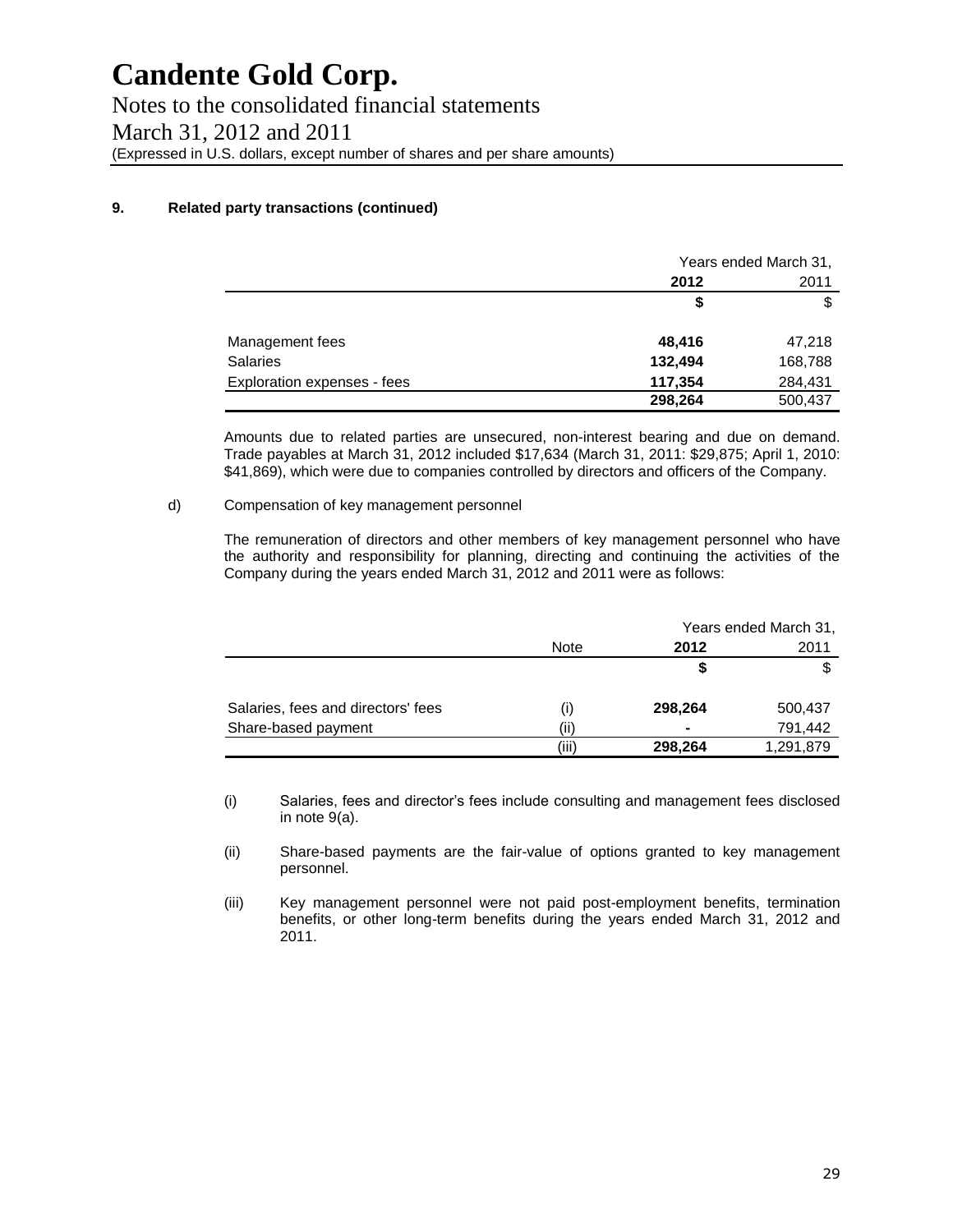Notes to the consolidated financial statements March 31, 2012 and 2011 (Expressed in U.S. dollars, except number of shares and per share amounts)

### **10. Segmented information**

The Company operates in three geographical areas, being Mexico, Peru and Canada. The following is an analysis of the Company's assets by geographical area and reconciled to the Company's consolidated financial statements:

|                                  |           |               |           | March 31, 2012 |
|----------------------------------|-----------|---------------|-----------|----------------|
|                                  | Canada    | <b>Mexico</b> | Peru      | <b>Total</b>   |
|                                  | \$        | S             | \$        | \$             |
| <b>Current assets</b>            | 2,263,051 | 806,660       | 26,179    | 3,095,890      |
| Value-added tax credits          | ۰         | ۰             | 55.244    | 55,244         |
| Equipment                        | 29,895    | 49,285        | 4,149     | 83,329         |
| Unproven mineral right interests | ۰         | 7,625,949     | 3.975.395 | 11,601,344     |
| Total assets                     | 2,292,946 | 8,481,894     | 4,060,967 | 14,835,807     |

|                                  |           |           |           | March 31, 2011 |
|----------------------------------|-----------|-----------|-----------|----------------|
|                                  | Canada    | Mexico    | Peru      | Total          |
|                                  | \$        | \$        | \$        | \$             |
| Current assets                   | 8,560,420 | 590,979   | 18.408    | 9,169,807      |
| Value-added tax credits          |           |           | 28,899    | 28,899         |
| Equipment                        | 25,702    | 67,556    | 4,631     | 97,889         |
| Unproven mineral right interests |           | 7,465,374 | 3,616,430 | 11,081,804     |
| Total assets                     | 8,586,122 | 8,123,909 | 3,668,368 | 20,378,399     |

#### **11. Financial instruments**

#### a) Management of capital risk

The capital structure of the Company consists of equity comprising share capital, equity reserve, deficit and other comprehensive loss. The Company's objectives when managing capital are to: (i) preserve capital, (ii) obtain the best available net return and (iii) maintain liquidity.

The Company manages the capital structure and makes adjustments to it in light of changes in economic conditions and the risk characteristics of the underlying assets. To maintain or adjust the capital structure, the Company may attempt to issue new shares.

The Company is not subject to externally imposed capital requirements.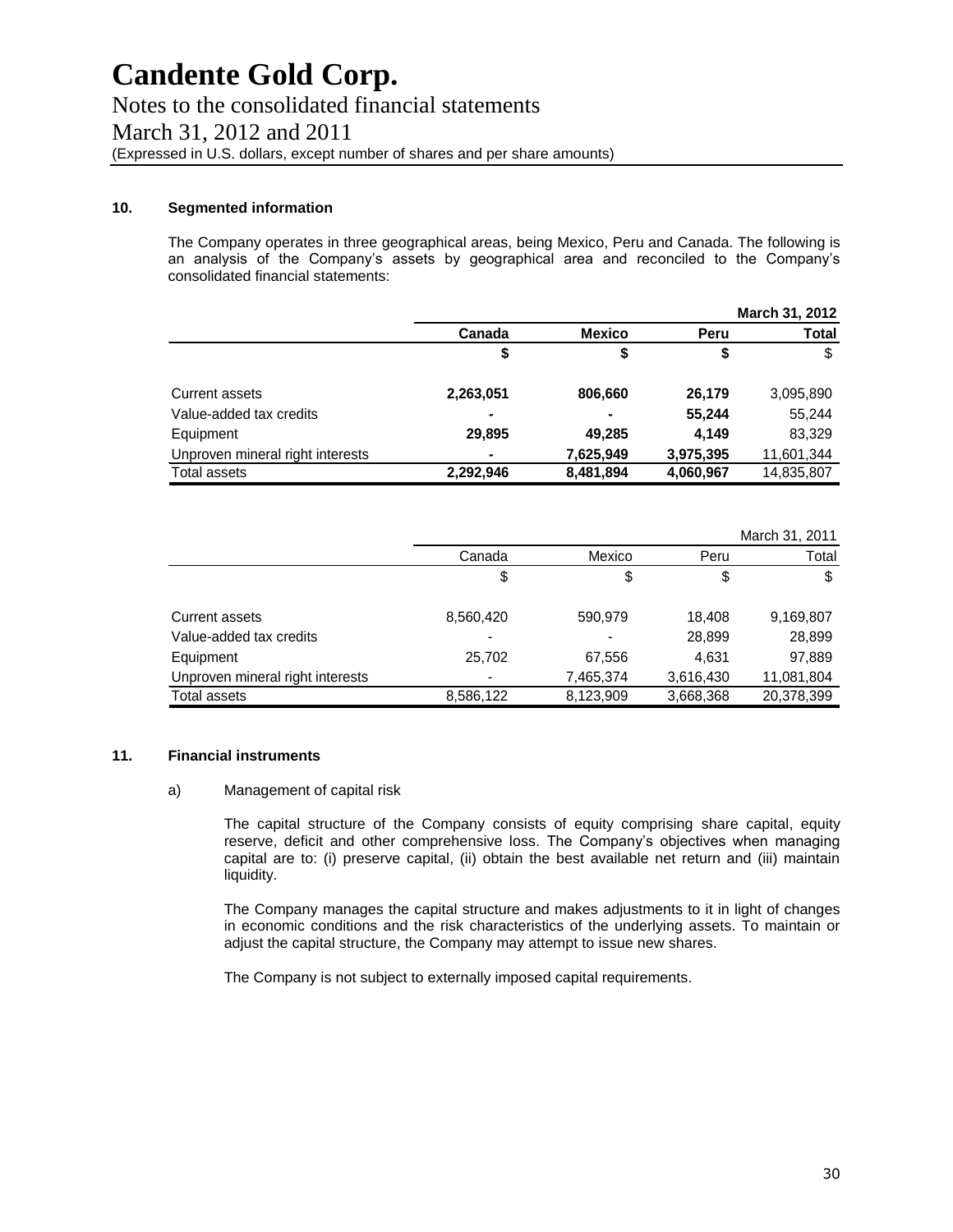Notes to the consolidated financial statements March 31, 2012 and 2011 (Expressed in U.S. dollars, except number of shares and per share amounts)

### **11. Financial instruments (continued)**

### b) Categories of financial instruments

|                             | 2012      | 2011      |
|-----------------------------|-----------|-----------|
|                             |           |           |
| Loans and receivables       |           |           |
| Cash and cash equivalents   | 2,364,289 | 8,643,417 |
| Trade and other receivables | 684.505   | 446,558   |
|                             | 3,048,794 | 9,089,975 |

|                                               | 2012    | 2011      |
|-----------------------------------------------|---------|-----------|
|                                               |         |           |
| Other financial liabilities at amortised cost |         |           |
| Trade and other payables                      | 342.497 | 453,515   |
| Promissory note payable                       | ۰       | 977,165   |
|                                               | 342.497 | 1,430,680 |

e) Fair value of financial instruments

#### (i) Fair value estimation of financial instruments

The fair values of cash and cash equivalents, trade and other receivables and trade and other payables approximate their carrying values due to the short-term to maturities of these financial instruments.

(ii) Fair value measurements recognized in the statement of financial position

Financial instruments that are measured subsequent to initial recognition at fair value are grouped into a hierarchy based on the degree to which the fair value is observable. Level 1 fair value measurements are derived from unadjusted, quoted prices in active markets for identical assets or liabilities. Level 2 fair value measurements are derived from inputs other than quoted prices included within Level 1 that are observable for the asset or liability directly or indirectly. Level 3 fair value measurements are derived from valuation techniques that include inputs for the asset or liability that are not based on observable market data.

The Company has no Level 1, 2 or 3 financial instruments at March 31, 2012. There were no transfers between levels 1, 2 or 3 during the year ended March 31, 2012.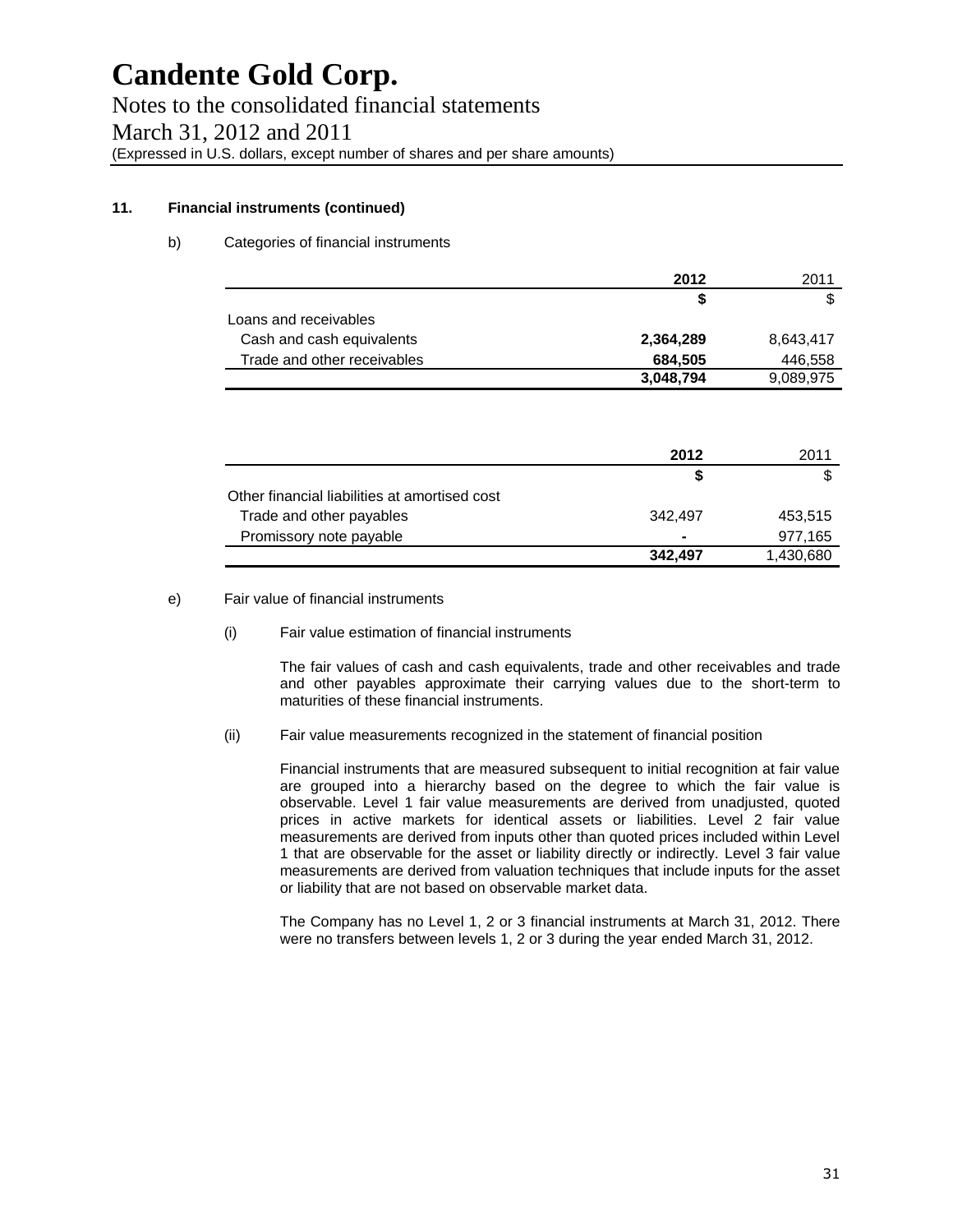Notes to the consolidated financial statements March 31, 2012 and 2011 (Expressed in U.S. dollars, except number of shares and per share amounts)

### **11. Financial instruments (continued)**

- f) Financial risk management
	- (i) Currency risk

The Company is exposed to the financial risk related to the fluctuation of foreign exchange rates. The Company operates in Mexico, Peru and Canada. Its presentation currency is the United States dollar. The majority of its cash is held in the parent company in Canadian dollars. As a result, a change in the currency exchange rates between the Canadian dollar and the United States dollar could have a material effect on the Company's financial performance, financial position or cash flows. Most of the Company's costs in Canada are denominated in Canadian dollars and most of the Company's exploration expenses in Mexico and Peru are denominated in U.S. dollars. As of March 31, 2012, the Company is exposed to currency risk through assets and liabilities denominated in Canadian dollars, Mexican pesos and Peruvian nuevo soles.

The carrying amount of the Company's foreign-currency denominated monetary assets and liabilities at March 31, 2012 is as follows:

|                             | Denominated in |           |             |
|-----------------------------|----------------|-----------|-------------|
|                             | Canadian       | Mexican   | Peruvian    |
|                             | dollars        | Pesos     | nuevo soles |
|                             | S              | S         |             |
|                             |                |           |             |
| Cash and cash equivalents   | 2,153,013      | 32,503    | 3,367       |
| Trade and other receivables | 25,574         | 657,628   | 1,303       |
| Trade and other payables    | (141, 673)     | (84, 701) | (21, 944)   |
| As stated in U.S. dollars   | 2,036,914      | 605,430   | (17, 274)   |

Based on the above net exposures as of March 31, 2012 and assuming that all other variables remain constant, a 10% depreciation or appreciation of the Canadian dollar, Mexican peso or Peruvian nuevo sol against the United States dollar would result in an increase/decrease of approximately \$186,638 in the Company's net loss in respect of changes to exchange rate of the Canadian dollar.

(ii) Credit risk

Credit risk is the risk of an unexpected loss if a third party to a financial instrument fails to meet its contractual obligations. The Company's cash and cash equivalents are predominantly held in large Canadian financial institutions. The Company's trade and other receivables consist primarily of value added taxes from the governments of Canada and Mexico. The Company's maximum credit exposure was \$684,505 at March 31, 2012 (March 31, 2011: \$446,558).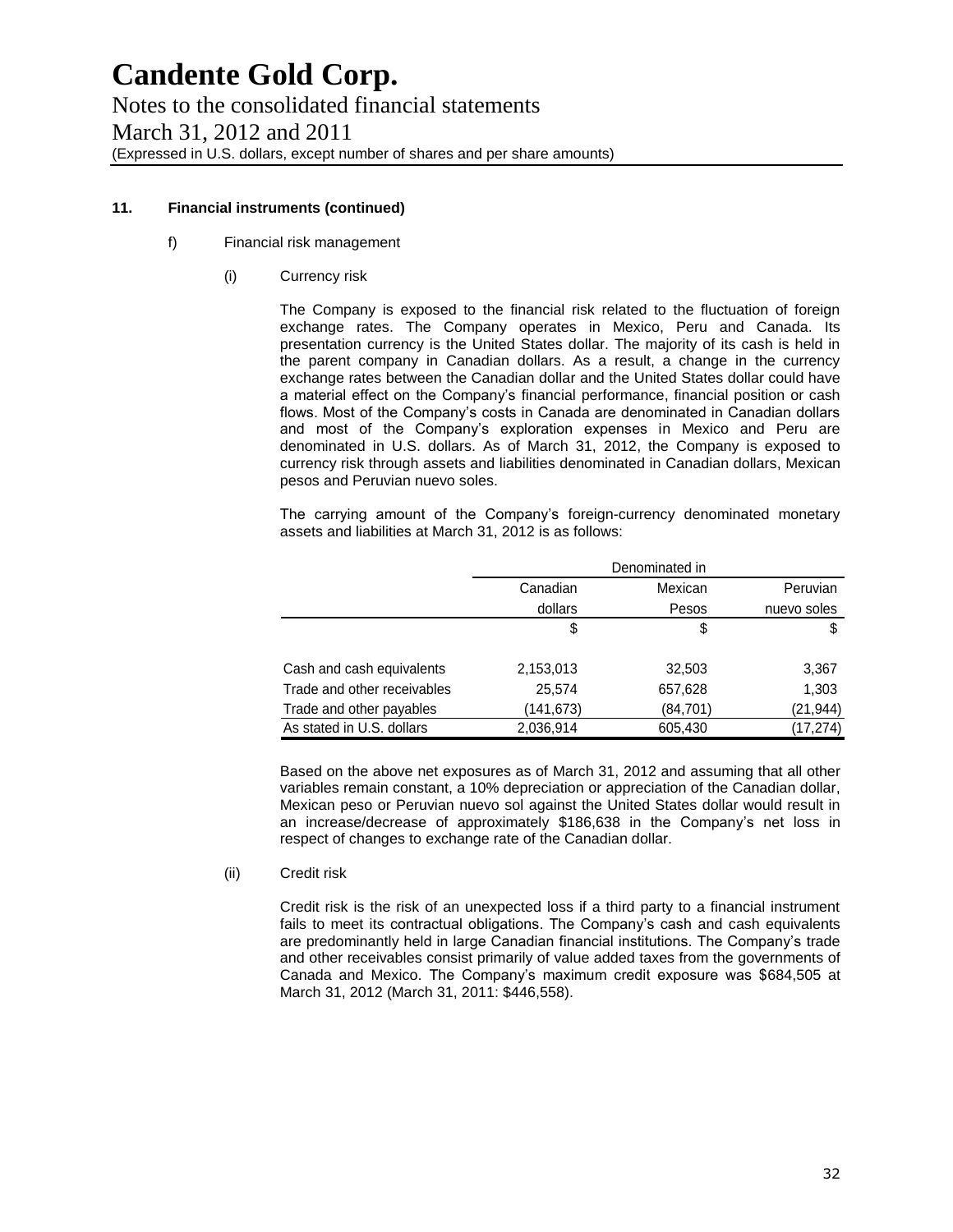Notes to the consolidated financial statements March 31, 2012 and 2011 (Expressed in U.S. dollars, except number of shares and per share amounts)

### **11. Financial instruments (continued)**

- e) Financial risk management
	- (iii) Liquidity risk

Liquidity risk is the risk that the Company will not be able to meet its financial obligations as they fall due. The Company manages liquidity risk through the management of its capital structure and financial leverage.

Trade and other payables are generally payable within sixty days or less. Given its cash resources of \$2,364,289 at March 31, 2012, the Company believes it has sufficient liquidity to meet its current obligations.

(iv) Interest rate risk

Included in the results of operations of the Company is interest income earned on cash and cash equivalents. Interest income is not material to the Company. The Company has no outstanding debt subject to interest. Accordingly the Company's opinion is that there currently is no significant interest rate risk for the Company.

(v) Commodity price risk

The ability of the Company to develop its mineral right interests and the future profitability of the Company are directly related to the market price of gold.

### **12. Supplemental cash flow information**

Cash and cash equivalents consist of:

|                  | March 31, | March 31, | April 1.  |
|------------------|-----------|-----------|-----------|
|                  | 2012      | 2011      | 2010      |
|                  | \$        | \$        | \$        |
| Cash             | 286,238   | 7,083,740 | 162,122   |
| Cash equivalents | 2,078,051 | 1,559,677 | 6,782,877 |
|                  | 2,364,289 | 8,643,417 | 6,944,999 |

Cash equivalents consist of highly-liquid investments, mostly Guaranteed Investment Certificates.

During the year ended March 31, 2012, the Company issued 30,000 shares with a value of \$25,000 in exchange for certain mineral right interests.

During the year ended March 31, 2011, the Company issued 780,000 shares with a value of \$525,701 in exchange for certain mineral right interests.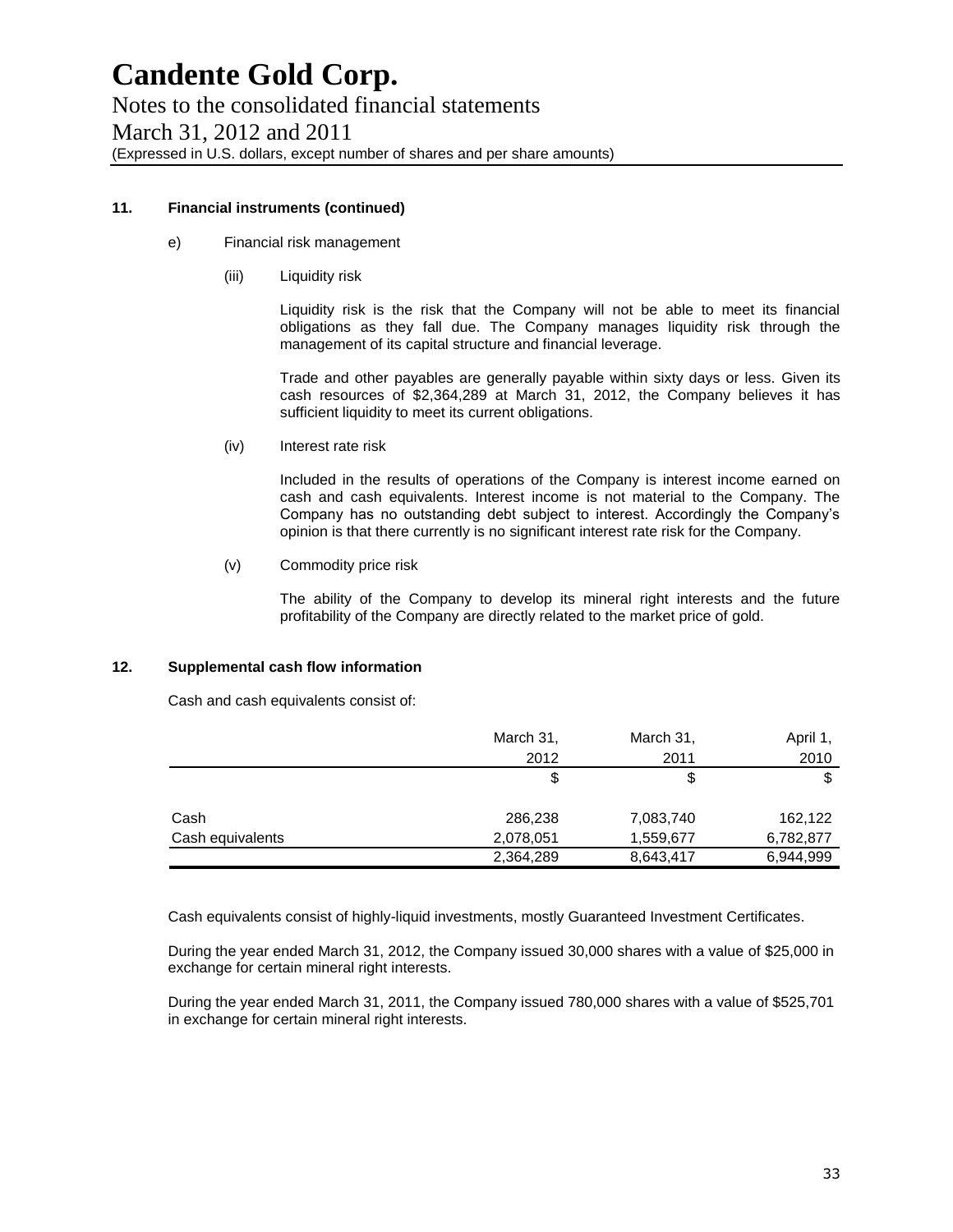## **Candente Gold Corp.** Notes to the consolidated financial statements March 31, 2012 and 2011

(Expressed in U.S. dollars, except number of shares and per share amounts)

#### **13. First time adoption of IFRS**

The Company adopted IFRS effective April 1, 2011 with a transition date of April 1, 2010.

Under IFRS 1, IFRS are applied retrospectively at the transition date with all adjustments to assets and liabilities as stated under Canadian GAAP taken to deficit unless certain exemptions are applied. The Company elected to take the following IFRS 1 optional exemptions:

- Not to restate business combinations which occurred prior to the transition date and the accounting thereof.
- Reclassify the cumulative translation difference reserve for all foreign operations to zero at the date of transition to IFRS.
- Extinguishing financial liabilities with equity instruments.
- Share-based payments IFRS 2 Share-based payments encourages application of its provisions to equity instruments granted on or before November 7, 2002, but permits the application only to equity instruments granted after November 7, 2002 that had not vested by the transition date. The Company has chosen to apply IFRS 2 for only those outstanding equity instruments granted after November 7, 2002 that had not vested by the transition date.

The following paragraphs explain the significant differences between Canadian GAAP and the current IFRS accounting policies applied by the Company. These differences result in the adjustments presented in the tables listed in the following pages.

- Note 1 Under Canadian GAAP, the mineral right interests transferred to the Company by Candente Copper were transferred at their carrying value. Under IFRS, the transfer of mineral right interests was accounted for at fair value, which takes into account the shares, Deemed Options and Deemed Warrants issued as part of the transaction. The impact of this difference as of April 1, 2010 was a net increase of \$3,570,588 to unproven mineral right interests, an increase of \$3,146,134 in share capital and an increase of \$424,454 in equity reserve. The impact in the year ended March 31, 2011 was a transfer of \$68,250 between equity reserve and share capital, upon exercise of Deemed Options and Deemed Warrants.
- Note 2 Under Canadian GAAP, the Company and all of its subsidiaries had a U.S. dollar functional currency. Under IFRS, the functional currency of the parent company is the Canadian dollar as this is the currency in which it primarily generates and expends cash. The Company's presentation currency remains the U.S. dollar. The period end exchange rate is applied to all entities where the functional currency is different from the presentation currency, resulting in an adjustment on transition to IFRS and a cumulative translation adjustment on each statement of financial position date. The impact of this IFRS adjustment as of April 1, 2010 was an increase of \$89 in equipment, an increase of \$3,954 in unproven mineral interests and a reduction in deficit of \$4,043 per the exemption elected above whereby the foreign currency translation adjustment was reclassified to \$nil at April 1, 2010. As of March 31, 2011, the impact of this adjustment was an increase of \$1,033 in equipment, an increase of \$21,303 in unproven mineral interests, an increase in deficit of \$256,551 and an increase to cumulative translation allowance of \$278,887.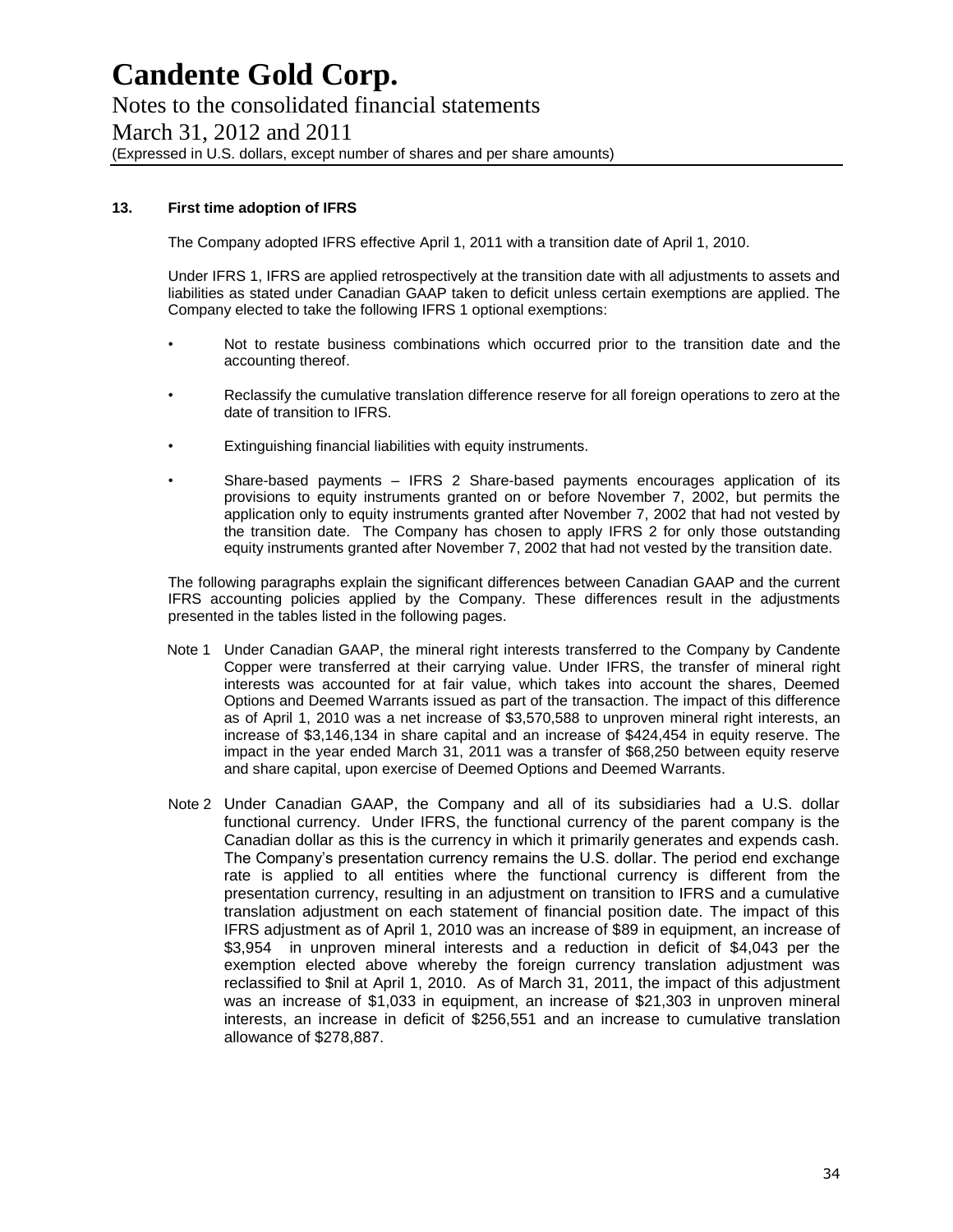Notes to the consolidated financial statements March 31, 2012 and 2011 (Expressed in U.S. dollars, except number of shares and per share amounts)

### **13. First time adoption of IFRS (continued)**

Note 3 Under Canadian GAAP, the Company recorded share-based payments on a straight-line basis over the vesting period. Under IFRS, the Company calculates the fair value for sharebased payments for each tranche within an award over the vesting period of the corresponding tranche. The impact from this adjustment on April 1, 2010 was an increase to other equity reserve and deficit of \$261,550. During the year ended March 31, 2011, there was a decrease of \$314,665 to share-based payment and other equity reserve from this adjustment.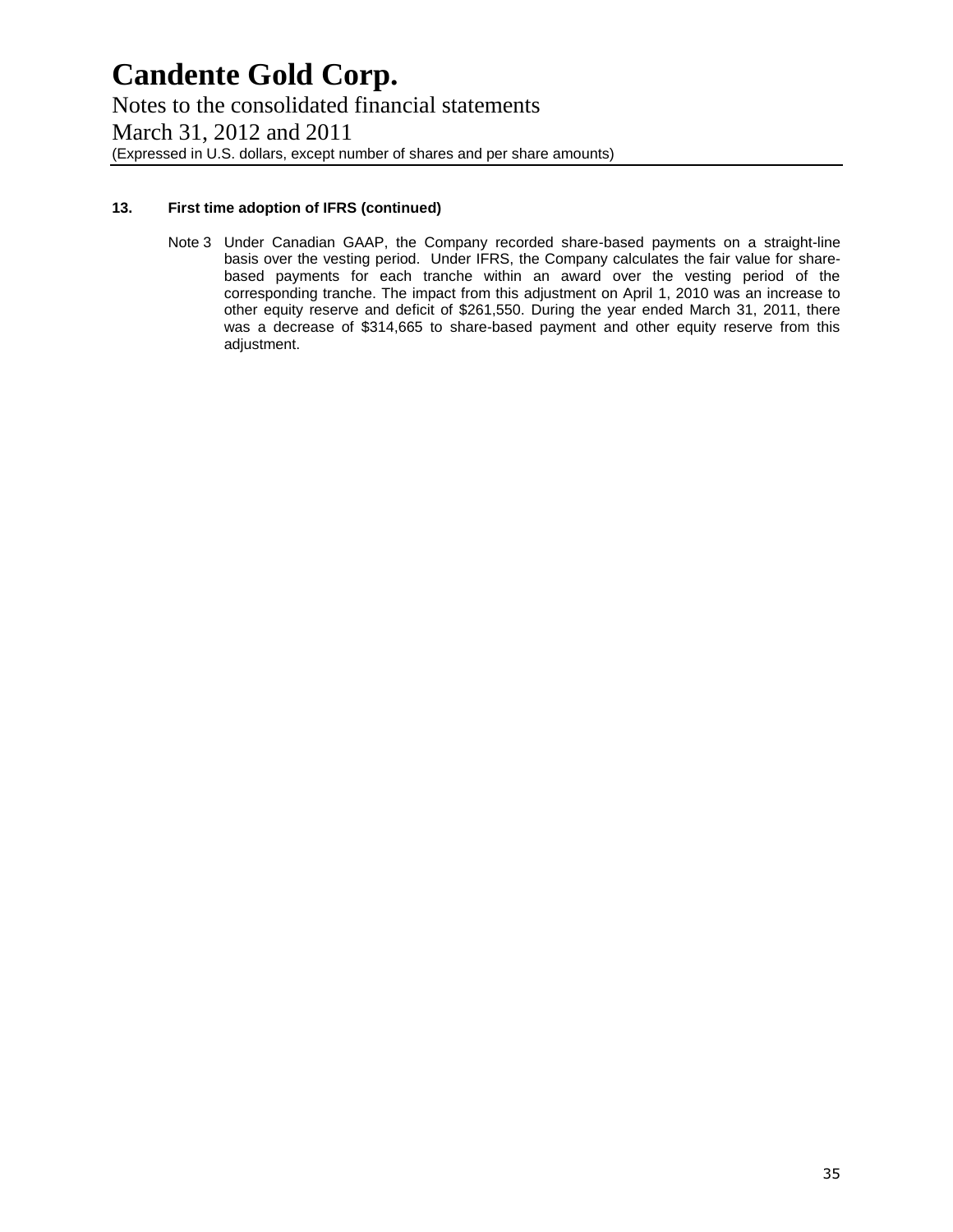Notes to the consolidated financial statements March 31, 2012 and 2011 (Expressed in U.S. dollars, except number of shares and per share amounts)

### **13. First time adoption of IFRS (continued)**

### Reconciliation of statements of financial position

The reconciliation between Canadian GAAP and IFRS statements of financial position at April 1, 2010 and March 31, 2011 is provided below.

|                                  | April 1, 2010 |                          |                |             |
|----------------------------------|---------------|--------------------------|----------------|-------------|
|                                  | Canadian      | <b>Transition</b>        |                |             |
|                                  | <b>GAAP</b>   | Impact                   | <b>Note</b>    | <b>IFRS</b> |
|                                  | \$            | \$                       |                | \$          |
|                                  |               |                          |                |             |
| <b>ASSETS</b>                    |               |                          |                |             |
|                                  |               |                          |                |             |
| <b>Current</b>                   |               |                          |                |             |
| Cash and cash equivalents        | 6,944,999     | $\overline{\phantom{0}}$ |                | 6,944,999   |
| Trade and other receivables      | 101,323       |                          |                | 101,323     |
| Prepaid expenses and deposits    | 312,851       |                          |                | 312,851     |
|                                  | 7,359,173     |                          |                | 7,359,173   |
| <b>Non-current assets</b>        |               |                          |                |             |
| Equipment                        | 12,157        | 89                       | $\overline{2}$ | 12,246      |
| Value-added tax credits          | 4,562         |                          |                | 4,562       |
|                                  |               |                          |                |             |
| Unproven mineral right interests | 6,908,284     | 3,574,542                | 1, 2           | 10,482,826  |
|                                  | 14,284,176    | 3,574,631                |                | 17,858,807  |
|                                  |               |                          |                |             |
| <b>LIABILITIES</b>               |               |                          |                |             |
| <b>Current</b>                   |               |                          |                |             |
| Trade and other payables         | 206,828       | -                        |                | 206,828     |
| Promissory note payable          | 1,275,510     |                          |                | 1,275,510   |
|                                  | 1,482,338     | $\overline{\phantom{a}}$ |                | 1,482,338   |
| <b>EQUITY</b>                    |               |                          |                |             |
|                                  |               |                          |                |             |
| Share capital                    | 12,344,896    | 3,146,134                | 1              | 15,491,030  |
| Equity reserve                   | 2,080,485     | 686,004                  | 1, 3           | 2,766,489   |
| <b>Deficit</b>                   | (1,623,543)   | (257, 507)               | 2              | (1,881,050) |
|                                  | 12,801,838    | 3,574,631                |                | 16,376,469  |
|                                  | 14,284,176    | 3,574,631                |                | 17,858,807  |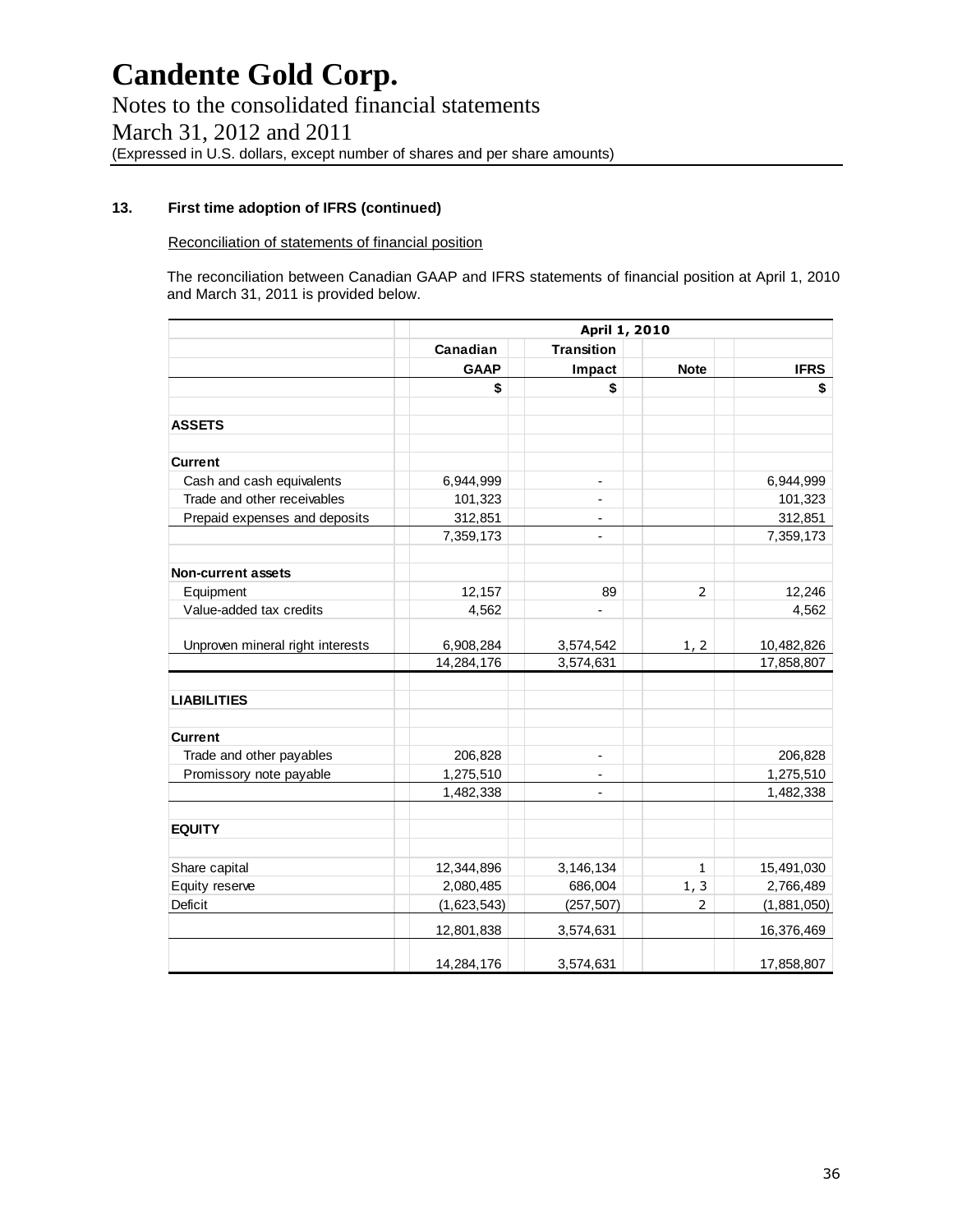Notes to the consolidated financial statements March 31, 2012 and 2011 (Expressed in U.S. dollars, except number of shares and per share amounts)

## **13. First time adoption of IFRS (continued)**

|                                      | March 31, 2011          |                             |                |               |  |
|--------------------------------------|-------------------------|-----------------------------|----------------|---------------|--|
|                                      | Canadian<br><b>GAAP</b> | <b>Transition</b><br>Impact | <b>Note</b>    | <b>IFRS</b>   |  |
|                                      |                         |                             |                |               |  |
|                                      | \$                      | \$                          |                | \$            |  |
|                                      |                         |                             |                |               |  |
| <b>ASSETS</b>                        |                         |                             |                |               |  |
|                                      |                         |                             |                |               |  |
| <b>Current</b>                       |                         |                             |                |               |  |
| Cash and cash equivalents            | 8,643,417               | $\overline{\phantom{a}}$    |                | 8,643,417     |  |
| Trade and other receivables          | 446,558                 | ÷.                          |                | 446,558       |  |
| Prepaid expenses and deposits        | 79,832                  | $\overline{\phantom{a}}$    |                | 79,832        |  |
|                                      | 9,169,807               | $\overline{a}$              |                | 9,169,807     |  |
| <b>Non-current assets</b>            |                         |                             |                |               |  |
| Equipment                            | 96,767                  | 1,122                       | $\overline{2}$ | 97,889        |  |
| Value-added tax credits              | 28,899                  |                             |                | 28,899        |  |
| Unproven mineral right interests     | 7,962,459               | 3,595,845                   | 1/2            | 11,558,304    |  |
|                                      |                         |                             |                |               |  |
|                                      | 17,257,932              | 3,596,967                   |                | 20,854,899    |  |
| <b>LIABILITIES</b>                   |                         |                             |                |               |  |
|                                      |                         |                             |                |               |  |
| <b>Current</b>                       |                         |                             |                |               |  |
| Trade and other payables             | 453,515                 |                             |                | 453,515       |  |
| Promissory note payable              | 977,165                 | ٠                           |                | 977,165       |  |
|                                      | 1,430,680               |                             |                | 1,430,680     |  |
| <b>EQUITY</b>                        |                         |                             |                |               |  |
|                                      |                         |                             |                |               |  |
| Share capital                        | 18,792,231              | 3,214,384                   | $\mathbf{1}$   | 22,006,615    |  |
| Equity reserve                       | 4,956,307               | 303,089                     | 1, 3           | 5,259,396     |  |
| Deficit                              | (7,921,286)             | (199, 393)                  | 2, 3           | (8, 120, 679) |  |
| Foreign currency translation reserve |                         | 278,887                     | $\overline{2}$ | 278,887       |  |
|                                      | 15,827,252              | 3,596,967                   |                | 19,424,219    |  |
|                                      | 17,257,932              | 3,596,967                   |                | 20,854,899    |  |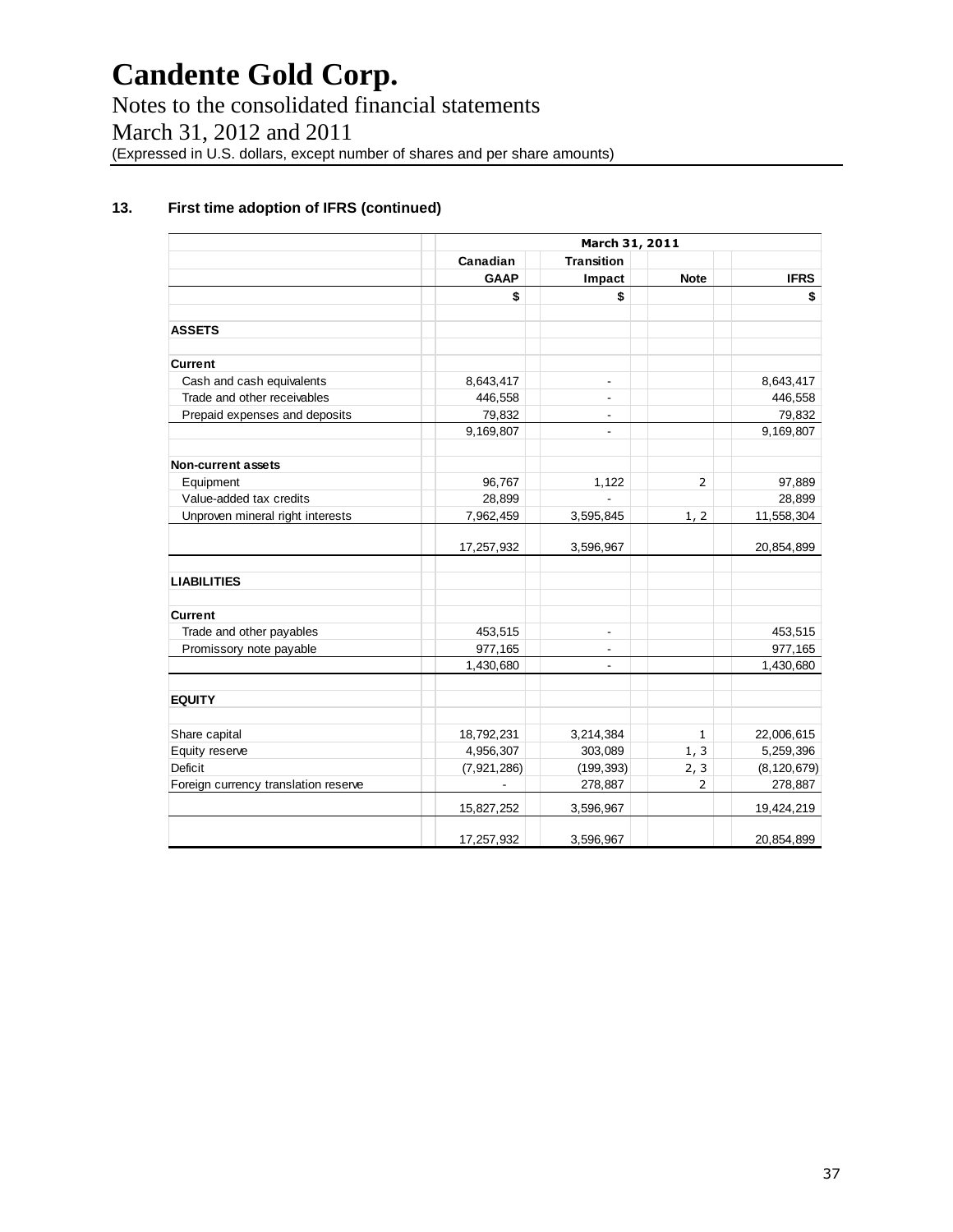Notes to the consolidated financial statements March 31, 2012 and 2011 (Expressed in U.S. dollars, except number of shares and per share amounts)

### **13. First time adoption of IFRS (continued)**

#### Reconciliation of total comprehensive loss

The reconciliation between Canadian GAAP and IFRS total comprehensive loss for the year ended March 31, 2011 is provided below.

|                                               | Canadian<br><b>GAAP</b> | <b>Transition</b><br>Impact | <b>Note</b> | <b>IFRS</b>   |
|-----------------------------------------------|-------------------------|-----------------------------|-------------|---------------|
|                                               |                         |                             |             |               |
|                                               | \$                      | \$                          |             | \$            |
|                                               |                         |                             |             |               |
| <b>GENERAL AND ADMINISTRATIVE</b>             |                         |                             |             |               |
| Depreciation                                  | 10,674                  | ٠                           |             | 10,674        |
| Audit and tax advisory fees                   | 55,854                  |                             |             | 55,854        |
| Bank charges and interest                     | 8,439                   | ÷                           |             | 8,439         |
| Corporate development                         | 116,611                 | ÷                           |             | 116,611       |
| Legal                                         | 39.223                  | ۰                           |             | 39,223        |
| Management fees, office salaries and benefits | 279,117                 | $\overline{\phantom{a}}$    |             | 279,117       |
| Office, rent and miscellaneous                | 160,733                 | $\blacksquare$              |             | 160,733       |
| Travel and accommodations                     | 42,187                  | $\blacksquare$              |             | 42,187        |
| Regulatory and filing fees                    | 105,289                 | $\blacksquare$              |             | 105,289       |
| Shareholder communications                    | 44.251                  |                             |             | 44.251        |
| Share-based payment (Note 7)                  | 1,431,199               | (314, 665)                  | 3           | 1,116,534     |
| Interest and other income                     | (43,903)                |                             |             | (43,903)      |
| (Gain) loss on foreign exchange               | (43, 163)               | 256,551                     | 2           | 213,388       |
|                                               | 2,206,511               |                             |             | 2,148,397     |
| <b>EXPLORATION</b>                            |                         |                             |             |               |
| Depreciation                                  | 13,587                  | $\blacksquare$              |             | 13,587        |
| Assays                                        | 105,977                 |                             |             | 105,977       |
| Administration                                | 716,467                 | ÷.                          |             | 716,467       |
| Camp, filed supplies and travel               | 576,779                 | $\overline{\phantom{a}}$    |             | 576,779       |
| Drilling                                      | 1,911,906               | ٠                           |             | 1,911,906     |
| Equipment maintenance and rental              | 103,105                 | $\overline{\phantom{a}}$    |             | 103,105       |
| Field support and personnel                   | 90,917                  | $\overline{\phantom{a}}$    |             | 90,917        |
| Geological and geophysical                    | 572,494                 | ٠                           |             | 572,494       |
|                                               | 4,091,232               |                             |             | 4,091,232     |
| Net loss                                      | (6, 297, 743)           |                             |             | (6, 239, 629) |
| Other comprehensive income:                   |                         |                             |             |               |
| Foreign currency translation adjustment       |                         | 278,887                     | 2           | 278,887       |
|                                               |                         |                             |             | 278,887       |
| <b>Total comprehensive loss</b>               | (6, 297, 743)           |                             |             | (5,960,742)   |

### Statement of cash flows

The IFRS transition adjustments noted above did not have an impact on the Company's net cash flows. There was no change to investing and financing cash flow sub-totals.